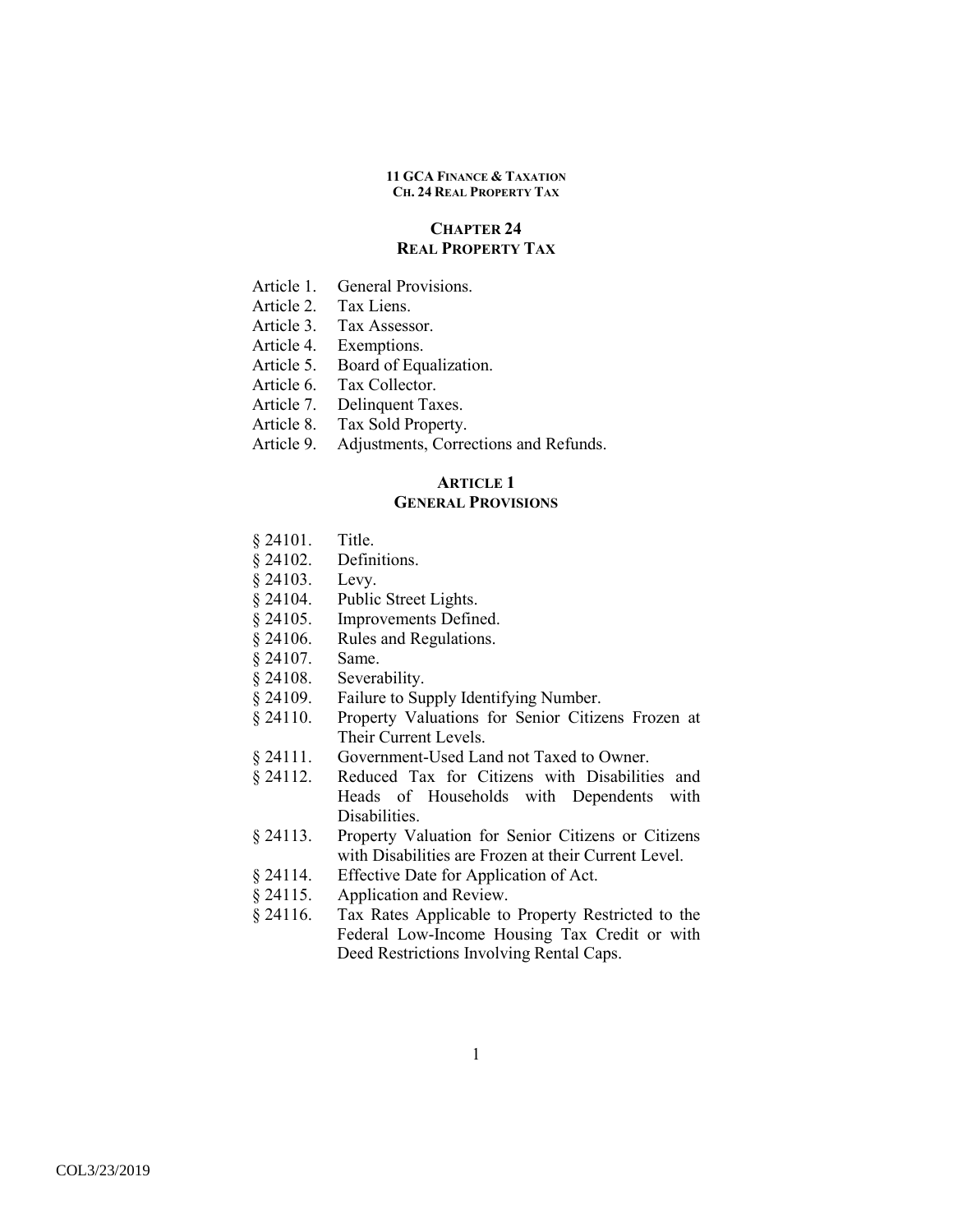# **§ 24101. Title.**

This Chapter may be cited as the Real Property Tax Law.

**SOURCE:** GC § 19300.

## **§ 24102. Definitions.**

Unless the context otherwise requires, the following provisions shall govern the construction of this Chapter:

(a) Property means land and improvements on land, and includes the interest of a lessee or licensee of land owned by the Chamorro Land Trust Commission;

(b) Assessee means the person to whom the property or a tax is assessed;

(c) Lien date means the time when taxes for any year become a lien on the property; this is noon on the first Monday in March in the year of assessment;

(d) Tax deeded property means property which has been sold to the government for taxes;

(e) Tax sold property means real property which has been sold to the government by operation of law for taxes and from which the lien of such taxes has not been removed;

(f) Value, full cash value, fair market value, and cash value means ninety percent (90%) of the appraised value; appraised value means the amount at which property would be taken in payment of a just debt from a solvent debtor as determined by the last completed valuation conducted pursuant to § 24306, Title 11, Guam Code Annotated, as amended by the annual adjustments mandated in this Chapter. The appraised value of the interest of a lessee or licensee of land owned by the Chamorro Land Trust Commission shall be the appraised value of the land, not including improvements.

(g) The term roll shall mean and include any schedule of assessments on property subject to the payment of tax levied by this Chapter;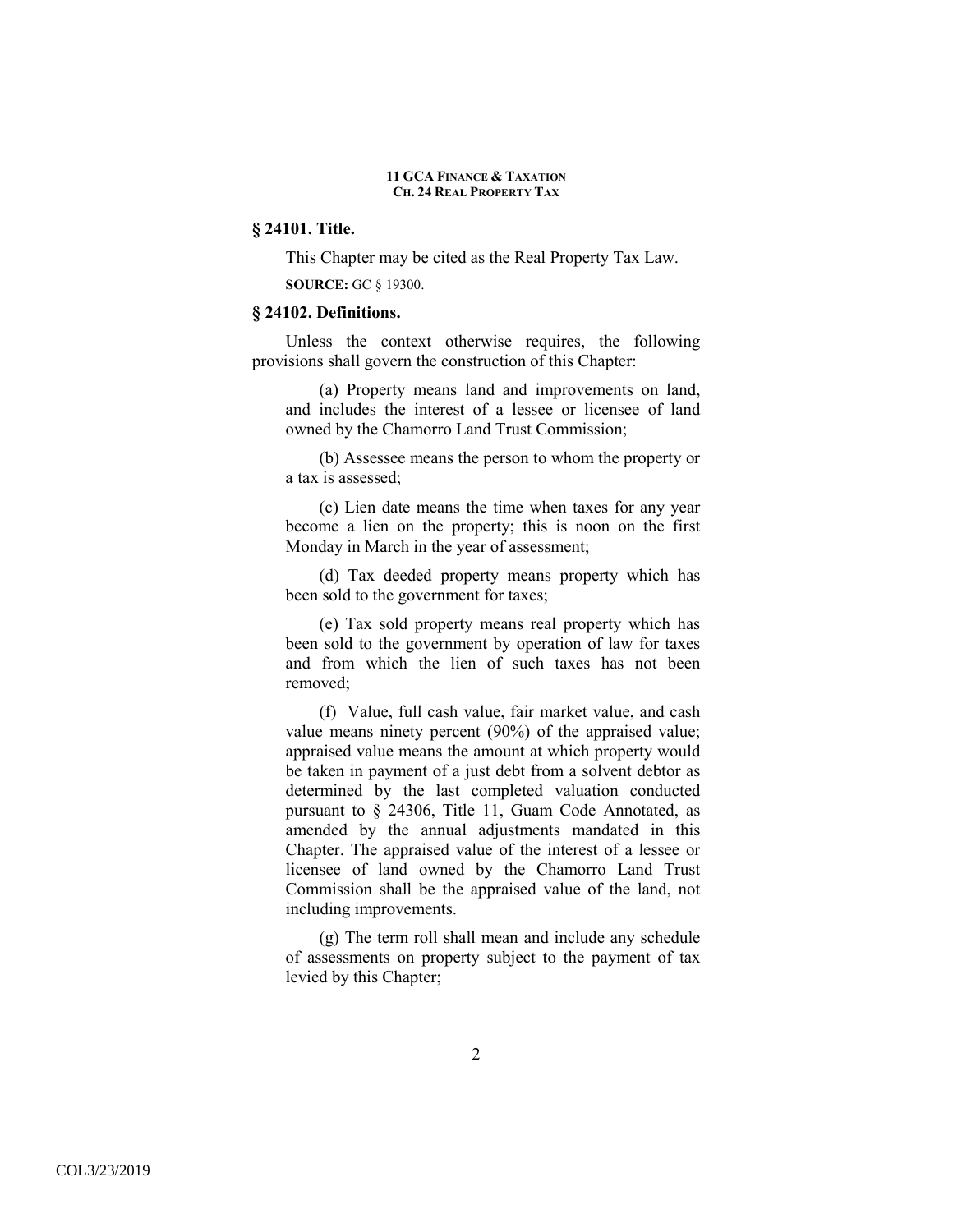(h) Property shall be described for tax purposes in any manner sufficient to identify it: in the assessment, advertisement and sale of property for taxes, any abbreviations may be used if an explanation thereof appears on each page of the roll, or in the front of each book of the roll, or if they are explained in the document in which they appear;

(i) If any act is required to be performed by this Chapter on or before a certain date and the date falls on a Sunday or holiday, the act may be performed on the next business day following with the same effect as if performed on the specified date;

(j) No act in any of the proceedings for raising revenue by taxation is illegal by reason of informality or because not completed within the required time;

(k) Board means Board of Equalization;

**SOURCE:** GC § 19301. Subsection (I) added by P.L. 27-021:2(June 25, 2003); repealed by P.L. 29-019:X:6 (Sept. 29, 2007). Subsection (f) amended by P.L. 29-019:X:5 (Sept. 29, 2007); P.L. 30-007:12(a) (Apr. 2, 2009). Subsections (a) and (f) amended by P.L. 31-076:2 (Sept. 19, 2011). Subsection (f) amended by P.L. 31-196:1(a) (Mar. 28, 2012). Subsection (f) amended by P.L. 33-185:XIV:2 (Sept. 10, 2016).

### **§ 24103. Levy.**

(a) There is hereby levied on all land property in Guam a yearly tax at the rate of seven seventy-seconds percent (7/72%) of the value thereof and seven eighteenths percent (7/18%) of the value of the improvements thereon. Such tax shall be assessed and collected in the manner prescribed in this Chapter. All proceeds derived by the government under any provision of this Chapter shall be deposited in the Guam Educational Facilities Fund.

(b) In addition to the levy in Subsection (a), there is hereby levied on improvements on all land property in Guam with a value of One Million Dollars (\$1,000,000) or more a yearly tax at the rate of seven eighteenths percent (7/18%) of the value thereon. Such tax *shall* be assessed and collected in the manner prescribed in this Chapter. All proceeds derived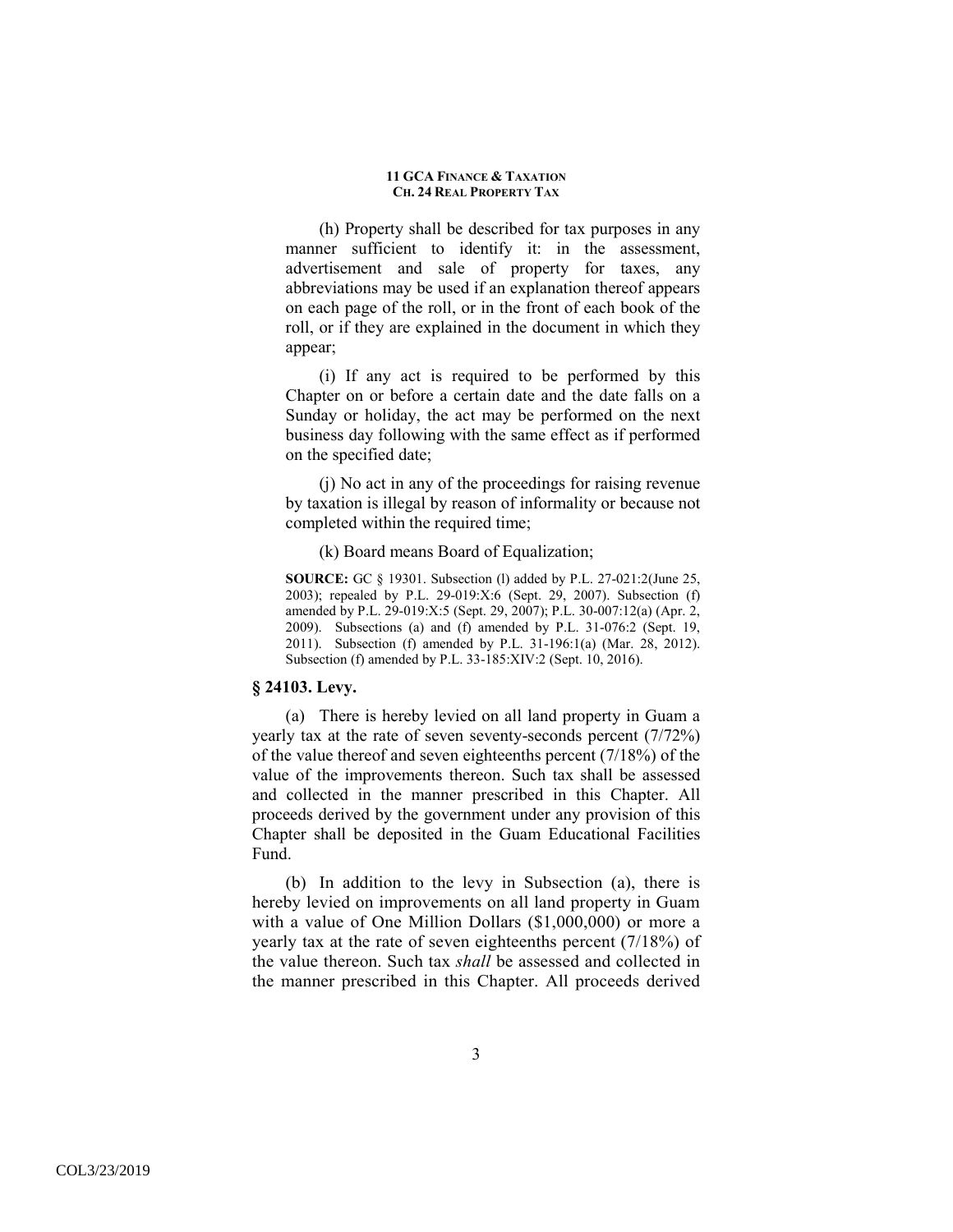by the government under any provision of this Chapter *shall* be deposited in the Guam Educational Facilities Fund.

**SOURCE:** GC § 19302. Amended by P.L. 12-052; P.L. 12-123; P.L. 23- 108:2; P.L. 29-019:X:7 (Sept. 29, 2007); P.L. 30-007:12(b) (Apr. 2, 2009), P.L. 31-196:1(b) (Mar. 28, 2012), P.L. 33-185:XIV:3 (Sept. 10, 2016), and P.L. 34-116:3 (Aug. 24, 2018). Subsection (b) amended by P.L. 35-001:1 (March 2, 2019).

**2018 NOTE:** References to "Territorial" removed and/or altered to "Guam" pursuant to 1 GCA § 420.

## **§ 24104. Public Street Lights.**

Such revenue as is necessary from the tax imposed pursuant to this Chapter is appropriated for the installation and operation of public streetlights. At the end of each month the Treasurer of Guam shall pay to Guam Power Authority the difference between its billings for installation and operation of public street lights pursuant to 16 GCA § 7161.

**SOURCE:** GC 19302.1 added by P.L. 17-026:47.

#### **§ 24105. Improvements Defined.**

The term improvements as used in § 24103 of this Title shall be construed to mean buildings and permanent structures on land. It is hereby declared to be the legislative intention, by the adoption of this Section, to encourage the cultivation of farms, land suitable for farming, and the production of livestock and poultry or the products thereof.

**SOURCE:** GC § 19303.

### **§ 24106. Rules and Regulations.**

With the approval of the Governor, the tax collector may make such reasonable rules and regulations, not inconsistent with law, for the collection of taxes, the correction of errors, and the making of refunds as he deems to be in the public interest, and as will make for efficient fiscal administration.

**SOURCE:** GC § 19430.

**§ 24107. Same.**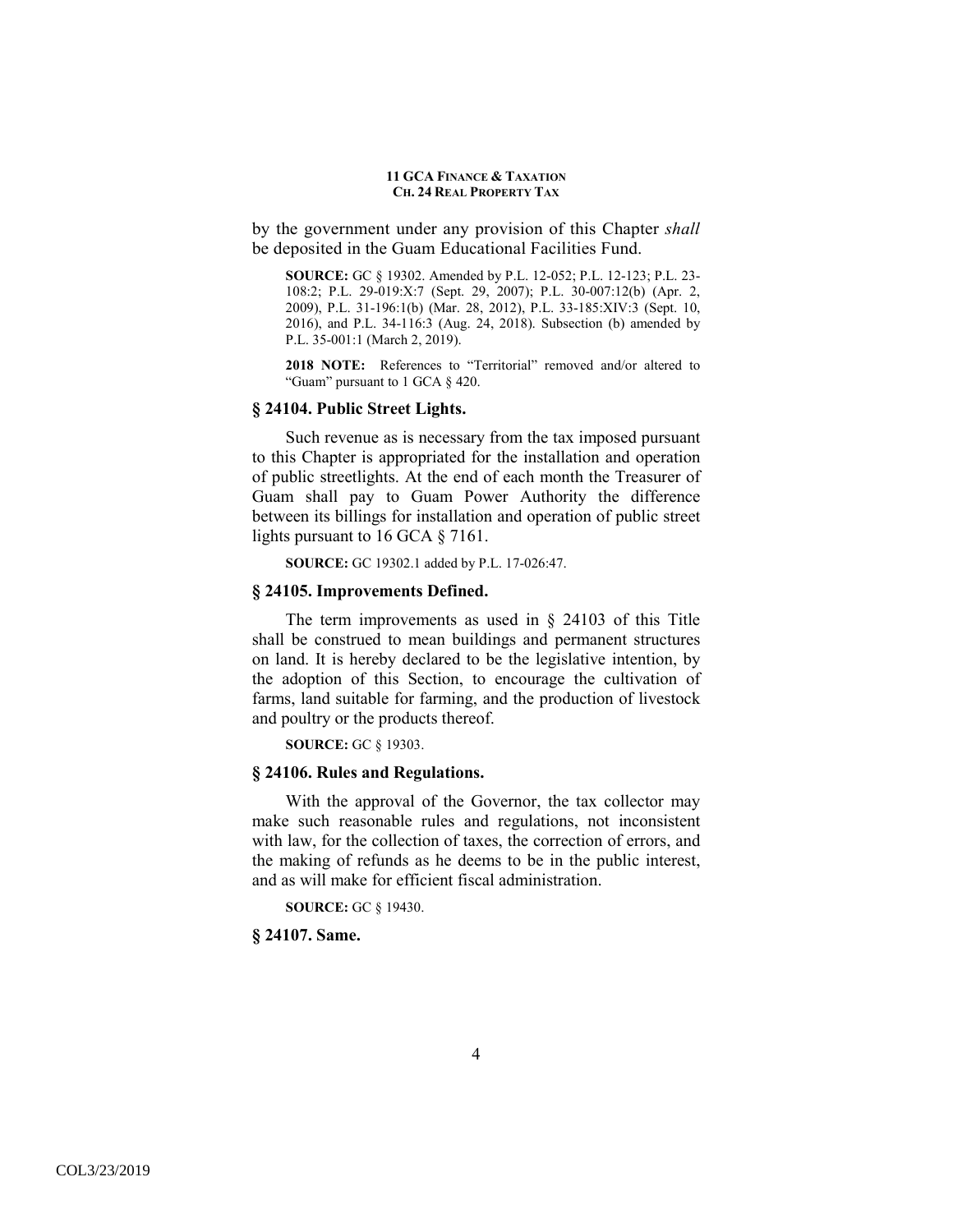All rules made by the assessor or tax collector, with the approval of the Governor, under the provisions of this Chapter, shall be promulgated as Executive Orders.

#### **SOURCE:** GC § 19431.

**NOTE:** See 5 GCA §§ 9300-9312 of the Administrative Adjudication Law regarding rule-making procedures.

#### **§ 24108. Severability.**

If any provision of this Chapter, or the application thereof to any person or circumstances is held to be invalid, its invalidity as to any other person not similarly situated or in any different circumstances, and the validity of any other provision thereof, shall not be affected thereby.

**SOURCE:** GC § 19438.

# **§ 24109. Failure to Supply Identifying Number.**

Every person required to pay property taxes *shall* provide his taxpayer identification number to the Department.

(a) If any person fails to comply with such requirement, such person *shall*, unless it is shown that such failure is due to reasonable cause and not to willful neglect, pay a penalty of One Hundred Dollars (\$100.00) for each failure.

(b) The Department may make use of the taxpayer identification number for internal purposes only, to include, but not be limited to, the assessment and collection of taxes.

(c) Notwithstanding any provision of law to the contrary, tax returns, tax information, or other tax records pursuant to the administration of the real property tax are not 'returns' or 'return information' for the purposes of United States Code Title 26 §6103, as applied to Guam and are therefore exempt from non-disclosure under that Section.

(d) The taxpayer identification number associated with a real property taxpayer *shall not* be disclosed. However, the staff of the Office of Public Accountability, acting in their official capacity, may review real property tax return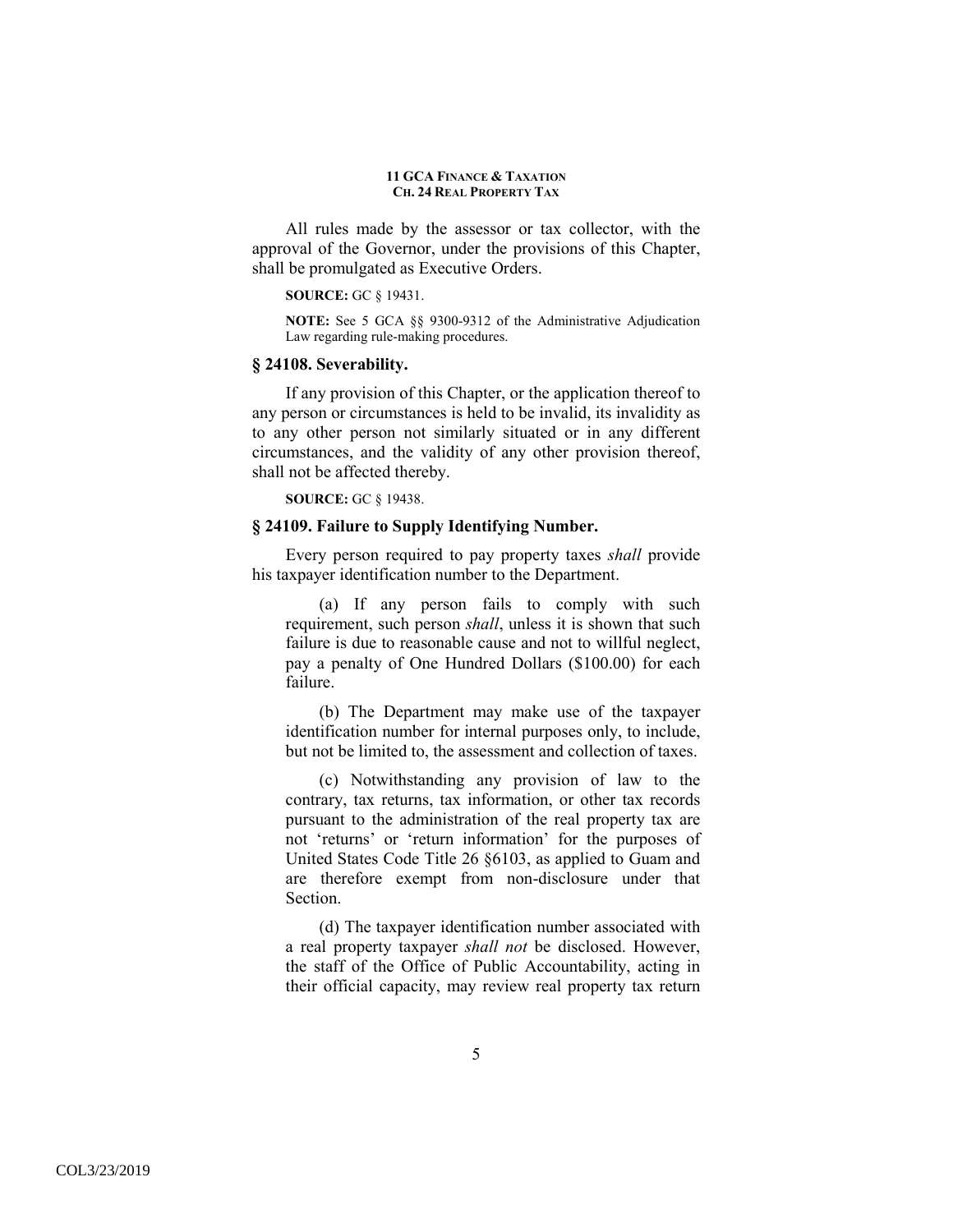or return information for which the taxpayer identification number has *not* been redacted; provided, the review is conducted within the Department.

(e) Upon written request by the chairman of the legislative committee of *I Liheslaturan Guåhan* (the Guam Legislature) with jurisdiction over tax matters or the Public Auditor, the Department *shall* furnish any real property tax return or return information specified in such request, *except* that any return or return information *shall* have the taxpayer identification number redacted for all real property taxpayers.

**SOURCE:** Added by P.L. 32-218:2 (Dec. 29, 2014).

**2017 NOTE:** Subsection designations added pursuant to authority granted by 1 GCA § 1606.

**2015 NOTE:** This section was originally added by P.L. 21-030:1 (May 17, 1991) entitled "Reduced rates for senior citizens." It was repealed and reenacted by P.L. 23-107:1 (July 8, 1996) as a new section entitled "Legislative Intent," which was repealed by P.L. 24-267:2 (Aug. 17, 1998).

### **§ 24110. Reduced Tax Rates of Senior Citizens.**

A senior citizen, who is defined for purposes of this Title as a person fifty-five (55) years of age or older, who is the head of a household and who currently resides in and owns his or her home, and has lived on Guam for five (5) preceding consecutive years shall pay a real property tax on such personal residential property at twenty percent (20%) of the yearly real estate tax based on the latest five (5) year tax assessment levied on such property owned by the respective senior citizen, provided such property is his or her place of primary residence.

**SOURCE:** Added by P.L. 21-030:2. Repealed and reenacted by P.L. 23- 107:2 (July 8, 1996). Amended by P.L. 24-267:5 (Aug. 17, 1998); P.L. 29-019:X:5 (Sept. 29, 2007).

### **§ 24111. Government-Used Land not Taxed to Owner.**

(a) Findings. The Legislature finds that since the government of Guam has acknowledged over the years that much private property has been acquired for public use without compensation being paid to the private owner, as described in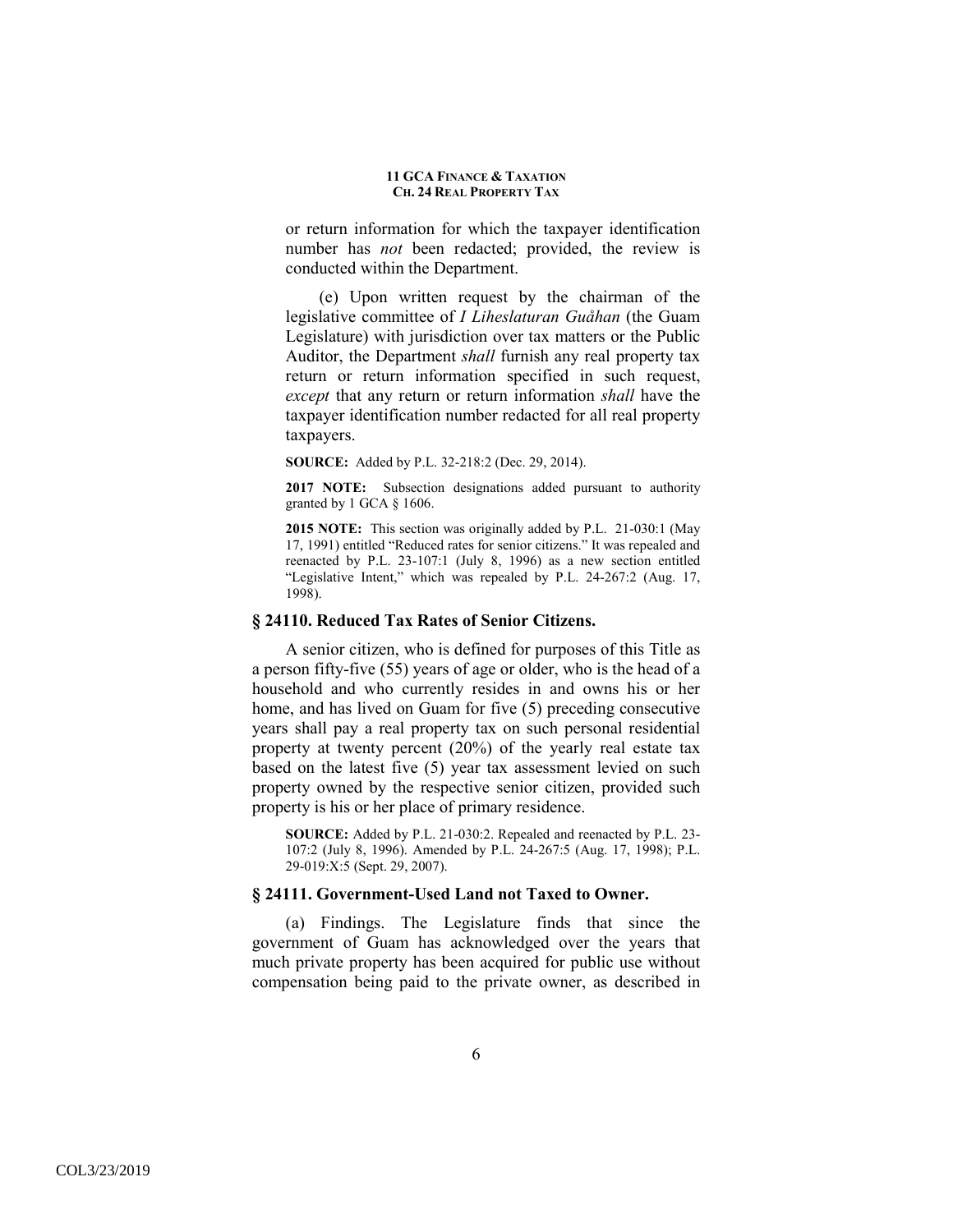this Act, it is inherently unfair for the government to continue to collect real property taxes on such land so unlawfully acquired, the frequent situation being that a private lot will be cut in half by a public highway but will still be taxed as though it were a complete lot without the highway.

(b) Exemption. The Director of Revenue and Taxation (the Director) shall forthwith remove from the real estate rolls all those pieces or parcels of what was private property that are used as the sites of government roadways or utility easements. All landowners whose real estate tax payments would be reduced by such removal may present to the Director on forms supplied by the Director, proof by way of affidavit or otherwise that part of their property upon which they are paying real property taxes is actually occupied by the government. Upon verification of the truth of such statements, the Director shall remove such government-occupied property from the taxpayers' taxable property.

**SOURCE:** Added as uncodified law by P.L. 22-073:6, and codified by the Compiler. Repealed and reenacted by P.L. 23-107:2 (July 8, 1996).

## **§ 24112. Reduced Tax for U.S. Citizens with Disabilities and Heads of Households with Dependents with Disabilities.**

 A U.S. Citizen with disabilities or a head of household with dependents with disabilities, who is defined for purposes of this Title as a U.S. Citizen aged eighteen (18) years or over who has lived on Guam for the preceding five (5) consecutive years and who currently resides in his or her own home, and meets the definition of permanent disability as established by the Department of Integrated Services for Individuals with Disabilities (DISID), shall pay a real property tax at twenty percent (20%) of the yearly real estate tax based on the latest five (5) year tax assessment levied on such property owned by the respective U.S. Citizen if the property is his primary residence.

**SOURCE:** Added as § 24111 by P.L. 23-107:3 (July 8, 1996), renumbered by the Compiler to § 24112. Repealed and reenacted by P.L. 24-267:3 (Aug. 17, 1998). Amended by P.L. 29-019:X:5 (Sept. 29, 2007).

**2017 NOTE:** Subsection designation deleted pursuant to authority granted by 1 GCA § 1606.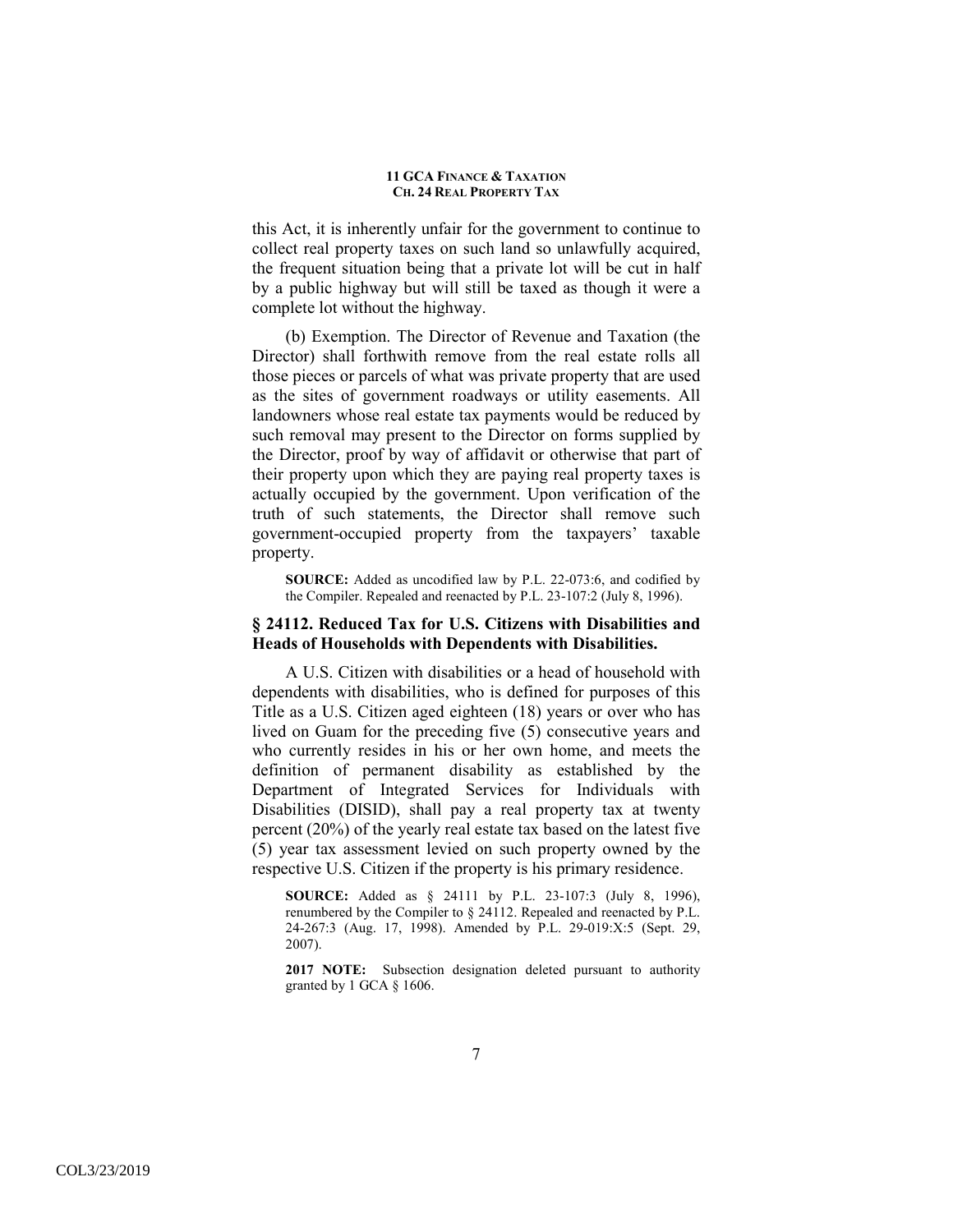# **§ 24113. Property Valuation for Senior Citizens or Citizens with Disabilities are Frozen at Their Current Level.**

A senior citizen, a citizen with disabilities, or a head of household with dependent(s) with disabilities whose residential property qualifies for a lower real estate tax under the provisions of § 24110 and § 24112 of this Act is entitled to have the valuation of his or her residential property fixed at the amount assessed in its first year of eligibility and remain at such valuation until such citizen dies or no longer owns and resides in such property.

**SOURCE:** Added as § 24112 by P.L. 23-107:4 (July 8, 1996), renumbered by the Compiler to § 24113.

# **§ 24114. Effective Date for Application of Chapter.**

(a) The exemption created by this Chapter shall be effective with property taxes levied in calendar year 1998 for collection in calendar year 1999 and each calendar year thereafter.

(b) Taxpayers who qualified for exemptions under § 2 of Public Law Numbers 21-30 and 23-107 shall be automatically qualified for exemptions under §§ 24110 and 24112 of this Act.

(c) The Department of Revenue and Taxation shall provide a written public notice of this exemption in a newspaper and in the mayor's offices at least once a year and shall inform citizens who may qualify about the existence of this Act.

**SOURCE:** Added as § 24113 by P.L. 23-107:5 (July 8, 1996), renumbered by the Compiler to § 24114. Repealed and reenacted by P.L. 24-267:4 (Aug. 17, 1998).

**2017 NOTE:** Subsection designations added pursuant to authority granted by 1 GCA § 1606.

### **§ 24115. Application and Review.**

Notwithstanding any other provisions in this Chapter, claims for the tax credit for citizens eligible under §§ 24110 and 24112 must file with the assessor's office, in such form and such information as the assessor shall prescribe, on or before the fifteenth (15th) day of March each year for which the credit is claimed, except that once a claim is filed, it shall have continuing effect as a new claim for the credit for each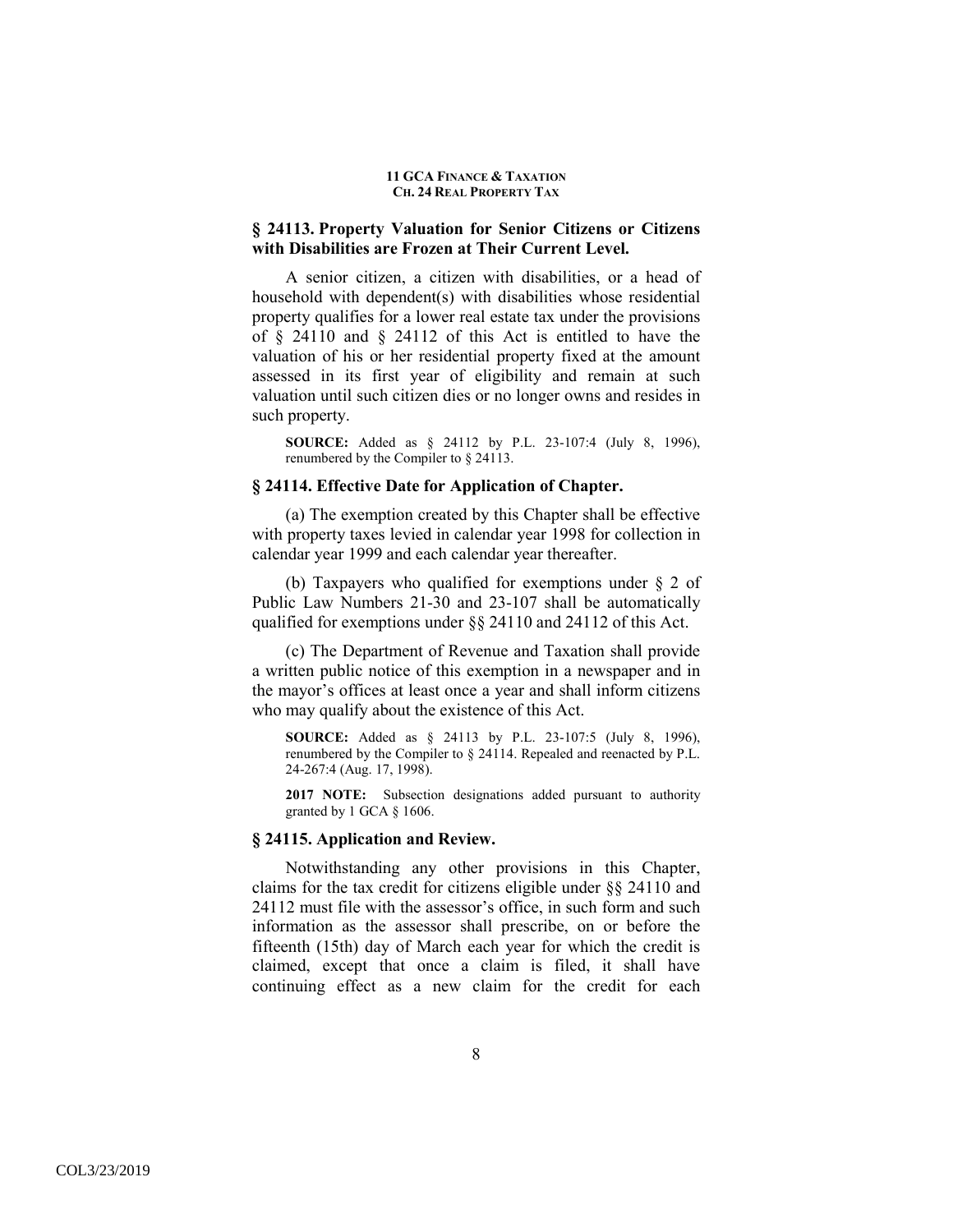subsequent year, unless it is disallowed or voided. For tax year 1999 only, the deadline is extended to April 30, 1999.

**SOURCE:** Added by P.L. 24-267:6 (Aug. 17, 1998). Repealed/reenacted by P.L. 25-003:IV:25.

# **§ 24116. Tax Rates Applicable to Property Restricted to the Federal Low-Income Housing Tax Credit or with Deed Restrictions Involving Rental Caps.**

The tax rate for real property restricted to the federal lowincome housing tax credit (LIHTC) program, or real property with deed restrictions involving rental caps is computed according to the following Subsections.

(a) Notwithstanding any other provision of law, the assessed valuation of real property used for residential rental purposes wherein the land is restricted to requirements of the federal low-income housing tax credit (LIHTC) program, or the land contains deed restrictions subject to an agreement with a municipality, the state, the federal government, or an instrumentality thereof, which agreement restricts occupancy of those units to tenants who qualify in accordance with an income test, *shall* be determined using the income approach as applied to the actual net operating income, after deducting for reserves required by any federal, state or municipal programs.

(b) For the purposes of this § 24116, *net operating income shall* mean the actual or anticipated net income that remains after all operating expenses are deducted from effective gross income, but before mortgage debt service and book depreciation are deducted.

(c) The assessed valuation of real property used for such residential rental purposes *shall* be determined using the actual net operating income, and *shall not* include federal or local income tax credits, subsidized mortgage financing, or project grants, where such subsidies are used to offset the project development cost in order to provide for lower initial rents as determined by regulations promulgated by the Guam Housing and Urban Renewal Authority.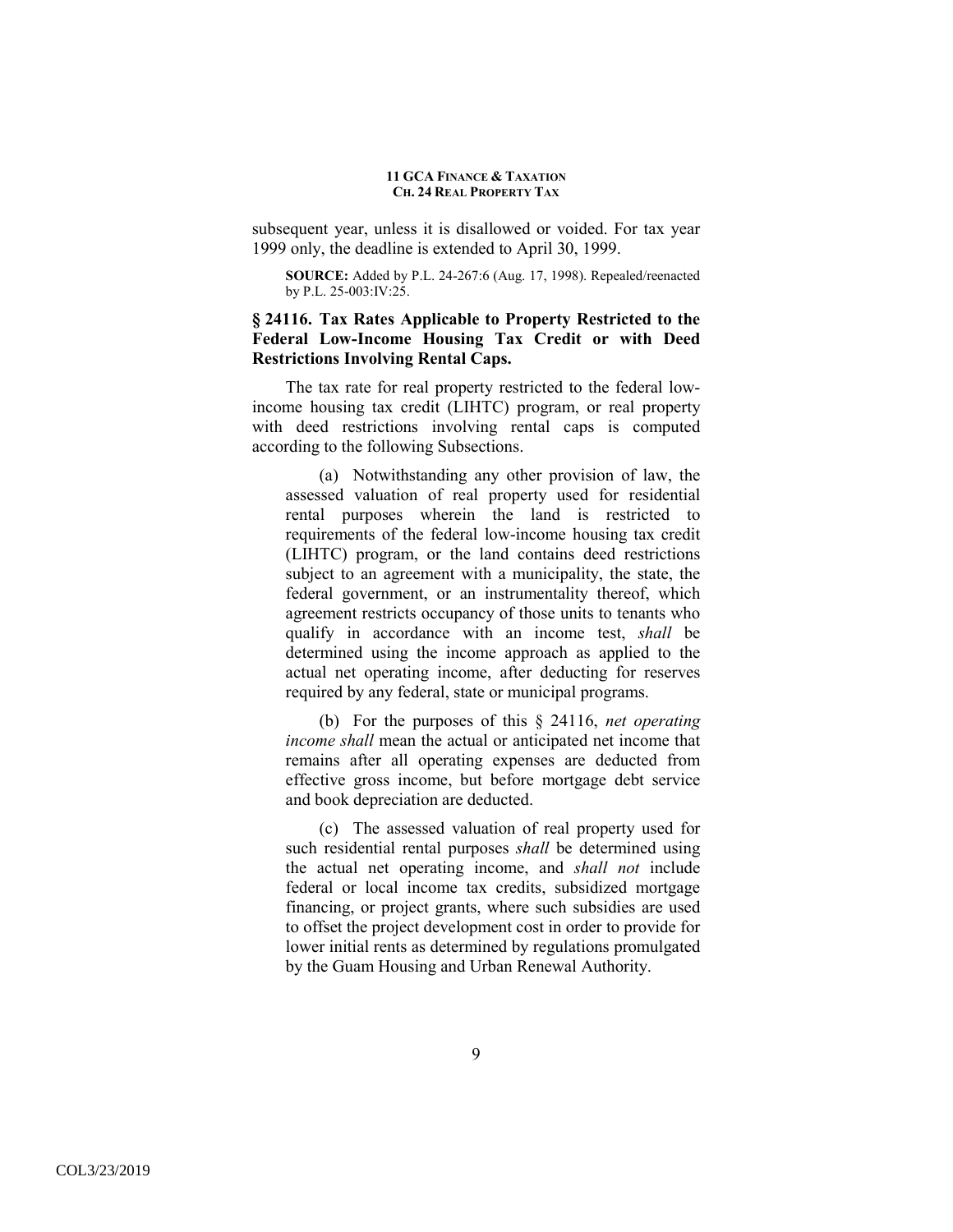(1) To calculate appraised property values for tax purposes, the property's net operating income *shall* be divided by a capitalization rate appropriate for tax credit properties.

(A) Initially this capitalization rate *shall* be 9.41%, but this rate may be adjusted from time to time by *I Liheslaturan Guåhan* based on demonstrable changes in actual market conditions.

(B) By way of example, if a property generates net operating income of \$100,000, then that property would have a taxable value of  $($100,000/.0941) = $1,062,699 \times 70\%$  (taxes are assessed at 70% of appraised value) =  $$743,889$ .

(C) Property taxes for this example property would be \$743,889 times the applicable millage rate.

(2) For properties that have appealed prior year's property taxes that are affected by this Section, the property tax expense used in calculating net operating income will be calculated using the above calculation and the applicable millage rate.

(d) The Director of the Department of Revenue and Taxation shall report, on an annual basis, to *I Maga′låhen Guåhan* and to the Speaker of *I Liheslaturan Guåhan* regarding the impact of this program, if any, on property tax collections in Guam.

**SOURCE:** Added by P.L. 34-056:1 (Oct. 14, 2017).

**2017 NOTE:** Subsection designations added pursuant to authority granted by 1 GCA § 1606.

# **ARTICLE 2 TAX LIENS**

----------

§ 24201. Tax Lien. § 24202. Same: Date.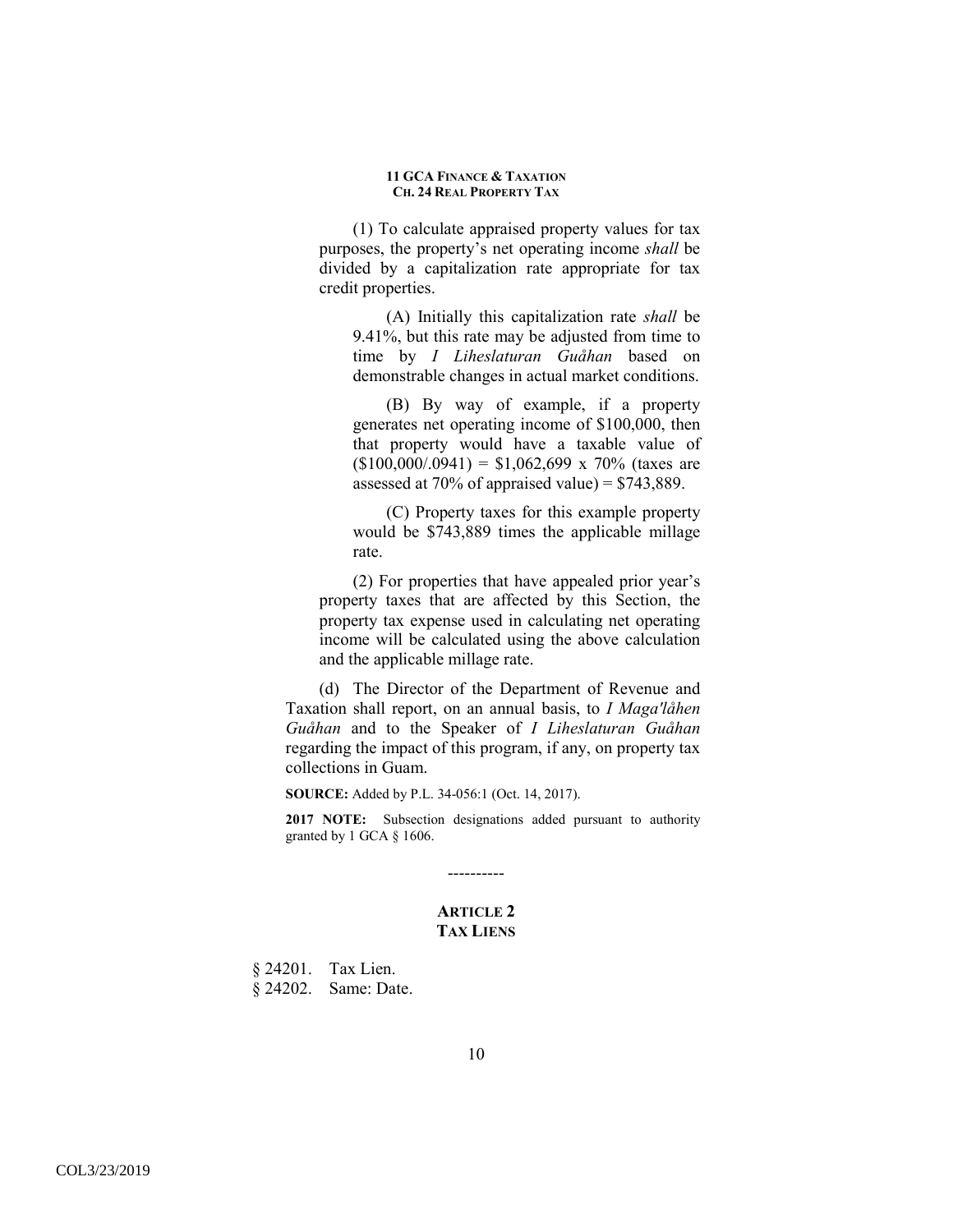§ 24203. Same: Paramount.

§ 24204. Same: Removal.

# **§ 24201. Tax Lien.**

Every tax is a lien against the property assessed. **SOURCE:** GC § 19304.

# **§ 24202. Same: Date.**

All tax liens attach as of the lien date.

**SOURCE:** GC § 19305.

# **§ 24203. Same: Paramount.**

All tax liens are paramount to all other liens.

**SOURCE:** GC § 19306.

# **§ 24204. Same: Removal.**

For tax years prior to 2014, after thirty (30) years succeeding the time, heretofore and for tax years after 2013, after ten (10) years succeeding the time, hereafter, when any tax becomes a lien, if the lien has *not* been otherwise removed, then the lien ceases to exist and the tax is conclusively presumed to have been paid. The tax collector *shall* mark the tax paid in the records.

**SOURCE:** GC § 19307. Amended by P.L. 32-218:3 (Dec. 29, 2014).

# **ARTICLE 3 TAX ASSESSOR**

----------

- § 24301. Assessor.
- § 24302. Same: Deputies.
- § 24303. Same: Same: Appointment and Compensation.
- § 24304. Same: Liability.
- § 24305. Same: Assessment.
- § 24306. Same: Valuation.
- § 24307. Same: Intervening Years.
- § 24308. Same: Sworn Statement.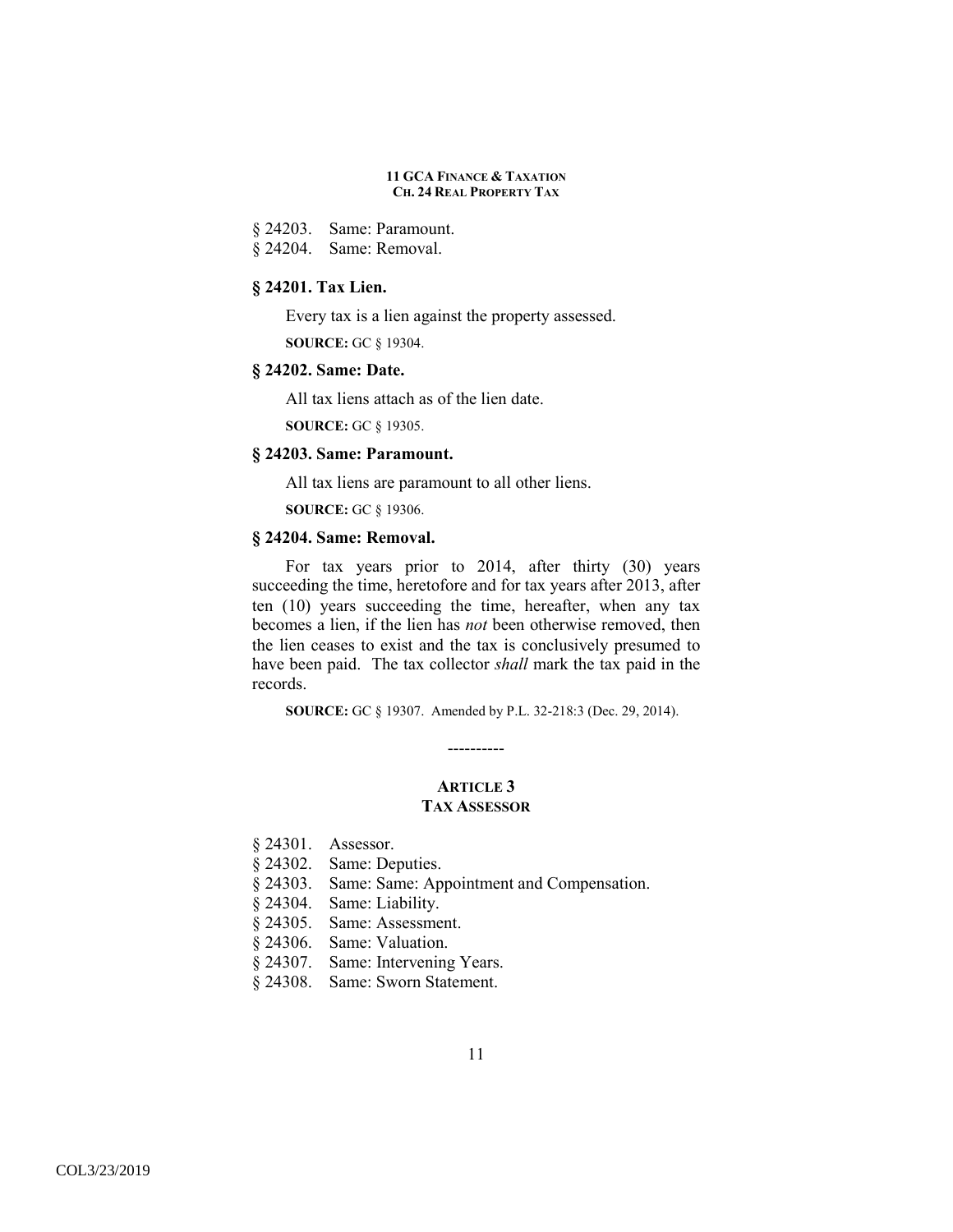- § 24309. Same: Power to Require Information.
- § 24310. Report.
- § 24311. Penalty.
- § 24312. Oaths.
- § 24313. Penalty Assessment.
- § 24314. Property Not Previously Assessed.
- § 24315. Absent Owner.
- § 24316. Assessment to Representatives.
- § 24317. Decedents.
- § 24318. Property Sold for Taxes.
- § 24319. Same.
- § 24320. Assessment Roll: Content.
- § 24321. Same: Errors.
- § 24322. Same: Affidavit of Assessor.
- § 24323. Rules and Regulations.
- § 24324. Index of Roll.

## **§ 24301. Assessor.**

The Director of Revenue and Taxation shall be ex-officio assessor.

**SOURCE:** GC § 19308.

### **§ 24302. Same: Deputies.**

The assessor is authorized to appoint deputies who shall have and exercise, under his direction, the powers and duties of the assessor. The acts of such deputies shall be held to be the acts of the assessor.

**SOURCE:** GC § 19309.

## **§ 24303. Same: Same: Appointment and Compensation.**

The assessor may require his deputies to give bond in such amount as he may prescribe. All deputy assessors shall be employed, paid, and shall hold their offices or positions subject to the provisions of law applicable to other officers and employees of the government.

**SOURCE:** GC § 19310.

# **§ 24304. Same: Liability.**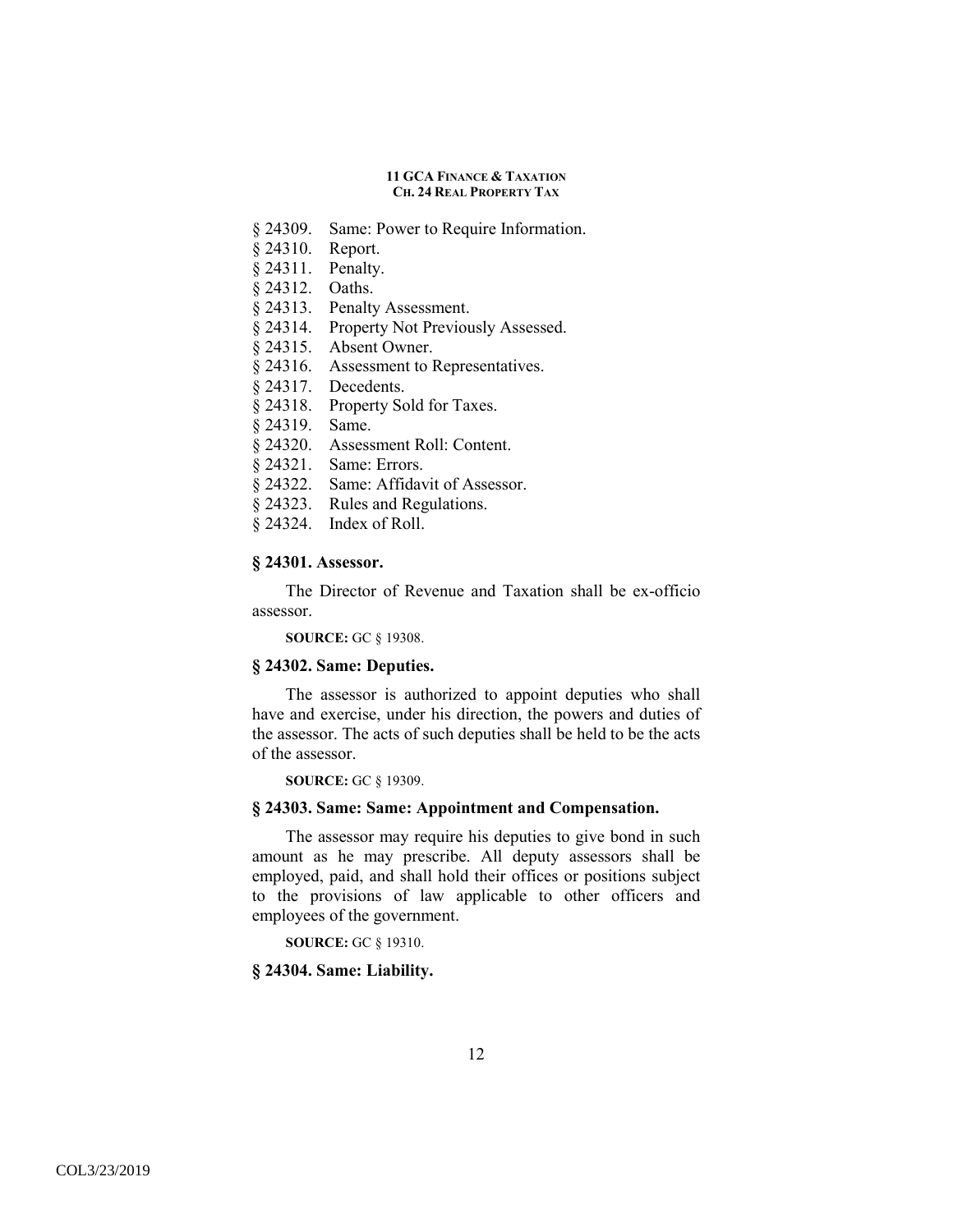The assessor is liable for all taxes on property which is unassessed through his willful failure or inexcusable neglect.

#### **SOURCE:** GC § 19311.

### **§ 24305. Same: Assessment.**

Annually, on or before the first day of September, the assessor shall ascertain all the taxable property in Guam and shall assess it to the persons owning or claiming it on the first Monday in March of that year at the value as determined in accordance with § 24306.

**SOURCE:** GC § 19312.

# **§ 24306. Same: Valuation.**

For the calendar year 1977, the valuation of all property shall be the 1978 valuation as shown on the assessment roll of the government for 1976, provided, however, that in instances where property has been either improved or suffered loss in 1977, the assessor shall take into consideration such improvement or loss and adjust the assessment roll for such property accordingly. Commencing with the first Monday in March of 1978 and continuing every five (5) years thereafter, the assessor shall re-ascertain the value of all property in Guam and such valuation shall be used as the basis for assessment during the annual adjustments for property which has been either improved or suffered loss, as provided by § 24307. Notwithstanding any other provision of law, if the valuation provided for in this § 24306 is not re-ascertained every five (5) years as required by this Section, then the last completed valuation as supplemented by the annual adjustments provided for in § 24307 shall be the property tax valuation used under this Chapter.

**SOURCE:** GC § 19312.1, R/R by P.L. 12-053, R/R by P.L. 14-107. Amended by P.L. 27-0021:1 (June 25, 2003); P.L. 29-019:VI:39 (Sept. 29, 2007).

### **§ 24307. Same: Intervening Years.**

In each year other than the year of the five (5) year valuation the assessor shall ascertain the value of all property as of the first Monday in March which shall have become taxable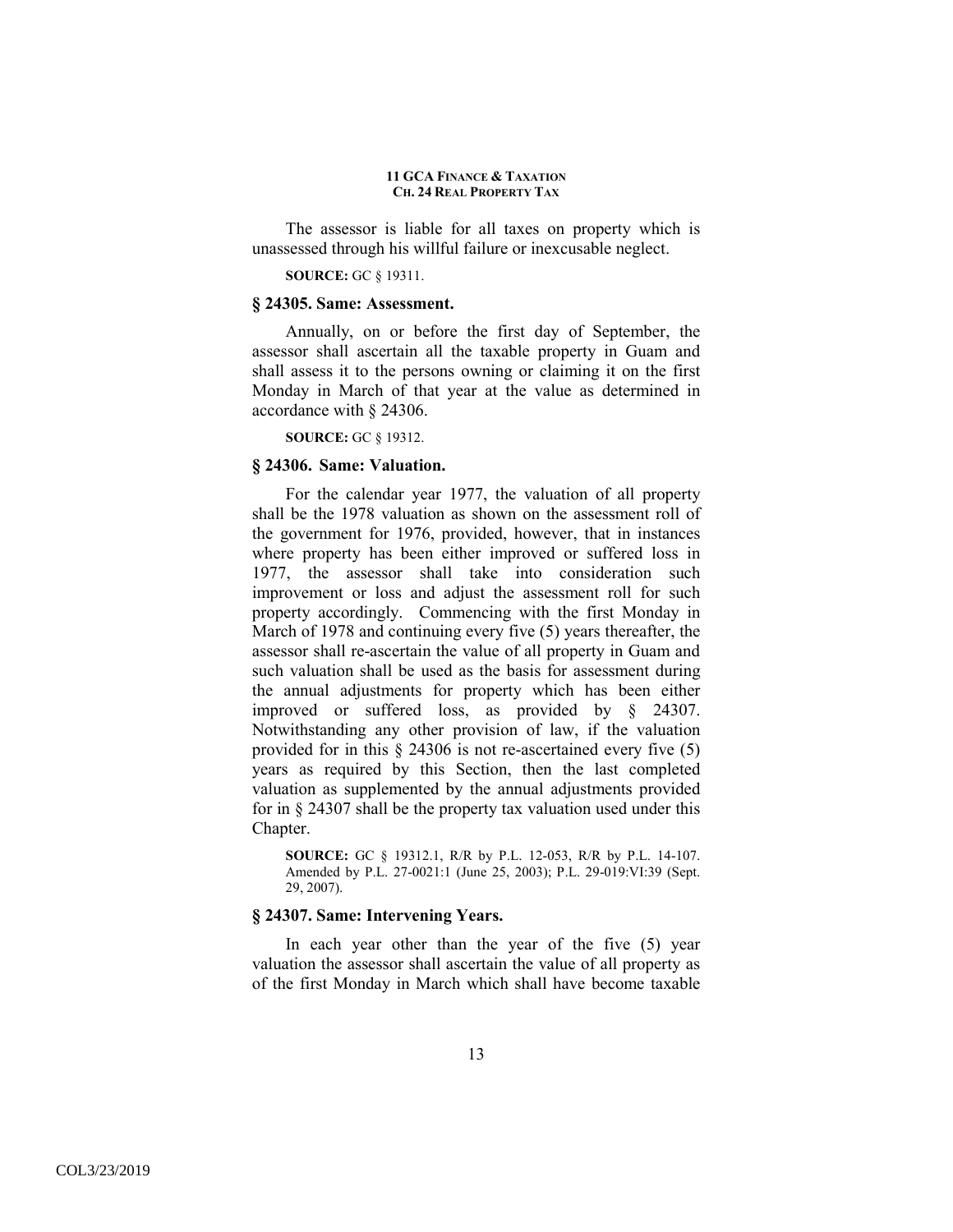since the last valuation, including new improvements or additions to old improvements, or which shall change in value because of a change in use; and in case of the destruction or injury by fire, flood, typhoon, storm or otherwise, or removal of any improvements of any kind, or of orchards, timber, or ornamental trees, the value of which shall have been included in the former valuation of the property, the assessor shall determine the value of such loss and reduce the valuation accordingly.

**SOURCE:** GC § 19312.2. Amended by P.L. 29-019:VI:39 (Sept. 29, 2007).

### **§ 24308. Same: Sworn Statement.**

The assessor may require from any person a written statement under oath showing all taxable property in Guam owned or claimed by the person making the statement, or by any firm of which such person is a member, or by any corporation of which such person is an officer, director, or managing agent. Such statement shall show the legal description of the property. Such statements are not public records and are not open to public inspection.

**SOURCE:** GC § 19313.

**CROSS-REFERENCES:** See 6 GCA § 4306 for the later law relating to Unsworn Statements made Under Penalty of Perjury, and the effects thereof.

### **§ 24309. Same: Power to Require Information.**

Every person shall furnish information or records for examination at any time, as required by the assessor. The assessor may subpoena and examine any person in relation to any statement made or information or records furnished by such person.

**SOURCE:** GC § 19314.

#### **§ 24310. Report.**

Any person claiming a reduction in the valuation of property below that of the prior year, by reason of a change in the use of the property, or the destruction or injury by fire, flood, typhoon, storm or otherwise, or removal of any improvement of any kind, or of orchards, timber or ornamental trees, the value of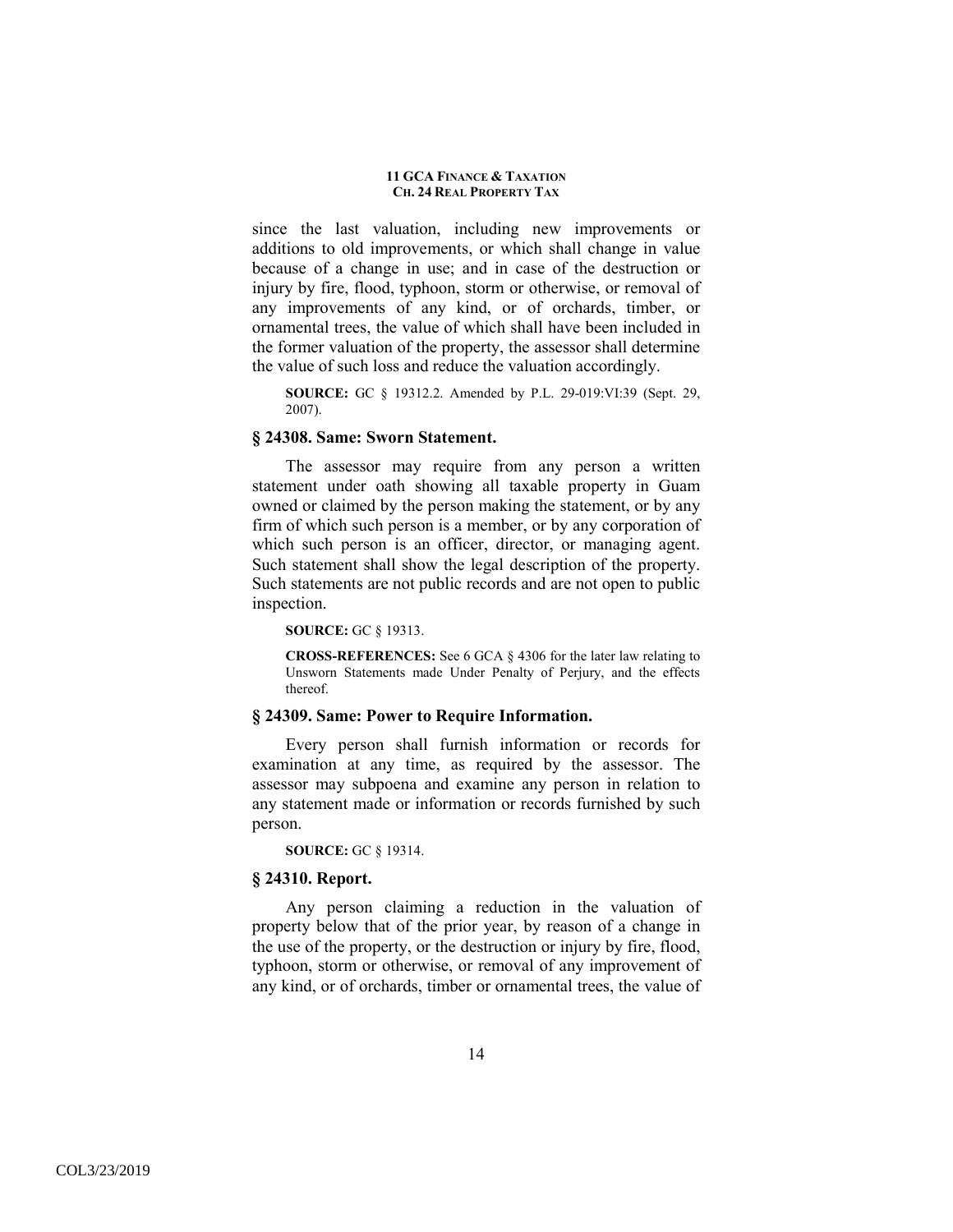which shall have been included in the former valuation of the property, shall file a report thereof with the assessor in such form as he shall prescribe.

(a) Such report shall be signed and sworn to by the person making the same, and his signature thereon shall constitute a certification to the truth of the facts therein set forth under the penalty of perjury.

(b) Such report shall be filed prior to the first Monday in March of the year for which the reduction is sought, and a failure to file such report shall effect a forfeiture of any right to any such reduction in the valuation.

#### **SOURCE:** GC § 19212.3.

**2017 NOTE:** Subsection designations added pursuant to authority granted by 1 GCA § 1606.

# **§ 24311. Penalty.**

Every person who willfully fails or refuses to comply with a subpoena issued by the assessor or who willfully fails or refuses to make any statement or furnish any information or records required by the assessor is guilty of a misdemeanor.

**SOURCE:** GC § 19315.

# **§ 24312. Oaths.**

The assessor and all deputy assessors are empowered to administer oaths and affirmations in all matters arising in the course of their official duties.

**SOURCE:** GC § 19317.

# **§ 24313. Penalty Assessment.**

Any property willfully concealed, transferred or misrepresented by the owner or his agent to evade taxation shall be penally assessed on discovery at not more than ten (10) times its value. This assessment shall be marked "Penal Assessment" and shall not be reduced by the Board of Equalization.

**SOURCE:** GC § 19318.

# **§ 24314. Property Not Previously Assessed.**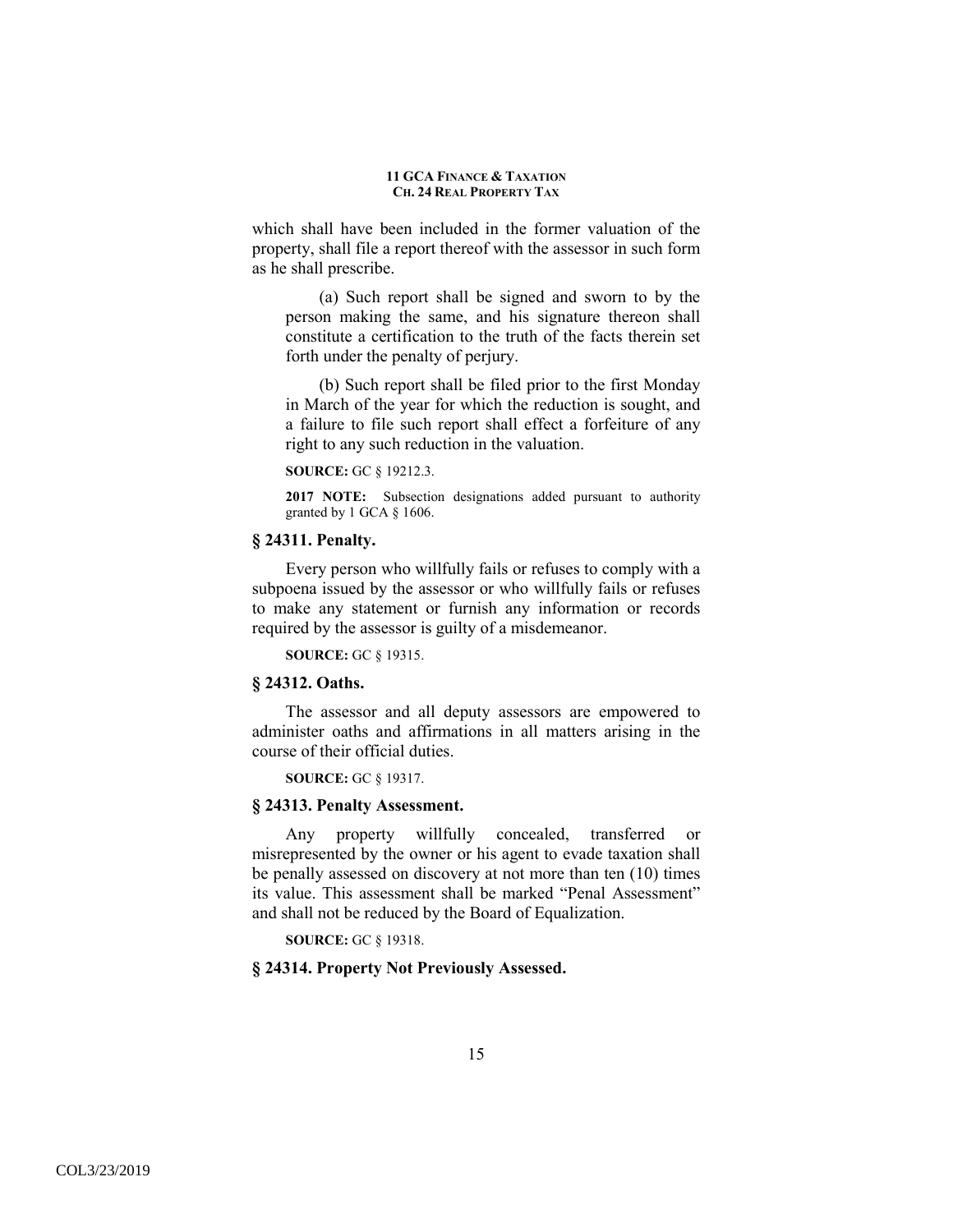(a) If any property has escaped assessment in one or more prior years and is owned or claimed by the same person who owned or claimed it during such prior year or years, the assessor shall assess the property at its value on the first Monday in March of every such year.

(b) Property which has previously escaped assessment shall be treated as property regularly assessed on the roll on which it is entered, but the entry of the assessment shall be followed with "escaped assessment for year \_\_\_\_\_\_\_\_\_".

**SOURCE:** GC § 19319.

**2017 NOTE:** Subsection designations added pursuant to authority granted by 1 GCA § 1606.

### **§ 24315. Absent Owner.**

If the name of an absent owner appears of record or is known to the assessor, the property shall be assessed to such absent owner; otherwise, the property shall be assessed to unknown owners.

**SOURCE:** GC § 19320.

### **§ 24316. Assessment to Representatives.**

Where a person is assessed as agent, trustees, guardian, executor or administrator, his representative designation shall be added to his name and the assessment entered separately from his individual assessment, if any.

**SOURCE:** GC § 19321.

### **§ 24317. Decedents.**

The undistributed or unpartitioned property of deceased person shall be assessed to the heirs.

**SOURCE:** GC § 19322.

# **§ 24318. Property Sold for Taxes.**

Tax sold property shall be assessed as though not sold to the government until the right of redemption has been terminated. After each assessment of tax sold property, the assessor shall enter on the roll the fact that it has been sold for taxes and the date of the sale.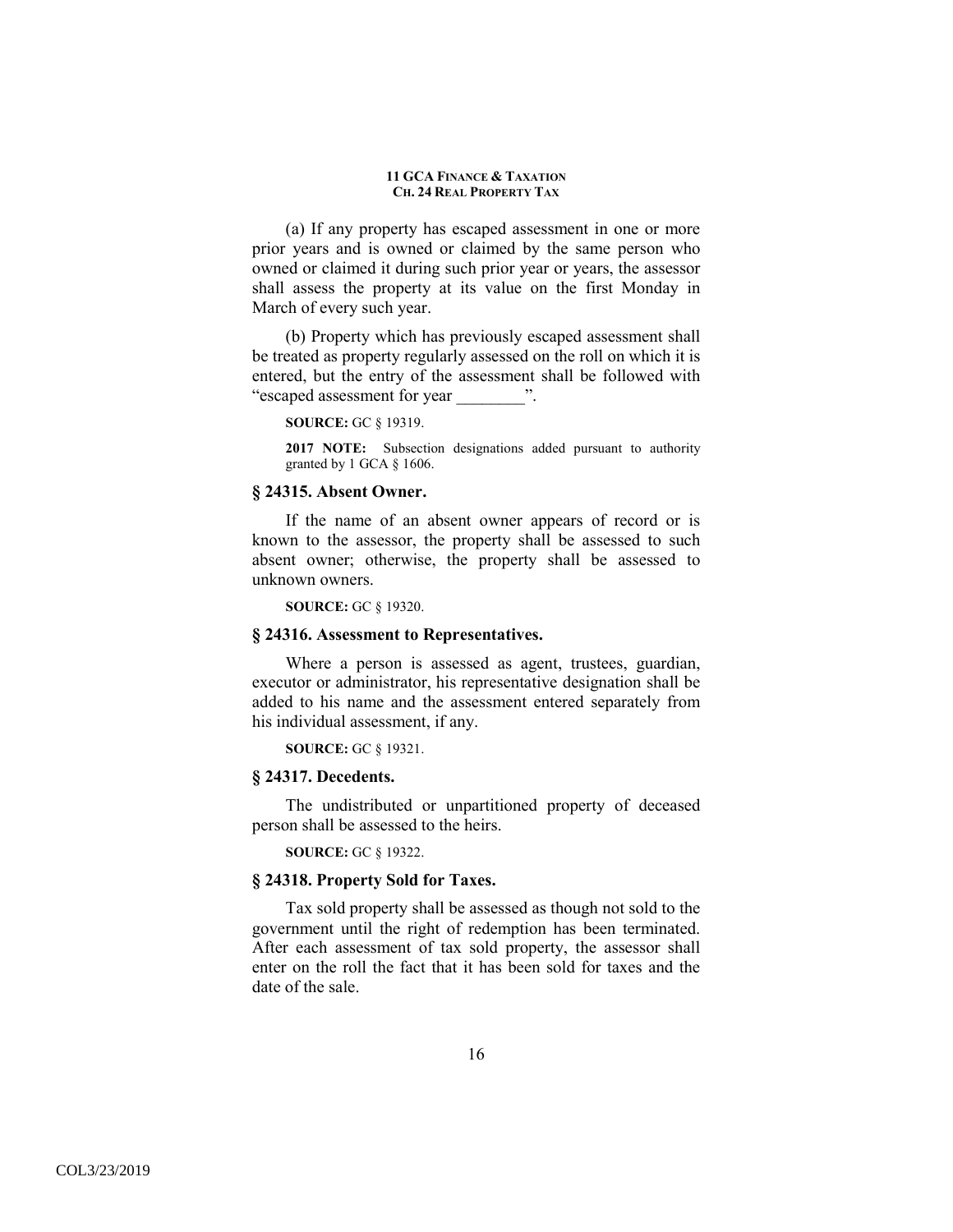**SOURCE:** GC § 19323, as amended by P.L. 10-3.

# **§ 24319. Same.**

Whenever property, which has been deeded to the government for taxes and is not on the current roll by reason of the termination of the right of redemption, is sold to a private purchaser, the property shall not be entered on the current roll, but shall be assessed on the next succeeding roll.

**SOURCE:** GC § 19324.

#### **§ 24320. Assessment Roll: Content.**

The assessor shall prepare an assessment roll in which shall be listed all property which it is the duty of the assessor, to assess. In addition to any other matters provided herein, the assessment roll shall show:

(a) The name and address, if known, of each assessee;

(b) The description of the property;

(c) The cash value of the property.

**SOURCE:** GC § 19325.

# **§ 24321. Same: Errors.**

No mistake in the name of the owner or supposed owner of property renders invalid an assessment or any subsequent step, to and including the deed to the government.

**SOURCE:** GC § 19326.

## **§ 24322. Same: Affidavit of Assessor.**

The assessor shall complete the roll on or before September 1, annually.

(a) He shall make an affidavit thereon that:

(1) He has diligently attempted to ascertain all taxable property;

(2) All taxable property has been assessed on the roll according to his best judgment, information and belief, at its cash value;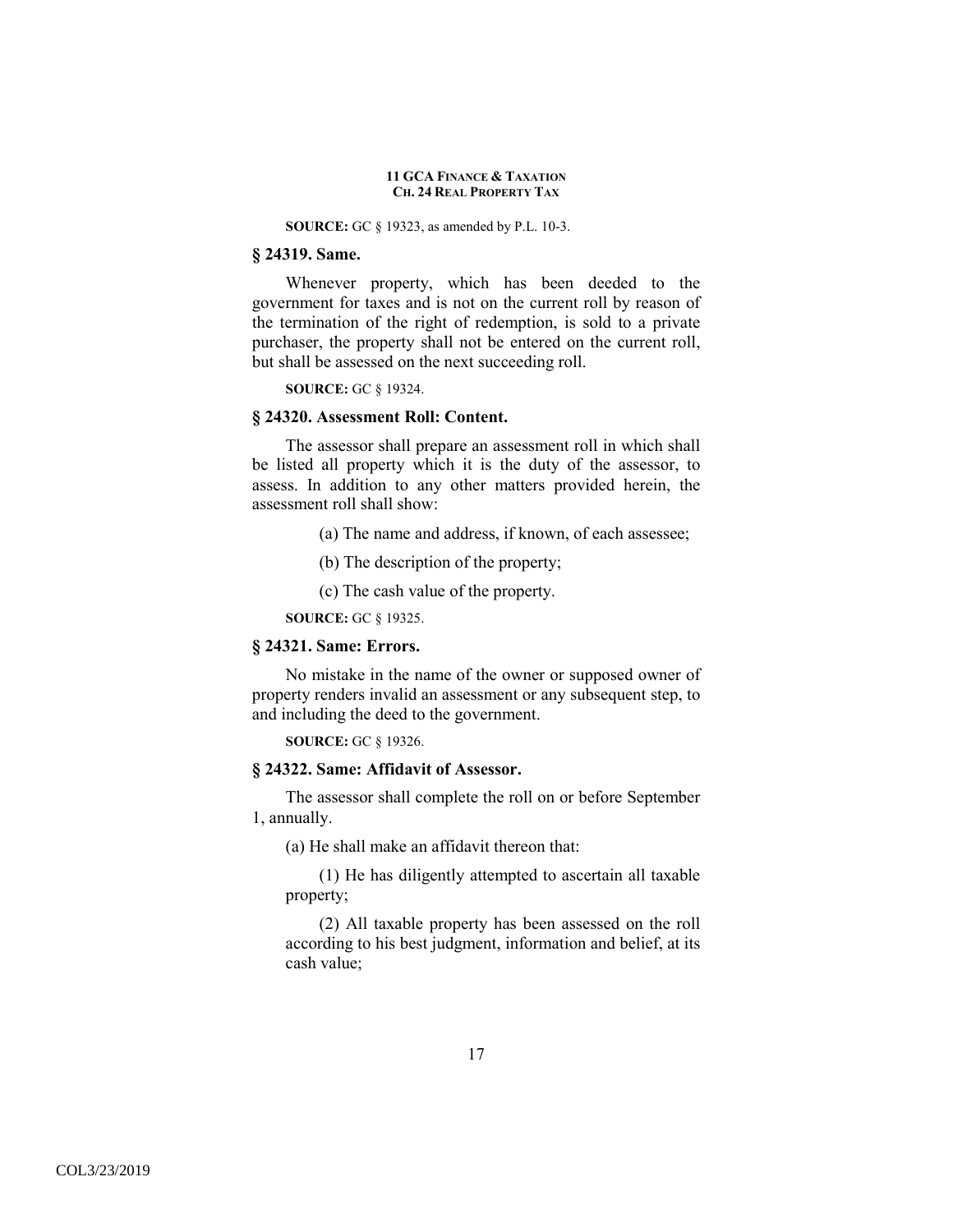(3) He has not maliciously imposed any unjust assessment;

(4) He has not knowingly allowed anyone to escape a just assessment;

(5) He has complied with and duly performed all duties imposed on the assessor by law.

(b) Failure to make such affidavit or any affidavit shall not affect the validity of the assessment.

(c) The assessor may require such an affidavit from his deputies or any of them.

**SOURCE:** GC § 19327.

**2017 NOTE:** Subsection/subitem designations added pursuant to authority granted by 1 GCA § 1606.

# **§ 24323. Rules and Regulations.**

With the approval of the Governor, the assessor may prescribe such reasonable rules and regulations, not inconsistent with law, for assessment methods and procedures as he may deem necessary for efficient fiscal administration and in the public interest.

**SOURCE:** GC § 19328.

### **§ 24324. Index of Roll.**

The assessor shall prepare an index to the roll showing the name of each assessee and each page where an assessment to him appears or each number under which an assessment to him appears and shall prepare a duplicate roll for each municipality, showing the property assessed therein.

**SOURCE:** GC § 19329.

# **ARTICLE 4 EXEMPTIONS**

----------

§ 24401. Exemptions: Listed. § 24402. Home Exemption.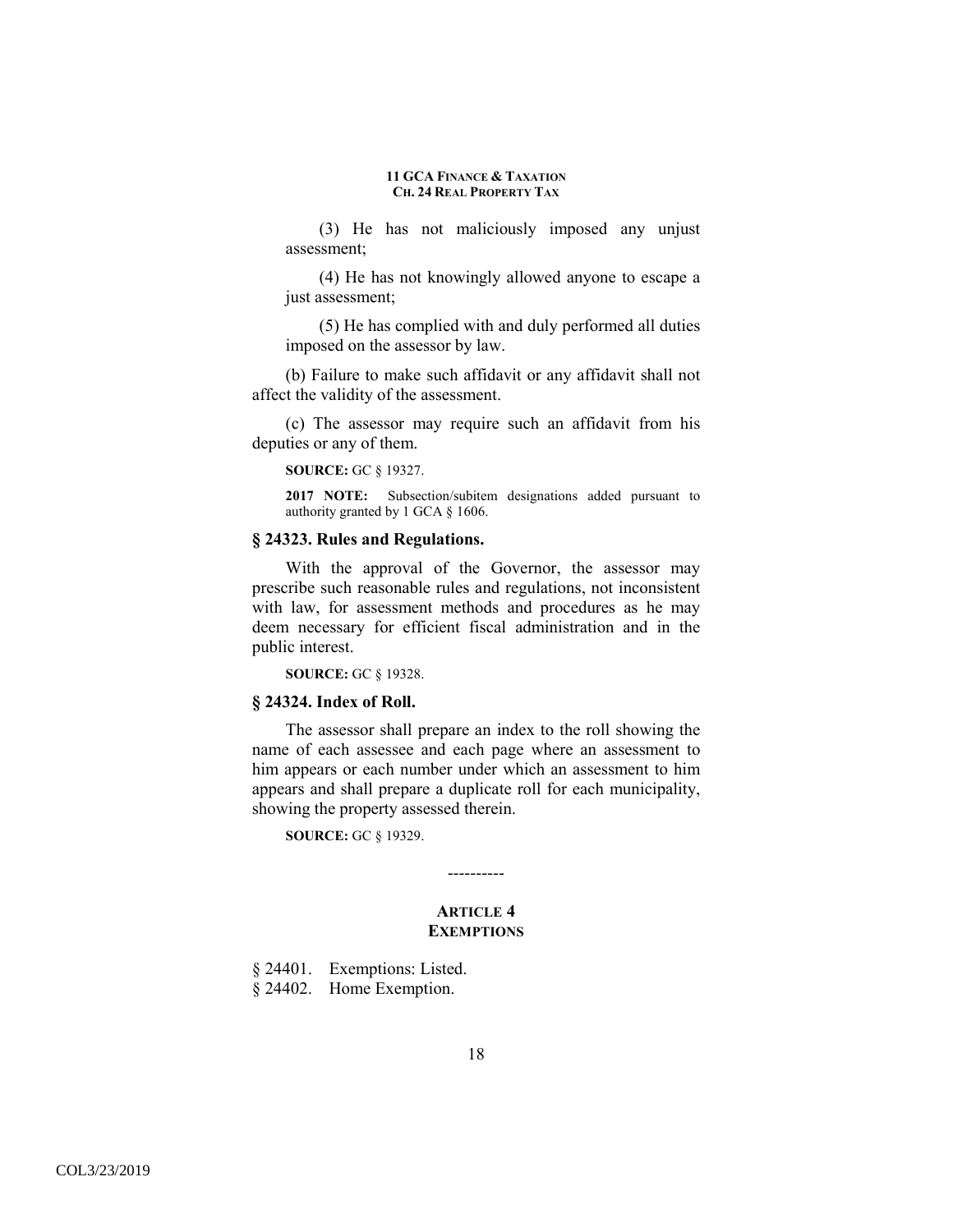- § 24403. Definitions.
- § 24404. Limitation.
- § 24405. Same: Husband and Wife.
- § 24406. Same: Commercial Use.
- § 24407. Same: Ownership in Common.
- § 24408. Fallout Shelter Exemption.
- § 24409. Application and Review.
- § 24410. Action by Assessor.
- § 24411. Denial.
- § 24412. Time for Action.
- § 24413. Appeal.

# **§ 24401. Exemptions: Listed.**

The following property is exempt from real property taxes and shall not be assessed:

(a) all property title to which is in the United States or the government of Guam, except as authorized in 60114.1(b) of Article 1 of Chapter 60, Title 21, Guam Code Annotated; except for the interest of a lessee or licensee in land owned and leased or licensed by the Chamorro Land Trust Commission;

(1) Notwithstanding this Subsection (a), taxes shall not be levied against any autonomous agency, public corporation, and other public instrumentalities of the government of Guam with existing leases where a tax levy may affect the revenue neutrality of that autonomous agency, public corporation, and other public instrumentalities of the government of Guam to the potential detriment of existing bond ratings.

(b) all property which 1s being used for public roads or easements;

(c) all property used exclusively for educational, religious, or other eleemosynary purposes;

(d) property included in any cemetery in use as such, and not conducted for profit;

(e) property upon which the provisions of § 61504 of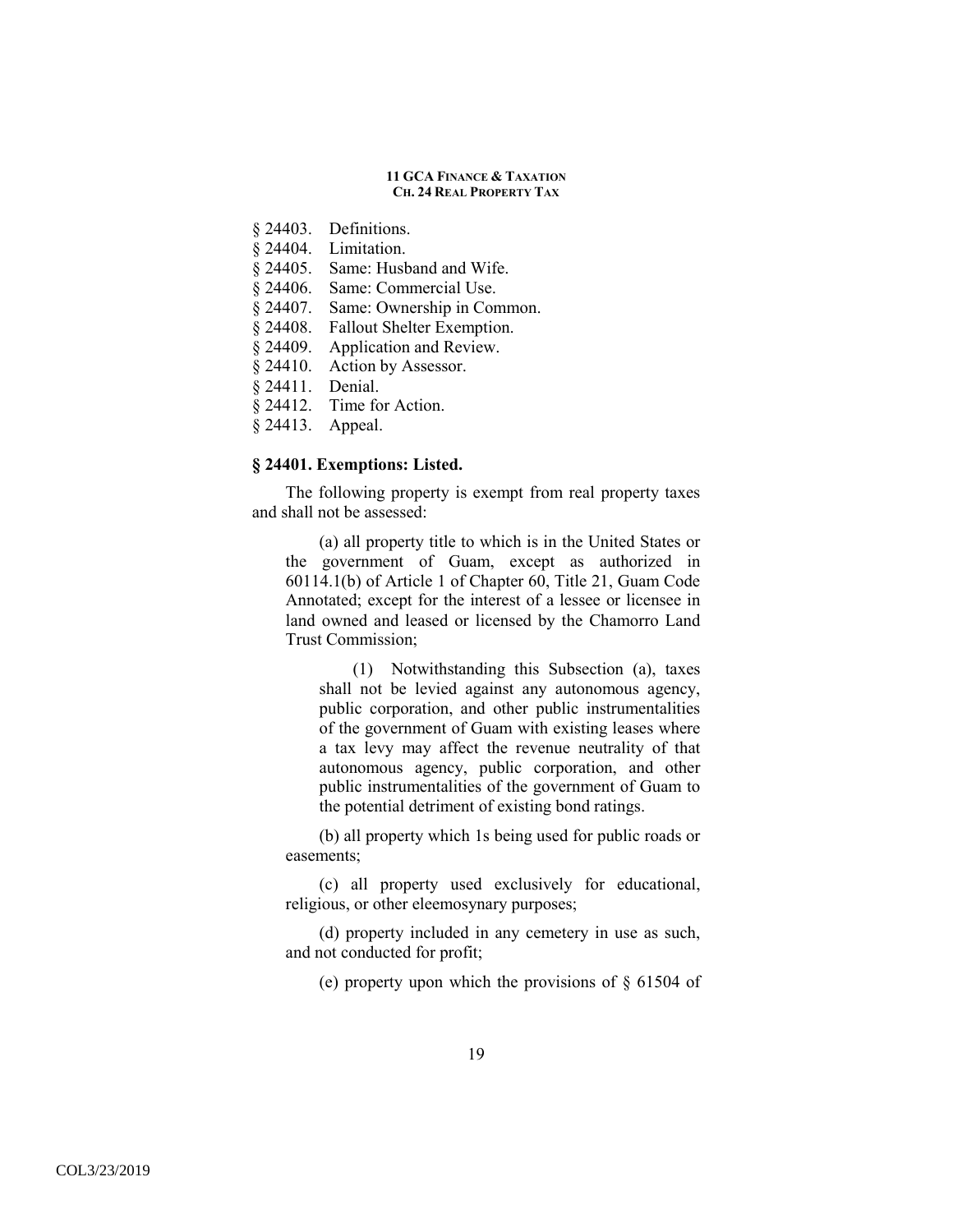Title 21, Guam Code Annotated prohibit the construction of buildings; and

(f) property used in active farming for at least eight (8) months in any tax year.

**SOURCE:** GC § 19330. Subsection (f) added by P.L. 19-019:13. Amended by P.L. 31-076:2 (Sept. 19, 2011). Subsection (a) amended by P.L. 32-022:4 (May 3, 2013). Item (a)(1) added by P.L. 32-022:4 (May 3, 2013).

# **§ 24401.1. One Hundred Percent (100%) Disabled Veterans, Surviving Spouses, and Legal Guardians Exemption.**

(a) Real property owned and occupied as a residence by a person who is rated by the U.S. Department of Veterans Affairs (USDVA) as one hundred percent (100%) disabled or individually unemployable due to injuries received while on duty with the Armed Forces of the United States, surviving spouse, as defined in § 67101(e) of Chapter 67, Title 10 GCA, and legal guardian, as defined in  $\S$  67101(g) of Chapter 67, Title 10 GCA, is hereby exempted from all property taxes; provided:

(1) that the Veteran is determined by the USDVA to be one hundred percent (100%) disabled or individually unemployable due to military service-connected injuries;

(2) that the residential exemption shall be granted only as long as the Veteran claiming exemption remains one hundred percent (100%) disabled or individually unemployable, the surviving spouse is not remarried, and the legal guardian is lawfully vested with the power;

(3) that the exemption shall not be allowed on more than one (1) residence for any one (1) person;

(4) that a person living on the premises, a portion of which is used for commercial purposes, shall not be entitled to an exemption with respect to such portion, but shall be entitled to an exemption with respect to the portion used exclusively as a residence. This exemption shall not apply to any structure, including the land thereunder, which is used for commercial purposes.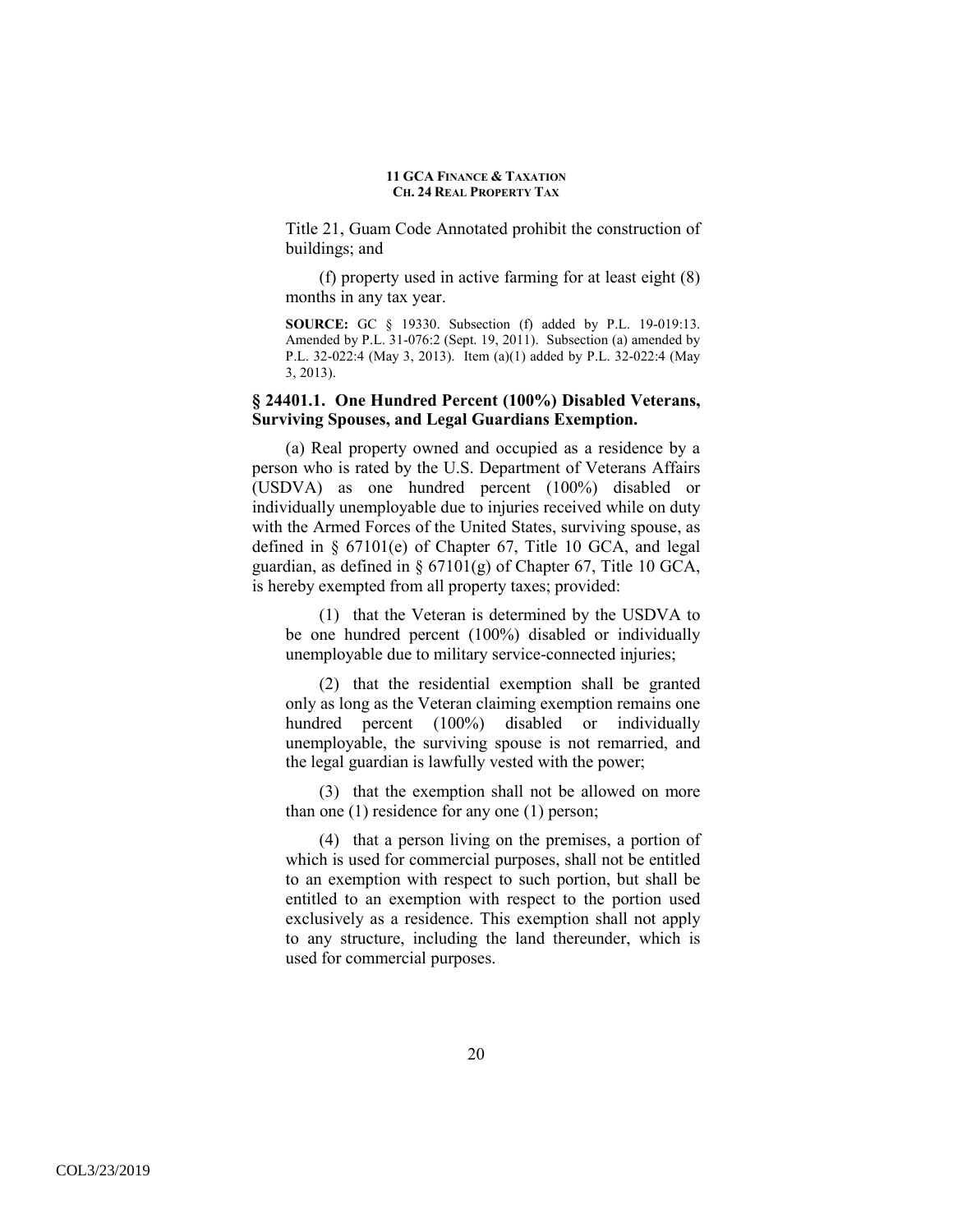(b) For the purposes of this Section, the word "residence" includes:

(1) the entire homestead when it is occupied by a qualified one hundred percent (100%) disabled or individually unemployable veteran, surviving spouse or legal guardian, as a residence;

(2) residences where the disabled veteran, surviving spouse or legal guardian owner sublets not more than one (1) room to a tenant; or

(3) premises held under an agreement to purchase the same for a home, where the agreement has been duly entered into and recorded prior to January 1 of the preceding tax year for which the exemption is claimed, whereby the purchaser agrees to pay all taxes while purchasing the premises.

**SOURCE:** Added by P.L. 34-106:1 (June 5, 218).

**2018 NOTE:** Subsection/subitem designations added/altered pursuant to authority by 1 GCA § 1606.

### **§ 24401.2. Gold Star Spouses and Parents Exemption.**

(a) Real property owned and occupied by a Gold Star spouse or parent(s), who are eligible pursuant to  $\S$  7120.3(b) of Chapter 7, Title 16 GCA, who continues to own and occupy the premises as a residence, is hereby exempted from all real property taxes; provided:

(1) that the exemption shall not be allowed on more than one (1) residence for the Gold Star spouse or parent;

(2) that a person living on the premises, a portion of which is used for commercial purposes, shall not be entitled to an exemption with respect to such portion, but shall be entitled to an exemption with respect to the portion used exclusively as a home; and further provided, that this exemption shall not apply to any structure, including the land thereunder, which is used for commercial purposes.

(b) For the purposes of this Section, the word "residence" includes: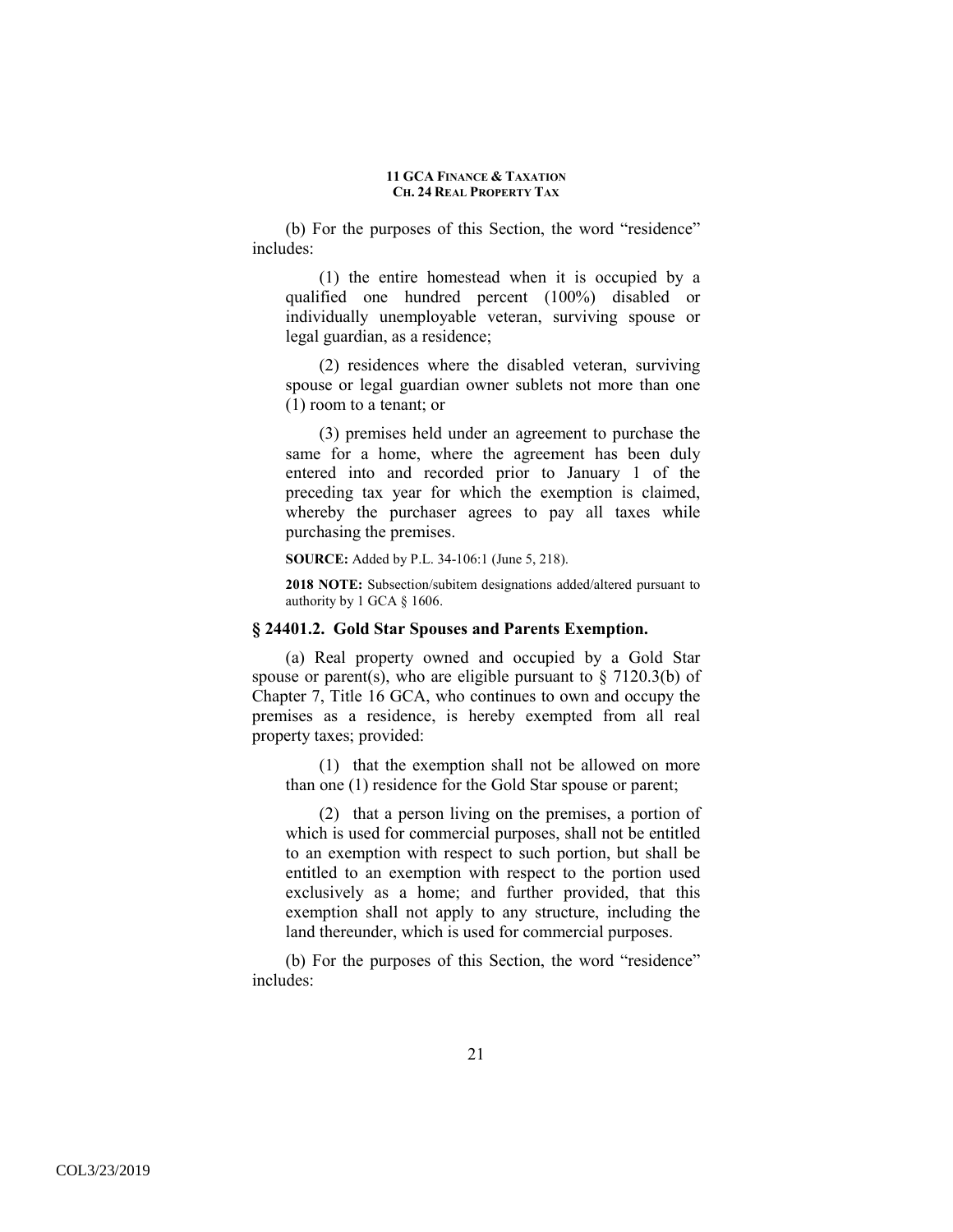(1) the entire homestead when it is occupied by a Gold Star spouse or parent as a residence;

(2) residences where the Gold Star spouse or parent sublets not more than one (1) room to a tenant; or

(3) premises held under an agreement to purchase the same for a home, where the agreement has been duly entered into and recorded prior to January 1 of the preceding tax year for which the exemption is claimed, whereby the purchaser agrees to pay all taxes while purchasing the premises.

**SOURCE:** Added by P.L. 34-106:2 (June 5, 218).

**2018 NOTE:** Subsection/subitem designations added/altered pursuant to authority by 1 GCA § 1606.

# **§ 24402. Home Tax Exemption.**

(a) The owner of a home shall pay a real property tax on the value of the improvements at a rate equal to the rate that would otherwise apply pursuant to § 24103 or § 24110, as applicable, times the ratio of (i) the appraised value of the improvements minus Fifty Thousand Dollars (\$50,000.00) (but not less than zero), divided by (ii) the appraised value of the improvements; and shall pay a real property tax on the value of the land at a rate equal to the rate that would otherwise be applicable pursuant to  $\S$  24103 or  $\S$  24110 times the ratio of (i) the appraised value of the land minus the excess, if any, of Fifty Thousand Dollars (\$50,000.00) over the appraised value of the improvements (but not less than zero), divided by (ii) the appraised value of the land.

(b) Those taxpayers who previously qualified for home tax exemptions shall automatically qualify for the rates contained herein.

**SOURCE:** GC § 19330.1, as amended by P.L. 12-52. Amended by P.L. 24-383:2 and P.L. 31-078:1(b) (Sept. 24, 2011).

**2017 NOTE:** Subsection designations added pursuant to authority granted by 1 GCA§ 1606.

# **§ 24403. Definitions.**

As used in § 24402 through § 24413: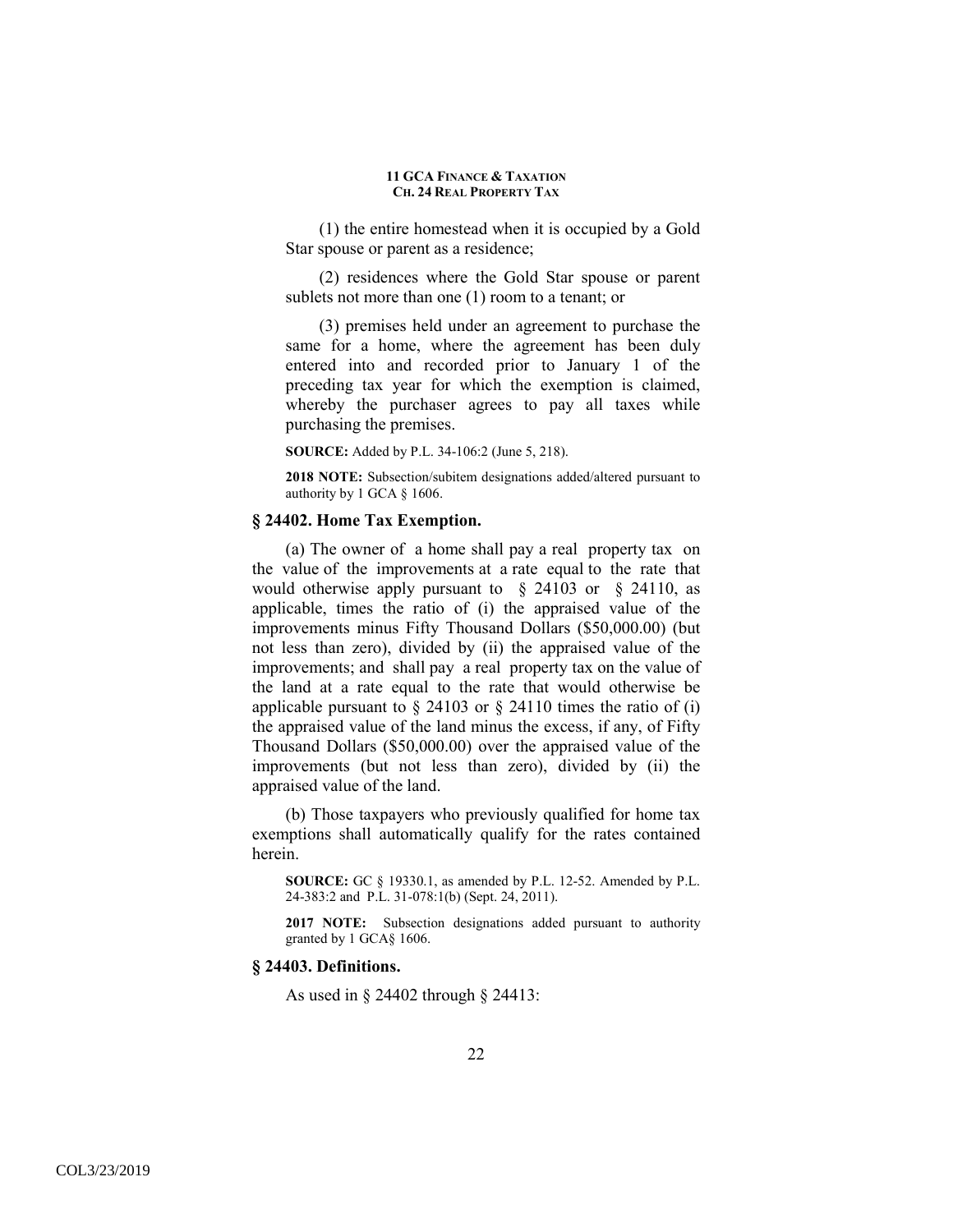(a) Home means a building used and occupied by the owner thereof, including outbuildings, and the land on which it is located if such land is owned by the owner of the building.

(b) Own and owner refer to ownership in fee simple, including corporations, partnerships, and associations.

(c) Owned and owner refer to ownership in fee simple, including a purchaser of a fee under a recorded purchase contract, or a beneficial ownership.

(d) Commercial purposes does not include agricultural purposes, including grazing; or use in connection with fishing.

(e) Appraised value means appraised value as defined in item (f), § 24102.

**SOURCE:** GC § 19330.2.

# **§ 24404. Limitation.**

The rates provided by § 24402 shall not be allowed for more than one (1) home for any one (1) owner.

**SOURCE:** GC § 19330.3. Amended by P.L. 31-078:1(b) (Sept. 24, 2011).

### **§ 24405. Same: Husband and Wife.**

A husband and wife shall be permitted one (1) home subject to the rates provided in § 24403, where entitled thereto, whether the home is community property or not, and shall not be permitted those rates for separate homes for each of them, unless they are living separate and apart, in which case the amount of the exemption shall be divided equally between them.

**SOURCE:** GC § 19330.4. Amended by P.L. 31-078:1(b) (Sept. 24, 2011).

#### **§ 24406. Same: Commercial Use.**

A person whose home comprises property that is used in part for commercial purposes shall not be entitled to the rates provided by § 24402, except as to a building, or a separate portion thereof or apartment therein, that is exclusively used and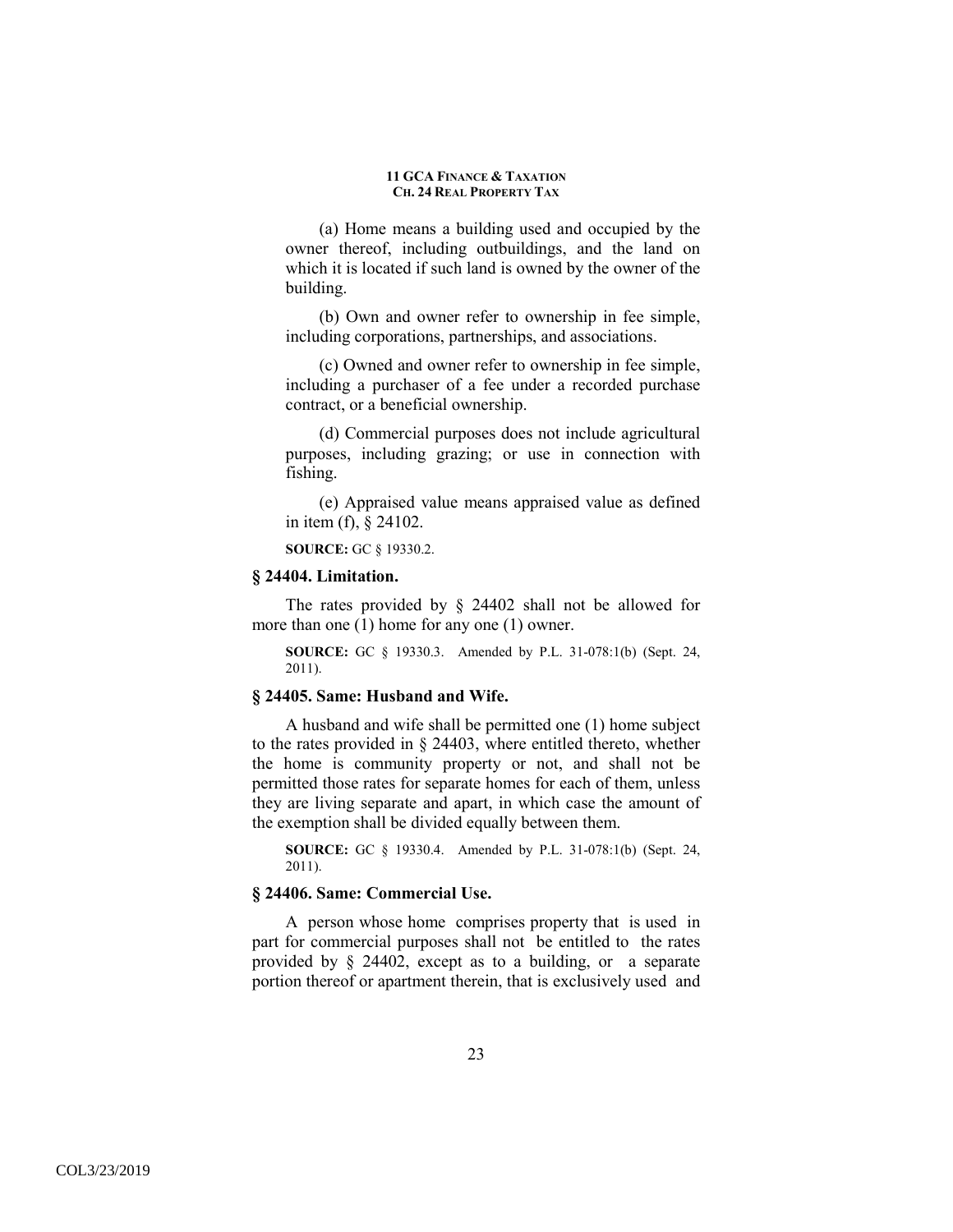occupied by him or her as his or her permanent residence; provided, further, that in the case of a separate portion or apartment, the amount of the exemption shall be prorated on the basis that the appraised value of the separate portion or apartment bears to the total appraised value of the building.

**SOURCE:** GC § 19330.5. Amended by P.L. 31-078:1(b) (Sept. 24, 2011).

### **§ 24407. Same: Ownership in Common.**

Where property is owned in common, the Fifty Thousand Dollars (\$50,000) amount provided in the formulas in § 24402 shall be prorated among the owners.

**SOURCE:** GC § 19330.6. Amended by P.L. 31-078:1(b) (Sept. 24, 2011).

# **§ 24408. Fallout Shelter Exemption.**

The owner of a fallout shelter shall be entitled to an exemption in determining the value thereof for the purpose of assessing real property taxes to the following extent:

(a) The first Seven Hundred Fifty Dollars (\$750.00) of the appraised value of improvements, consisting of any structure used as a fallout shelter and any building of which the shelter is a part, and the land on which it is located, the exemption being applied first to improvements and the balance, if any, to the land. The exemption granted herein is in addition to the home exemption provided in § 24402 and nothing herein shall be construed to diminish an owner's right to such home exemption.

(b) Definitions. As used in this Section.

(1) Fallout shelter means any structure certified by the Director of Civil Defense as meeting the minimum national standards of protection against nuclear fallout.

(2) Owner refers to natural persons, corporations, associations, partnerships, and means any person who is liable for the payment of the real property tax imposed on the fallout shelter.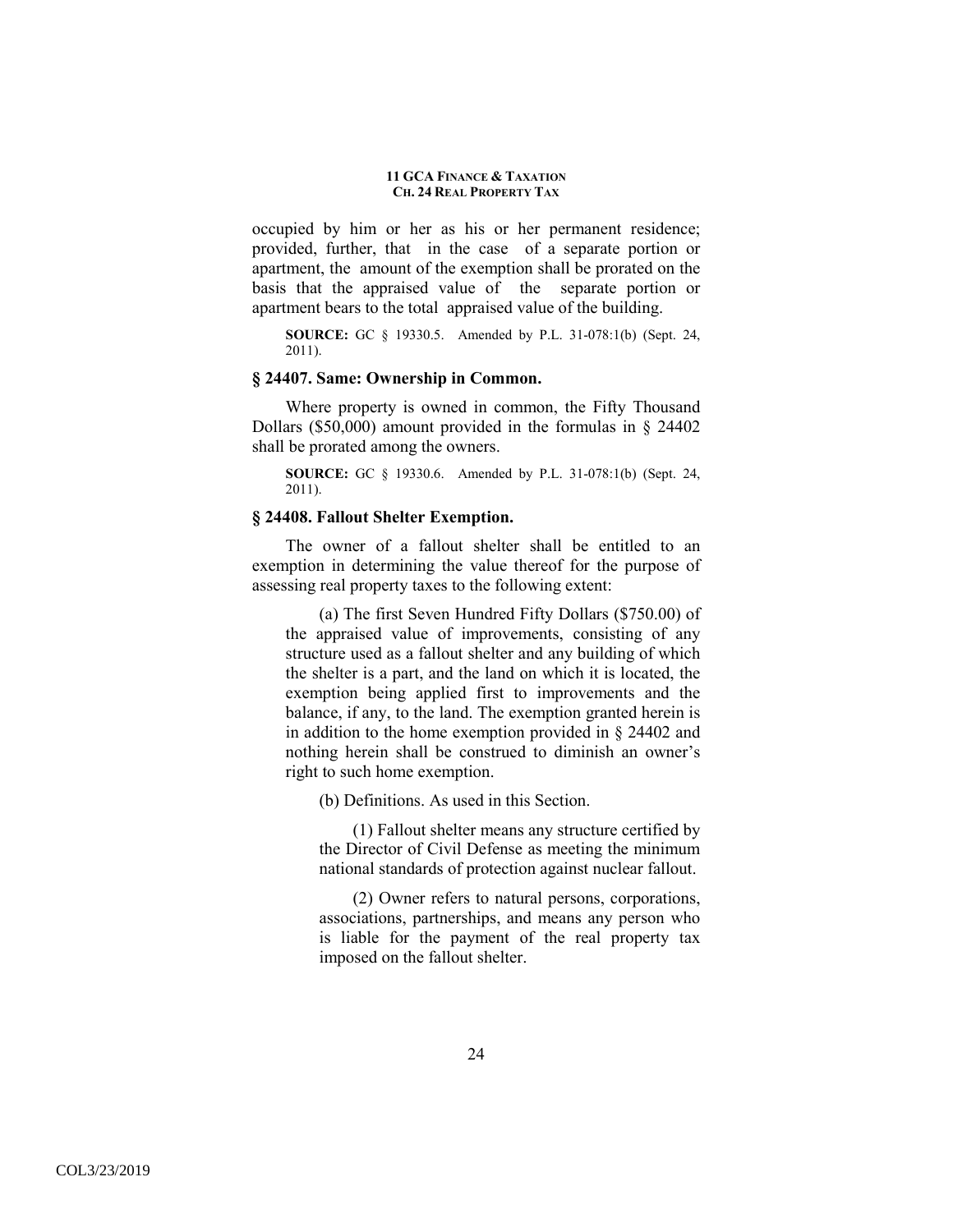(3) Appraised value means appraised value as defined in item (f), § 24102.

(c) One exemption shall be allowed to every structure qualifying as a fallout shelter.

(d) Any person claiming an exemption under this Section shall submit to the assessor a certification by the Director of Civil Defense that the structure involved is a fallout shelter.

(e) It shall be the duty of the Director of Civil Defense or his delegate to examine any shelter upon the request of the owner thereof and if warranted to certify that said shelter meets the minimum national standards of protection against nuclear fallout.

#### **SOURCE:** GC § 19330.7.

**2018 NOTE:** Subsection designations added/altered pursuant to authority by 1 GCA § 1606.

### **§ 24409. Application and Review.**

The following provisions of this Section shall govern the application for, granting of, and review of exemptions under §§ 24401(c), 24401(d), 24402 and 24408.

(a) Claim. A claim for exemption must be filed with the assessor listing the property involved, in such form and containing such information as the assessor shall prescribe. No exemption shall be allowed unless the claim therefor is filed on or before the fifteenth (15th) day of March of each year for which the exemption is claimed, except that once a claim is filed it shall have continuing effect as a new claim for the exemption for each subsequent year, unless it is disallowed or voided.

(b) Report of Change. Whenever a person has filed a claim for exemption covering any property, it shall be his duty, in the event he ceases to be the owner, or ceases to occupy the same as his home, or in the event of any change in the facts previously reported in his claim as to the use of the property pertaining to his entitlement to an exemption,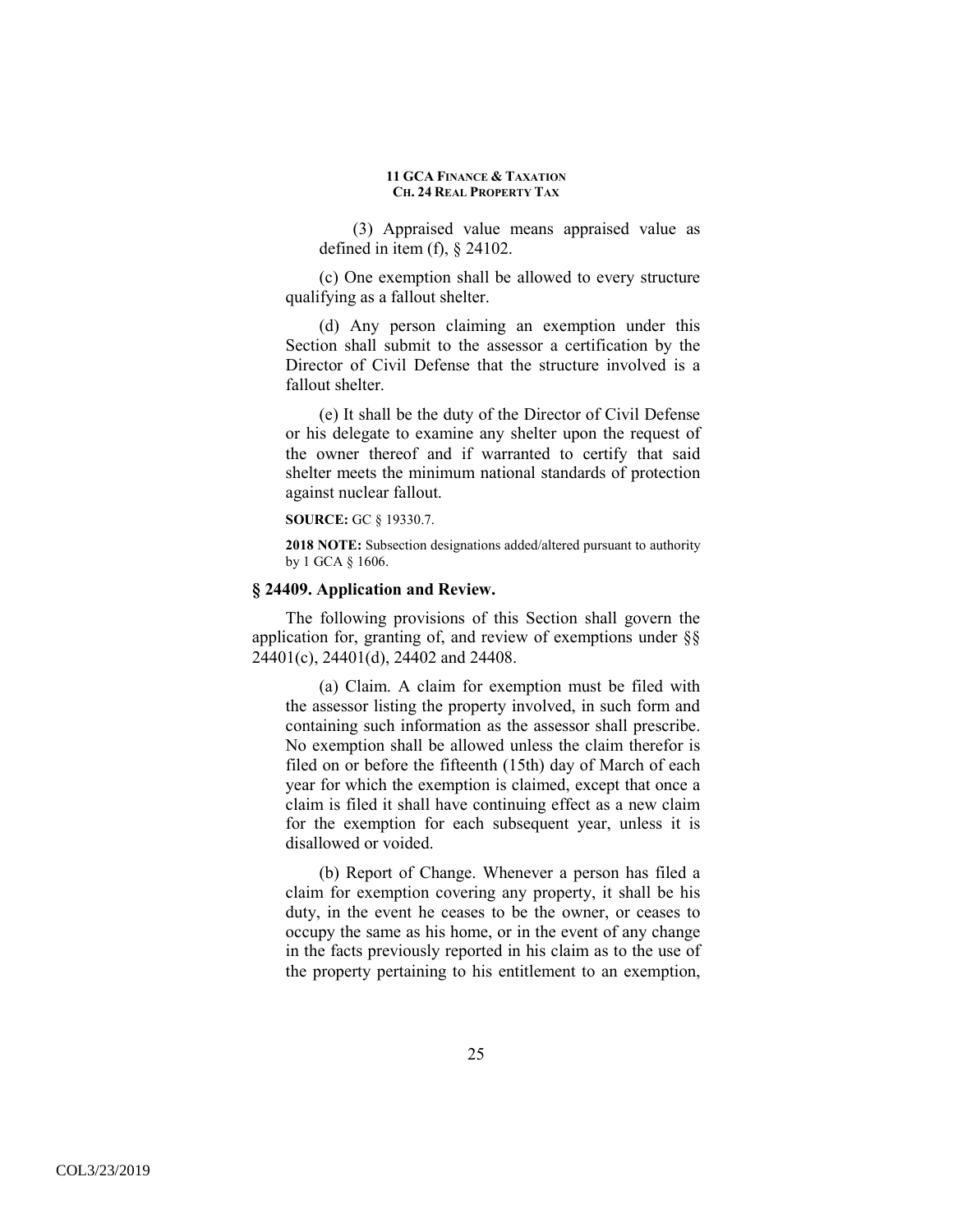to make a report thereof within thirty (30) days after any such event occurs.

(1) Such report shall have the effect of voiding the claim for exemption previously filed.

(2) The report shall be sufficient if it identifies the property involved and states that the claim for exemption previously filed may be voided.

(3) In the event the property comes into the hands of a fiduciary, the fiduciary shall make the report within thirty (30) days after his assumption of fiduciary duties.

(4) Any person who is under a duty of making a report under this Subsection and who fails to do so within the time required by law, shall be liable personally to a civil penalty, in the amount of Twenty-Five Dollars (\$25.00). In addition to this penalty, real property taxes, including penalties and interest, shall be assessed against the property.

(c) Notwithstanding the provisions of Subparagraph (a) above, claims for a home exemption for 1974 shall be filed on or before the fifteenth day of September 1974.

**SOURCE:** GC § 19330.8; Paragraph (c) added by P.L. 12-162.

**2018 NOTE:** Subitem designations added in subsection (b) pursuant to authority by 1 GCA § 1606.

## **§ 24410. Action by Assessor.**

The assessor shall examine each claim for exemption filed with him and shall allow the same if found to be in accordance with law. In every case the property shall be assessed, notwithstanding that the exemption may eliminate any tax.

**SOURCE:** GC § 19330.9.

### **§ 24411. Denial.**

If the assessor shall find the applicant not to be entitled to the exemption applied for, he shall complete a notice of disapproval, giving his reasons therefor, and serve a copy thereof upon the applicant either by personal delivery or by registered or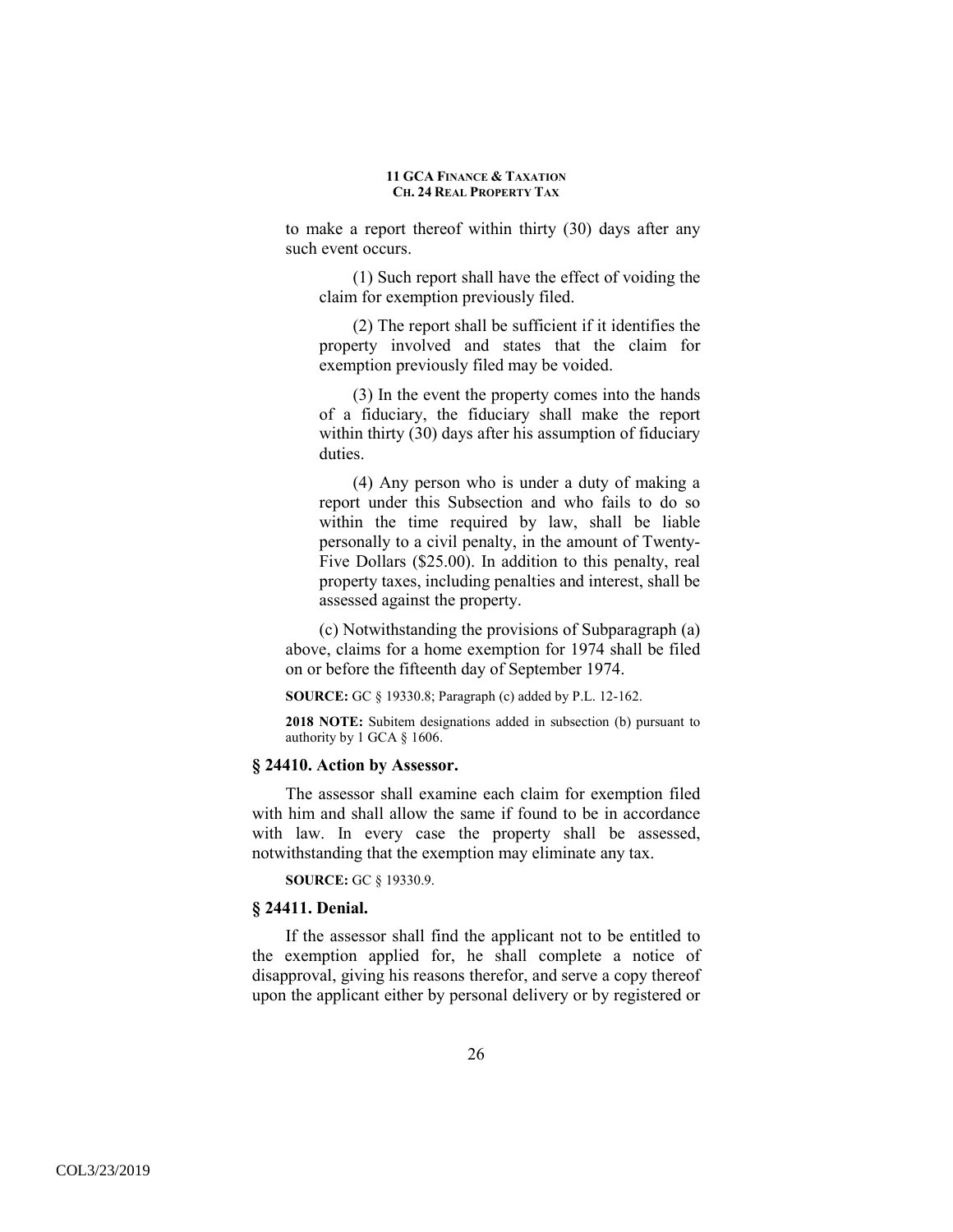certified mail to the post office address given by the applicant upon his application.

**SOURCE:** GC § 19330.10.

### **§ 24412. Time for Action.**

The assessor shall act upon every claim for exemption on or before the first day of August.

**SOURCE:** GC § 19330.11.

### **§ 24413. Appeal.**

When a claim for exemption has been denied, the applicant may file his copy of notice of disapproval with the Board of Equalization on or before September 15 of the same year.

(a) The Board shall review the claim and the evidence presented to the assessor, and shall give the applicant an opportunity to be heard.

(b) The Board shall reverse the decision of the assessor and grant the claim for exemption if it finds the applicant is entitled thereto, or affirm the decision of the assessor.

(c) The decision of the Board shall be final unless the applicant or the assessor shall, within fifteen days from the date of the decision of the Board, file an action for review in the Superior Court.

**SOURCE:** GC § 19330.12.

**2018 NOTE:** Subsection designations added pursuant to authority by 1 GCA § 1606.

### **ARTICLE 5 BOARD OF EQUALIZATION**

----------

|  | $§$ 24501. | Board of Equalization: Creation. |  |  |
|--|------------|----------------------------------|--|--|
|--|------------|----------------------------------|--|--|

- § 24502. Same: Chairman and Secretary.
- § 24503. Same: Rules.
- § 24504. Same: Compensation.
- § 24505. Same: Meeting.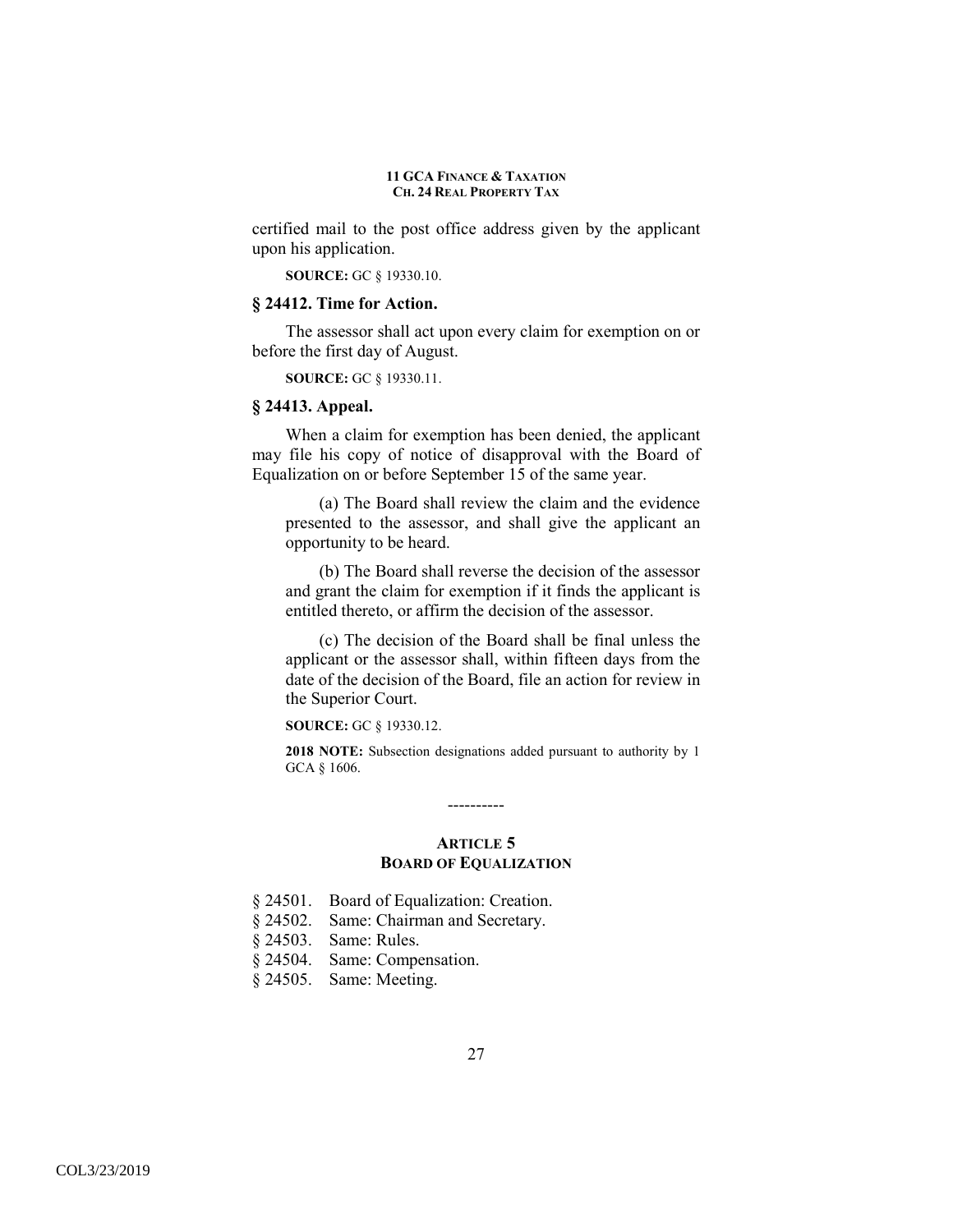- § 24506. Same: Meetings.
- § 24507. Same: Assessor to Transmit Roll.
- § 24508. Same: Roll: Public Inspection.
- § 24509. Same: Same: Notice.
- § 24510. Same: Roll: Alterations.
- § 24511. Same: Same: Same.
- § 24512. Assessment Reduction: Application.
- § 24513. Same: Application: Content.
- § 24514. Examination by Board.
- § 24515. Evidence by Assessor Prior to Alteration.
- § 24516. Alteration: Records.
- § 24517. Same: Same.
- § 24518. Certification of Roll.
- § 24519. Witnesses: Attendance Compelled.
- § 24520. Same: Penalty.

# **§ 24501. Board of Equalization: Creation.**

There is created in the government of Guam a Board of Equalization. The Board is composed of five (5) members appointed by the Governor, by and with the advice and consent of the Legislature, for terms of four (4) years; provided however, that of the members first appointed, three (3) shall be appointed for terms of two (2) years.

**SOURCE:** GC § 19331.

# **§ 24502. Same: Chairman and Secretary.**

The Governor shall annually designate the Chairman of the Board and the Board shall annually elect a secretary from among its members. Such clerical and technical personnel and office facilities as the Board may reasonably require shall be furnished by the Director of Revenue and Taxation.

**SOURCE:** GC § 19332.

### **§ 24503. Same: Rules.**

With the approval of the Governor, the Board may make reasonable rules, not inconsistent with law, for the conduct of its business and regulation of proceedings before it.

**SOURCE:** GC § 19333.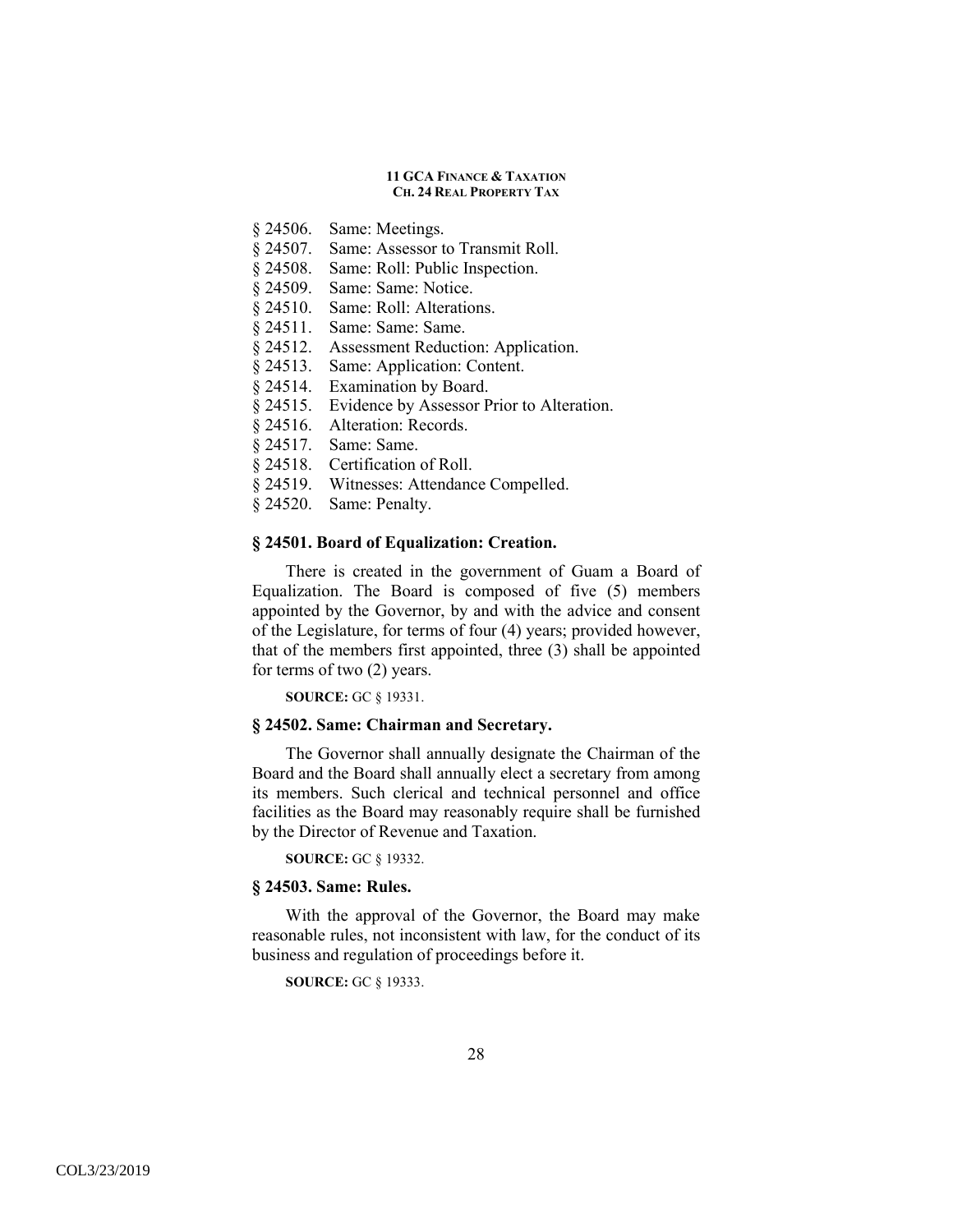### **§ 24504. Same: Compensation.**

 Members of the Board shall be paid at the rate of Fifty Dollars (\$50.00) per day for each day on which the Board meets, as certified by the Treasurer of Guam; such compensation shall not exceed One Hundred Dollars (\$100.00) per month. The Secretary of the Board shall be paid an additional sum of Three Hundred Dollars (\$300.00) annually. The members of the Board are also entitled to compensation for their reasonable and necessary expenses incurred in the course of their official duties, as certified by the Treasurer.

**SOURCE:** GC § 19334, as amended by P.L. 15-148.

### **§ 24505. Same: Meeting.**

The Board shall meet on the second Monday in June of each year for organization. At such meeting, the Board shall select its secretary, and shall notify the Governor and the assessor that it is organized and ready to transact business.

**SOURCE:** GC § 19335.

#### **§ 24506. Same: Meetings.**

The Board shall meet at such times and places as it may by rule or resolution prescribe, or upon call of the Chairman, or upon the call of the Governor. The Board must hold not less than two (2) meetings during the month of September and not less than two (2) meetings during the month of October.

**SOURCE:** GC § 19339.

# **§ 24507. Same: Assessor to Transmit Roll.**

Such notice having been given, the assessor shall, not later than September 1 of each year, transmit the assessment roll to the Board, together with the duplicate rolls for each municipality and a copy of the index to the roll.

**SOURCE:** GC § 19336.

# **§ 24508. Same: Roll: Public Inspection.**

The roll shall be made available for public inspection by the Board. The secretary of the Board shall transmit the duplicate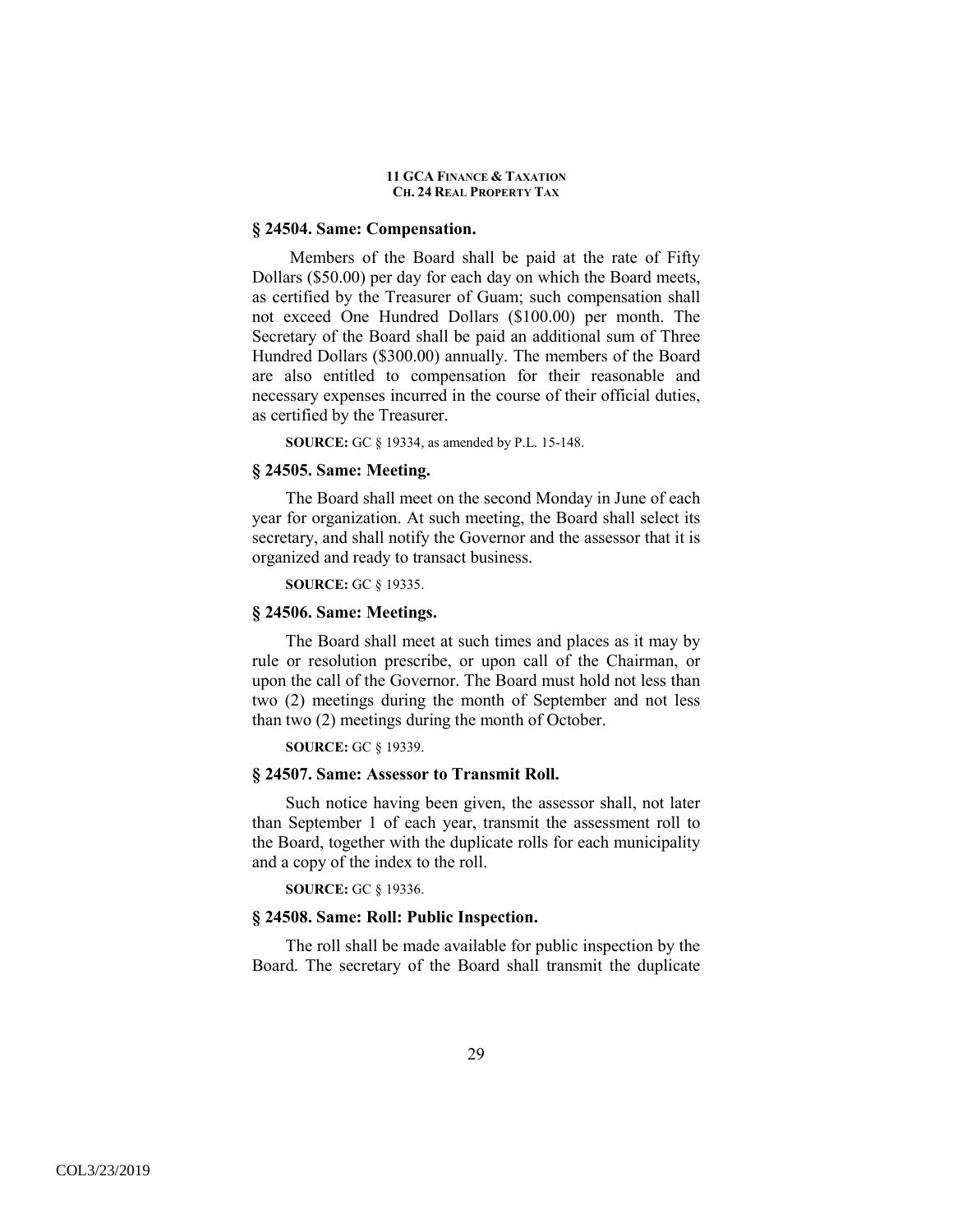roll for each municipality to the commissioner thereof, with directions to make the same available for public inspection.

**SOURCE:** GC § 19337.

#### **§ 24509. Same: Same: Notice.**

The secretary of the Board shall give public notice that the roll is open to public inspection at a designated place, and, as regards the duplicate rolls for each municipality, that they are available for inspection upon application to the several commissioners. Such notice shall further state that any person assessed, or his agent, may file with the Board on or before September 15, a written application for equalization of his assessment or correction of the roll. Such notice shall be given by publication in a newspaper once a week during each of the first two (2) weeks of September, and by posting in three (3) public places in Hagåtña and in two (2) public places in every other municipality during the same two (2) weeks.

**SOURCE:** GC § 19338.

**2018 NOTE:** Reference to Agana changed to Hagåtña pursuant to P.L. 24-152:3 (Apr. 8, 1998).

### **§ 24510. Same: Roll: Alterations.**

No application or recommendation for alteration of the roll for any year shall be filed with the Board after October 15 of that year.

**SOURCE:** GC § 19340.

## **§ 24511. Same: Same: Same.**

The Board, upon a showing of unreasonableness, may increase or reduce any assessment on the roll in order to equalize assessments throughout Guam. The Board may correct quantities or descriptions of property where shown incorrectly on the roll.

**SOURCE:** GC § 19341.

### **§ 24512. Assessment Reduction: Application.**

No assessment shall be reduced unless either the person assessed or his agent files with the Board a written application showing the facts claimed to warrant a reduction, or the assessor recommends in writing that a reduction be made.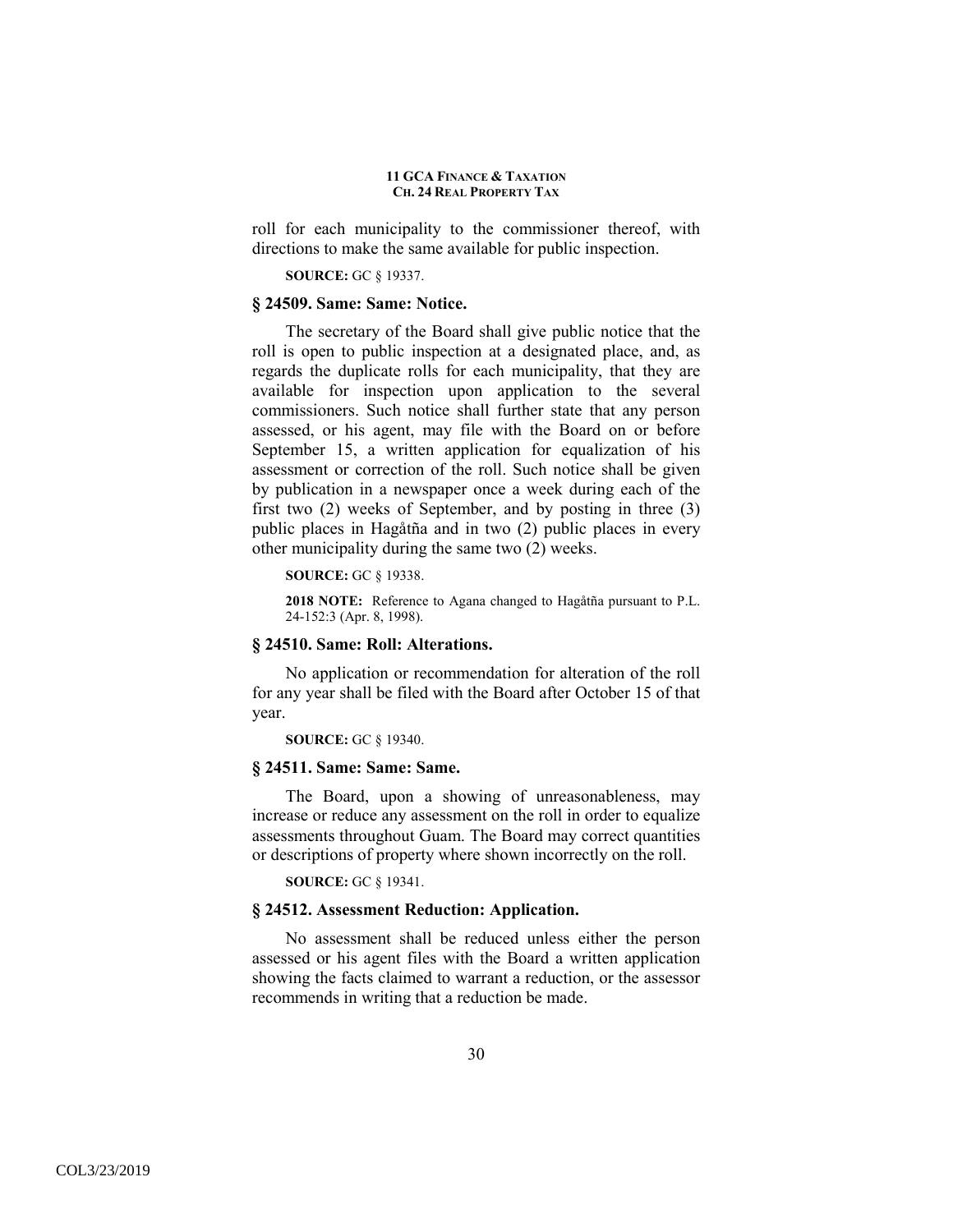#### **SOURCE:** GC § 19342.

# **§ 24513. Same: Application: Content.**

An assessee's application for alteration of roll shall be in such form as the board may prescribe and shall show the mailing address of the assessee or his agent or the place at which notices may be left for him. The secretary of the Board shall give notice to the assessee or his agent of the time and place at which the Board will consider his application. If a mailing address is specified in the application, the notice shall be mailed to such address; otherwise, the notice shall be left at the place specified in the application. Such notice must be given not less than twenty-four (24) hours prior to the meeting.

# **SOURCE:** GC § 19343.

# **§ 24514. Examination by Board.**

Before any assessment is reduced on application of the assessee, the Board must examine him or the agent making the application for him, under oath, regarding the alteration requested, and no reduction shall be made unless the assessee or such agent attends and answers all questions pertinent to the inquiry.

**SOURCE:** GC § 19344.

#### **§ 24515. Evidence by Assessor Prior to Alteration.**

The assessor shall attend every meeting of the Board at which any alteration of the roll is considered and may speak and introduce evidence regarding any such alteration.

**SOURCE:** GC § 19345.

### **§ 24516. Alteration: Records.**

The secretary of the Board shall keep a record of every application and recommendation to the Board for alteration of the roll and of the action of the Board thereon, and of every alteration made by the Board in the assessment roll.

# **§ 24517. Same: Same.**

The secretary of the Board shall enter upon the roll all changes made therein by the Board.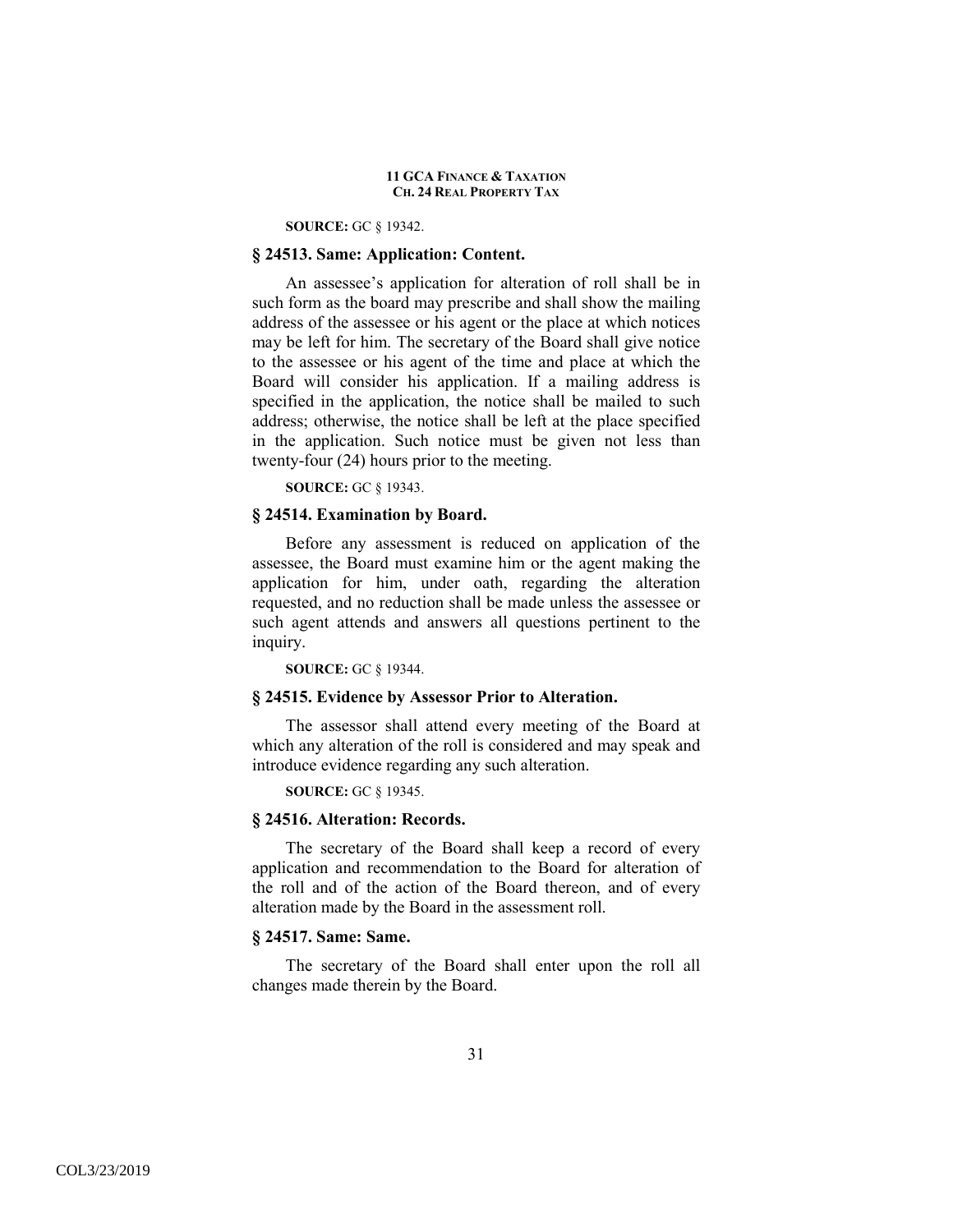**SOURCE:** GC § 19348.

# **§ 24518. Certification of Roll.**

The secretary of the Board shall certify the corrected roll for any year to the tax collector on or before October 31 of that year. The secretary of the Board shall deposit all of the records of the Board relating to that roll with the assessor.

**SOURCE:** GC § 19349.

#### **§ 24519. Witnesses: Attendance Compelled.**

Upon the hearing of any application, the Board shall have the power to compel the attendance of witnesses and to examine them under oath, and to compel the production of relevant and material papers. Subpoenas shall be signed by the chairman or the secretary of the Board, and every member of the Board is empowered to administer oaths and affirmations in any matter before the Board.

**SOURCE:** GC § 19350.

#### **§ 24520. Same: Penalty.**

Every person who shall wilfully fail or refuse to comply with any subpoena lawfully issued by the Board is guilty of a misdemeanor. Every person who shall wilfully fail or refuse to answer any relevant and material question put to him by the Board in the course of any hearing before the Board is guilty of a misdemeanor, unless such failure or refusal is privileged.

**SOURCE:** GC § 19351.

### **ARTICLE 6 TAX COLLECTOR**

---------

- § 24601. Tax Collector.
- § 24602. Deputy Collectors: Powers.
- § 24603. Same: Appointment and Composition.
- § 24604. Collector: Liability.
- § 24605. Medium of Payment.
- § 24606. Negotiable Paper: Defined.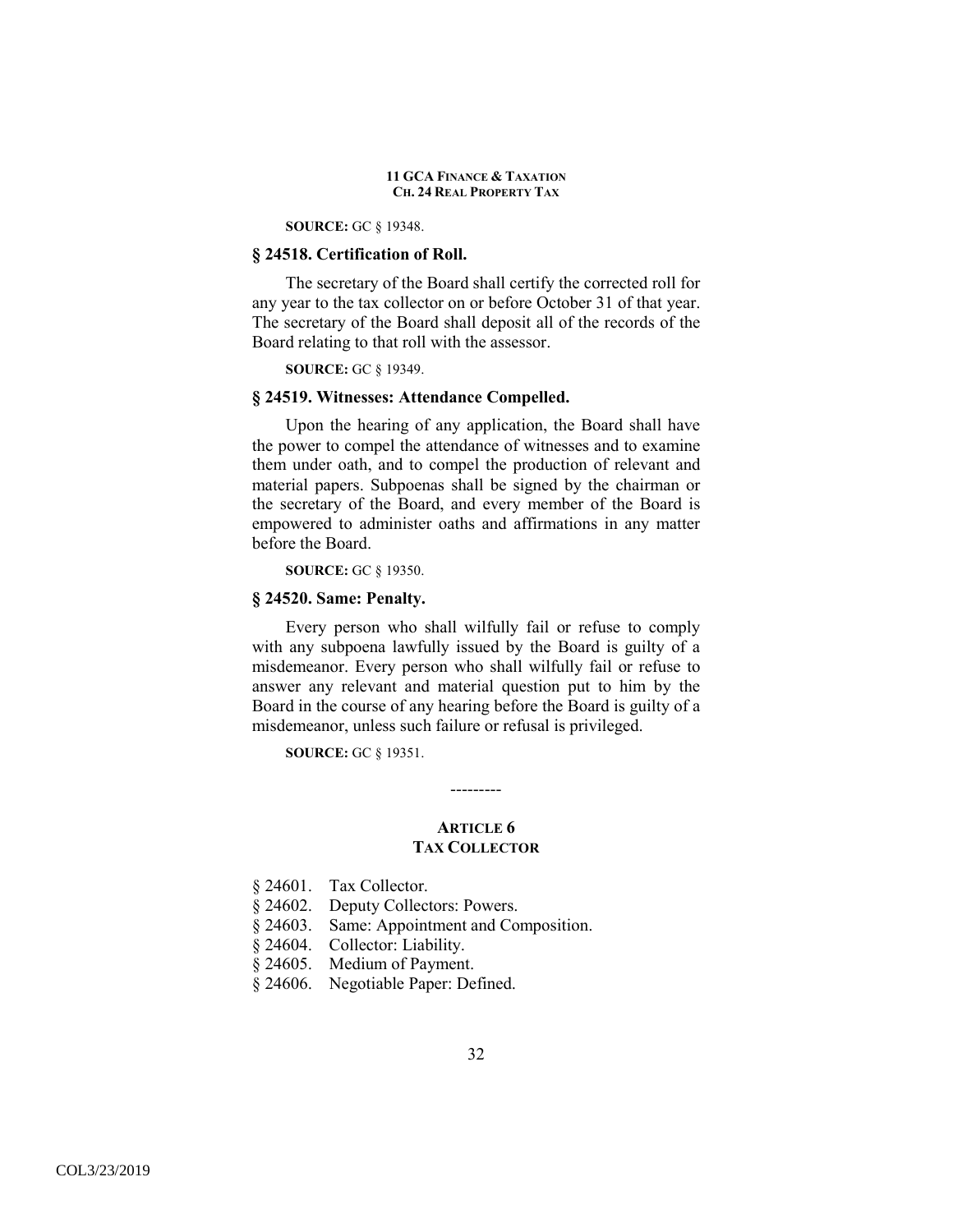- § 24607. Same: Acceptance.
- § 24608. Same: Acceptance as Payment of Tax.
- § 24609. Same: Effect of Default.
- § 24610. Same: Same: Notice.
- § 24611. Service.
- § 24612. Date of Tax Payment.
- § 24613. Same.
- § 24614. Same: Notice.
- § 24615. Same: Same: Publication.
- § 24616. Tax Bill: Content.
- § 24617. Same: Notice.
- § 24618. Same: Tax Sold Property.
- § 24619. Same: Place of Payment.
- § 24620. Same: Receipt.
- § 24621. Liability of Collector.

## **§ 24601. Tax Collector.**

(a) The Director of Revenue and Taxation shall be exofficio tax collector and shall collect all property taxes.

(b) The Director of the Department of Revenue and Taxation *shall* be authorized to administratively take action to collect and resolve delinquent property taxes subject to regulations duly adopted pursuant to the Administrative Adjudication Law.

**SOURCE:** GC § 19353. Subsection (b) added as uncodified law by P.L. 32-218:8 (Dec. 29, 2014), and codified to this section by the Compiler.

**2015 NOTE:** Subsection designations were added to adhere to the Compiler's alpha-numeric scheme in accordance to the authority granted by 1 GCA § 1606.

#### **§ 24602. Deputy Collectors: Powers.**

The tax collector is authorized to appoint deputies who shall have and exercise, under his direction, the powers and duties of the tax collector. The acts of such deputies shall be the acts of the tax collector.

**SOURCE:** GC § 19354.

# **§ 24603. Same: Appointment and Composition.**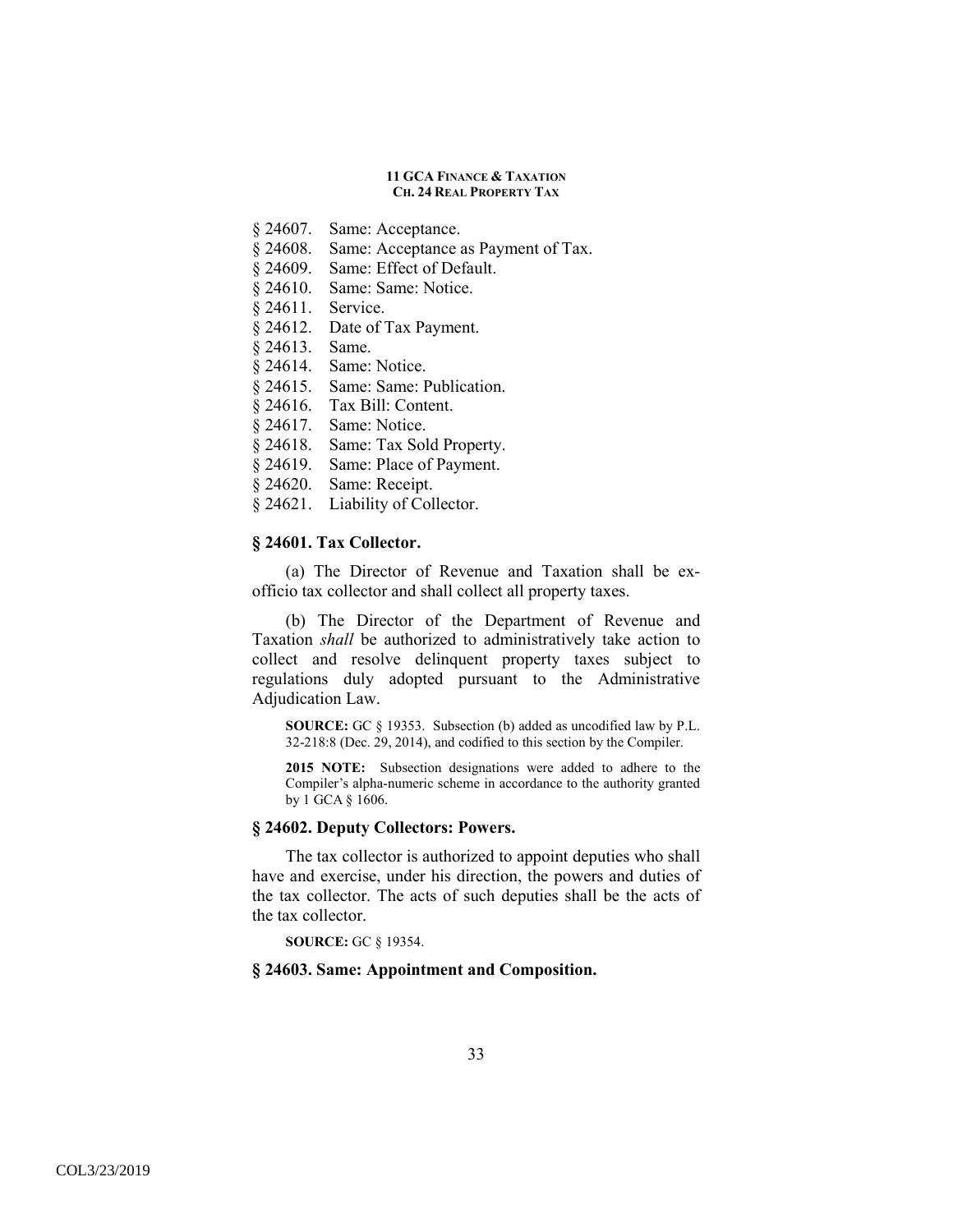The tax collector may require his deputies to give bond in such amount as he may prescribe. All deputy tax collectors shall be employed, paid, and shall hold their offices or positions subject to the provisions of law applicable to other offices and employees of the government.

**SOURCE:** GC § 19355.

## **§ 24604. Collector: Liability.**

The tax collector is liable for all taxes on property which he fails to collect by reason of his willful failure or inexcusable neglect.

**SOURCE:** GC § 19356.

# **§ 24605. Medium of Payment.**

Taxes must be paid in lawful money of the United States.

**SOURCE:** GC § 19357.

# **§ 24606. Negotiable Paper: Defined.**

As used in this Article negotiable paper means checks, drafts and express and post office money orders.

**SOURCE:** GC § 19358.

# **§ 24607. Same: Acceptance.**

The tax collector may in his discretion accept negotiable paper in payment of any property tax.

**SOURCE:** GC § 19359.

#### **§ 24608. Same: Acceptance as Payment of Tax.**

The acceptance of negotiable paper constitutes a payment of a property tax as of the date of acceptance when, but not before, the negotiable paper is duly paid.

**SOURCE:** GC § 19360.

### **§ 24609. Same: Effect of Default.**

If any negotiable paper be not paid for any reason, any record of payment made on any official record because of its acceptance shall be cancelled, and the property tax is a lien as though no payment had been attempted. The officer accepting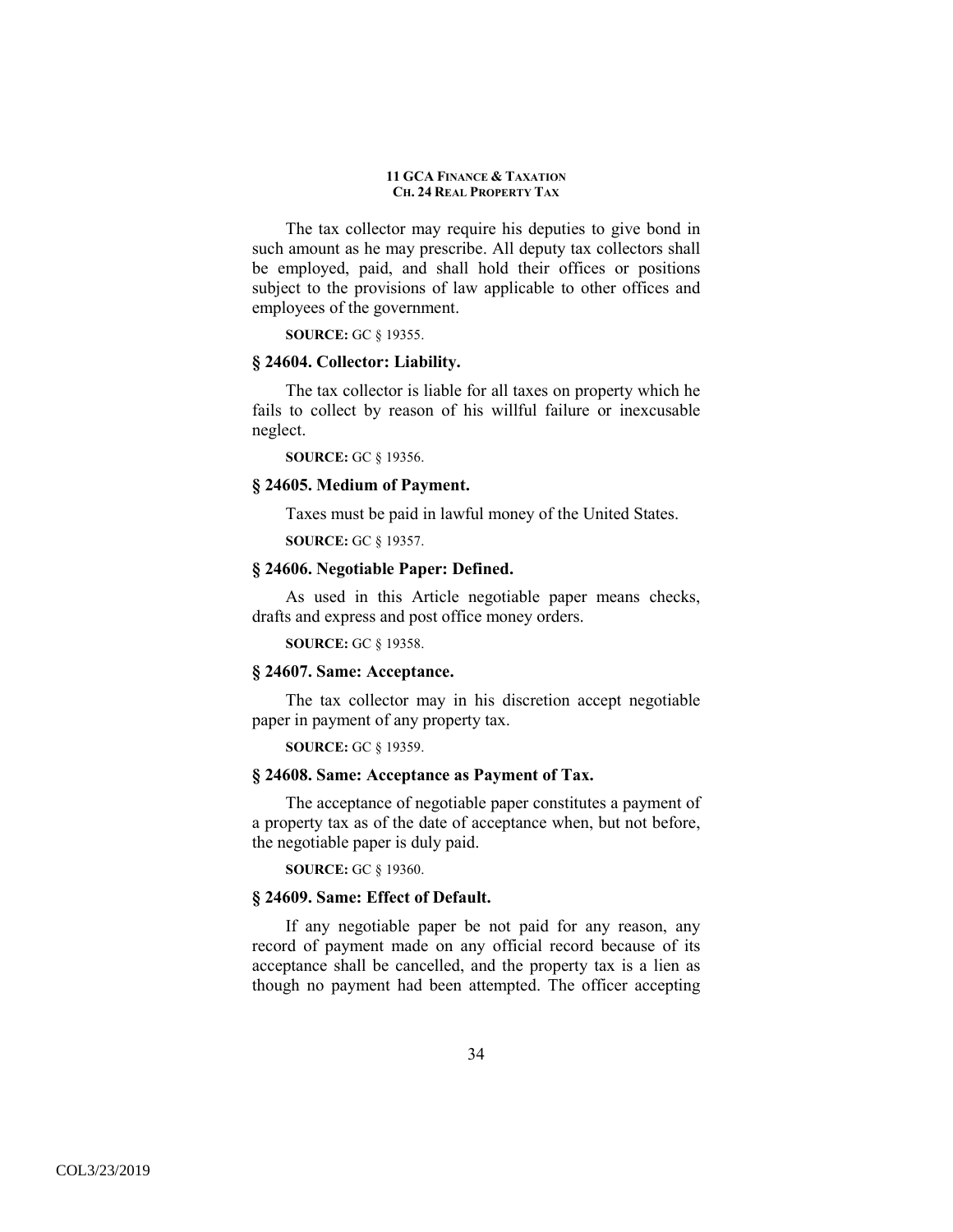negotiable paper shall make any memoranda necessary to enable him to make proper cancellation on its return without payment.

**SOURCE:** GC § 19361.

### **§ 24610. Same: Same: Notice.**

When a cancellation is made, the officer making it shall record it in a book kept by him for that purpose. He shall immediately send notice to the person who has attempted payment by negotiable paper of the cancellation of the payment; provided that the validity of any property tax, penalties or costs is not affected by failure or irregularity in giving the notice.

**SOURCE:** GC § 19362.

# **§ 24611. Service.**

Notice, for the purpose of § 24609 shall be by personal service, or mail or by posting in one (1) public place in Hagåtña and at least two (2) public places in the municipality where the person who has attempted payment is believed to reside.

**SOURCE:** GC § 19363.

**2018 NOTE:** Reference to Agana changed to Hagåtña pursuant to P.L. 24-152:3 (Apr. 8, 1998).

# **§ 24612. Date of Tax Payment.**

The first half of all property taxes is due December 15th of each year. The second half of all property taxes is due February 20th of each year. The entire tax on property may be paid when the first installment is due.

**SOURCE:** GC § 19364.

# **§ 24613. Same.**

The tax collector may fix a date preceding the due date when payment may be made.

**SOURCE:** GC § 19365.

### **§ 24614. Same: Notice.**

On or before the day when property taxes are payable, the tax collector shall publish a notice specifying:

(a) The dates when taxes levied on the roll will be due;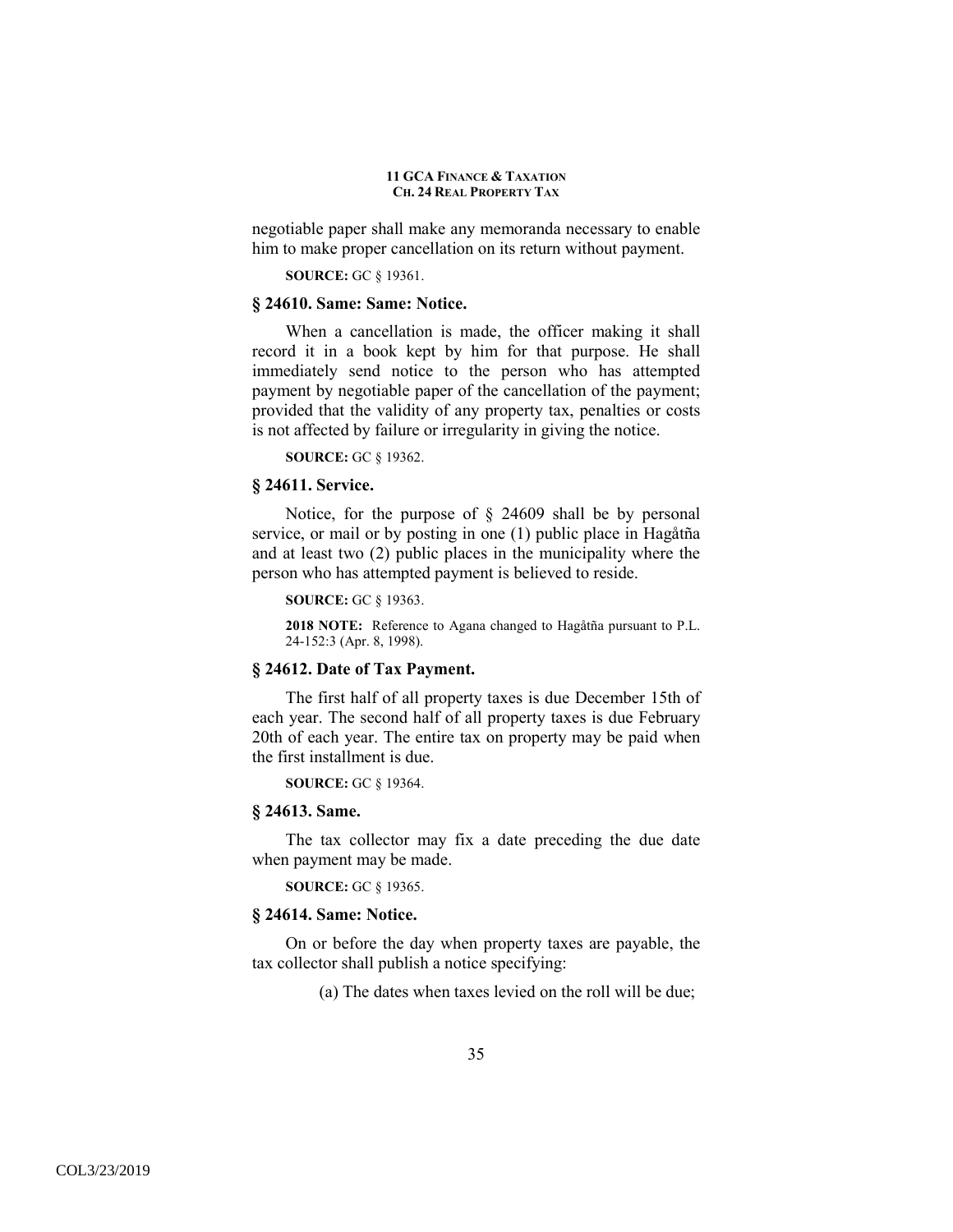(b) The times when these taxes will be delinquent;

(c) The penalties for delinquency;

(d) That all taxes may be paid when the first installment is due;

(e) The time and place at which payment may be made.

**SOURCE:** GC § 19366.

#### **§ 24615. Same: Same: Publication.**

The notice described in § 24614 shall be published at least once in a newspaper of general circulation in Guam, and shall be posted in one public place in Hagåtña and in at least one public place in each municipality in Guam.

**SOURCE:** GC § 19367.

**2018 NOTE:** Reference to Agana changed to Hagåtña pursuant to P.L. 24-152:3 (Apr. 8, 1998).

# **§ 24616. Tax Bill: Content.**

As soon as possible after receipt of the completed roll, the tax collector shall prepare a tax bill for each assessee. The tax bill shall specify:

(a) The amount of the assessment;

(b) The amount of tax levied;

(c) The amount of each installment;

(d) The beginning and end of the fiscal year for which the tax is levied;

(e) The description to the property;

(f) A notice that if taxes are unpaid it will be necessary to pay penalties;

(g) The rates of computing delinquent penalties and redemption penalties.

**SOURCE:** GC § 19368.

**§ 24617. Same: Notice.**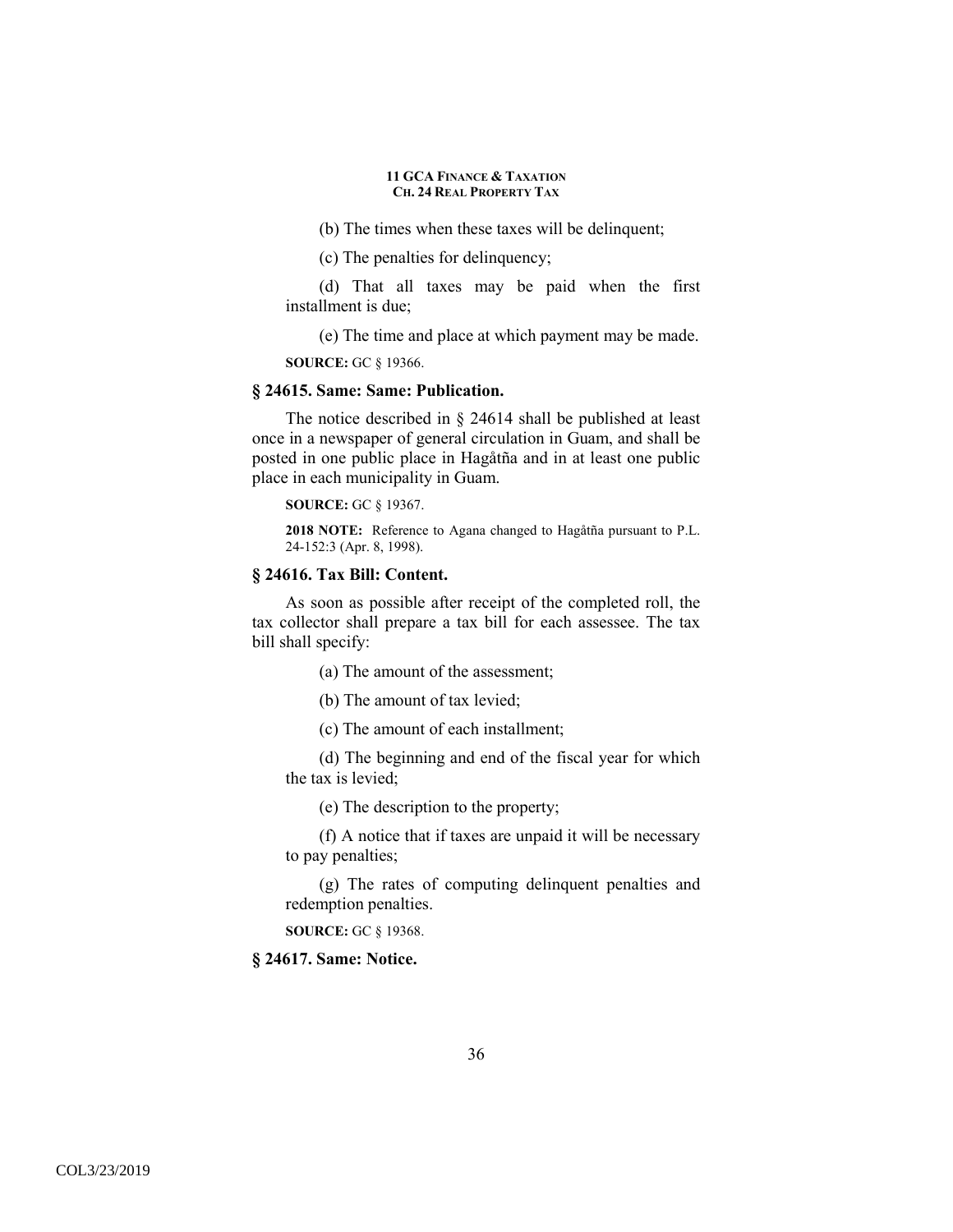(a) Upon the preparation of the tax bills as specified in § 24616, the tax collector shall prepare a notice stating when, where, and from whom the assessee may obtain the tax bills. Such notice shall be published once in a newspaper of general circulation in Guam and shall be posted in one public place in Hagåtña and in at least one public place in each municipality in Guam.

(b) The failure or neglect of the tax collector to publish or post such notice, or the fact that the assessee did not receive the tax bill or any similar notice, does not affect the validity of any property tax or any proceeding to endorse collection of such tax.

**2018 NOTE:** Subsection designations added pursuant to authority by 1 GCA § 1606.

Reference to Agana changed to Hagåtña pursuant to P.L. 24-152:3 (Apr. 8, 1998).

# **§ 24618. Same: Tax Sold Property.**

On the tax bill for tax sold property there shall appear in writing the fact that it has been sold for taxes.

**SOURCE:** GC § 19370.

## **§ 24619. Same: Place of Payment.**

All property taxes shall be paid at the tax collector's office or at such other place or places as the tax collector may designate.

**SOURCE:** GC § 19371.

# **§ 24620. Same: Receipt.**

The tax collector shall mark the fact and date of payment on the roll opposite the name of the assessee, and shall give the person making payment a receipt written on the tax bill, or copy thereof, specifying the amount of the tax and the amount remaining unpaid.

**SOURCE:** GC § 19372.

### **§ 24621. Liability of Collector.**

The tax collector is accountable to the government of Guam for all moneys collected.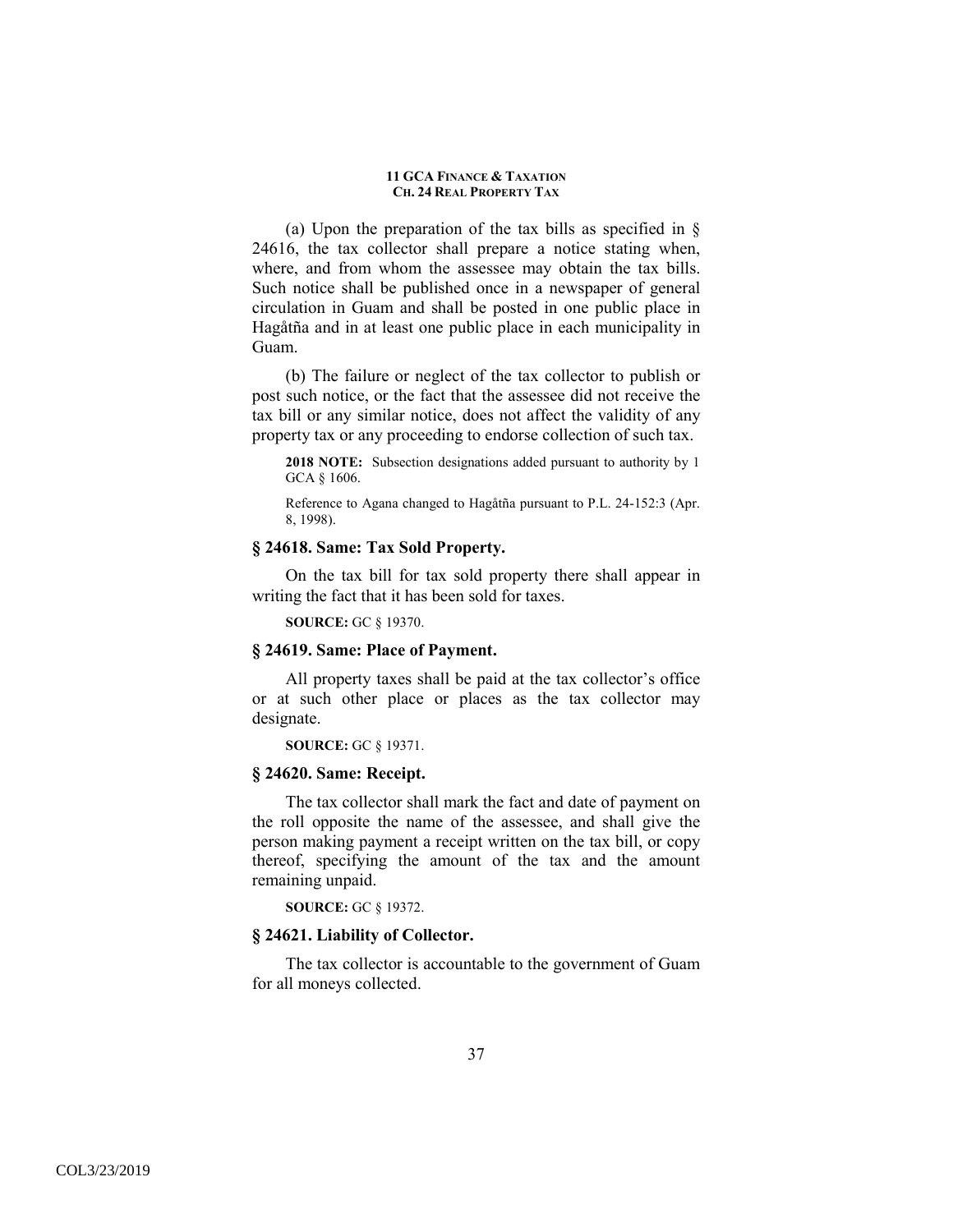**SOURCE:** GC §19373.

----------

# **ARTICLE 7 DELINQUENT TAXES**

- § 24701. Delinquent: Date: Penalties.
- § 24702. Same: Same: Same.
- § 24703. Same: Same: Exception.
- § 24704. Delinquent List: Payment for Preparation.
- § 24705. Same.
- § 24706. Same.
- § 24707. Roll: Certification.
- § 24708. Same: Effect.
- § 24709. Payment of Part of an Assessment.
- § 24710. Same: Entry on Roll.
- § 24711. Separate Valuation.
- § 24712. Same: Application.

## **§ 24701. Delinquent: Date: Penalties.**

All taxes due December 15, if unpaid, are delinquent February 20 of the following year at 12:00 midnight, and thereafter a delinquent penalty attached to them in an amount equal to nine percent (9%); provided, however, that the minimum penalty under this Section shall be Five Dollars (\$5.00).

**SOURCE:** GC § 19374, R/R by P.L. 13-82; and by P.L. 13-97.

# **§ 24702. Same: Same: Same.**

All taxes due February 20, if unpaid, are delinquent April 20 of each year at 12:00 midnight, and thereafter a delinquent penalty attached to them in an amount equal to nine percent (9%); provided, however, that the minimum penalty under this Section shall be Five Dollars (\$5.00).

**SOURCE:** GC § 19375 R/R by P.L. 13-82; and by P.L. 13-97.

## **§ 24703. Same: Same: Exception.**

If February 20 or April 20 falls on a day when the public offices of the government of Guam are closed, the hour of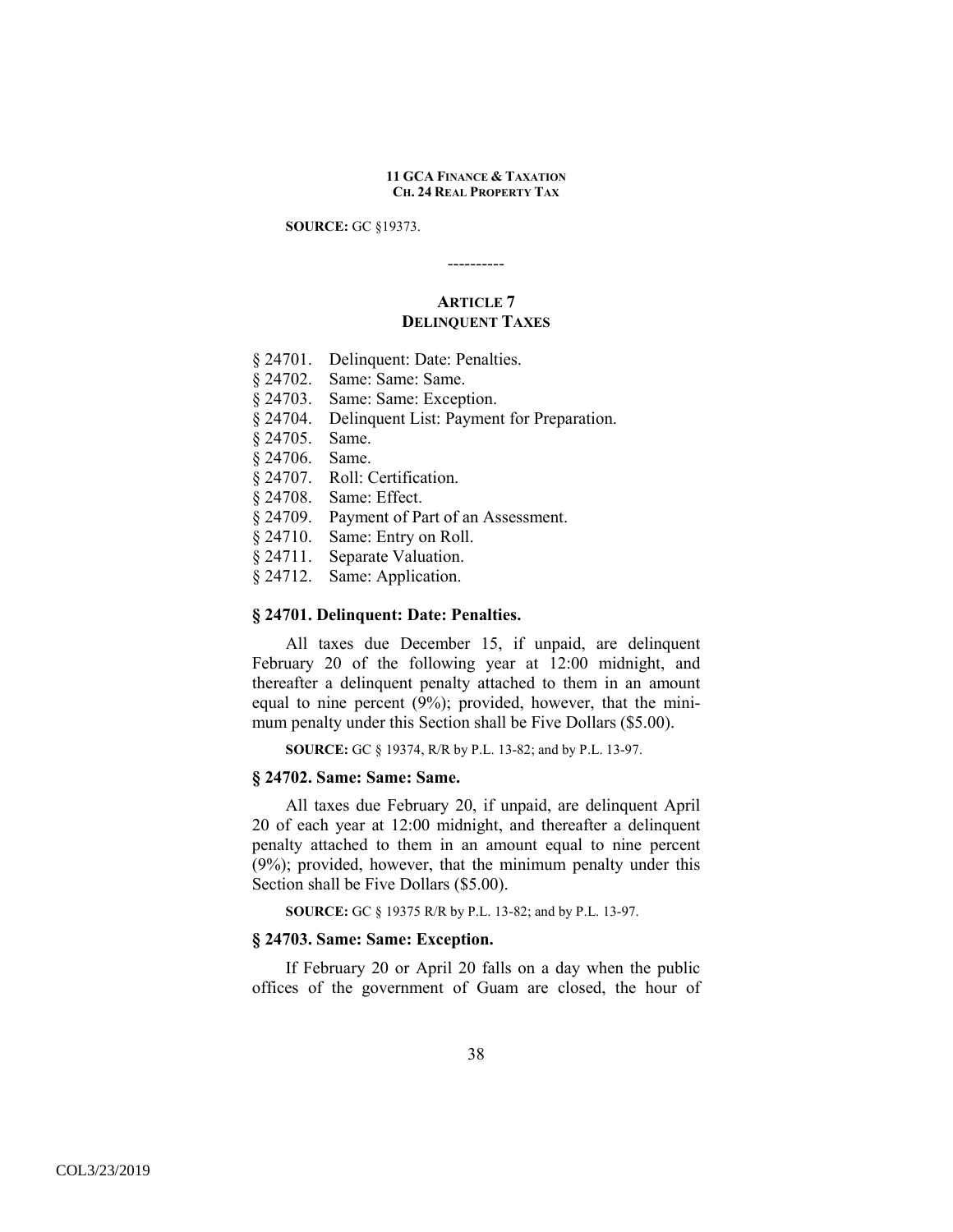delinquency is at 5:00 p.m. on the day next following when the public offices of the government of Guam are open.

**SOURCE:** GC § 19376.

# **§ 24704. Delinquent List: Payment for Preparation.**

After the second half of taxes on property is delinquent, the tax collector shall collect, as the cost of preparing the delinquent list, One Dollar (\$1.00) on each assessment on the roll.

**SOURCE:** GC § 19377.

# **§ 24705. Same.**

After the first half of taxes on property is delinquent, the tax collector shall compute and enter on the roll the delinquent penalties against all taxes not marked paid.

**SOURCE:** GC § 19378.

## **§ 24706. Same.**

After the second half of taxes on property shall have become delinquent, the tax collector shall compute and enter on the roll the delinquent penalties and costs against all taxes not marked paid, and shall prepare a delinquent list. In numerical or alphabetical order, the delinquent list shall show the following information relative to each assessment of property, the taxes on which are delinquent;

- (a) The assessee;
- (b) The description of the property;

(c) The total amount due which is a lien on the property.

**SOURCE:** GC § 19379.

### **§ 24707. Roll: Certification.**

The tax collector shall certify on the roll that all delinquent penalties and costs entered thereon are accurate and that all property on which taxes shall have been paid has been credited with such payment in the roll.

**SOURCE:** GC § 19380.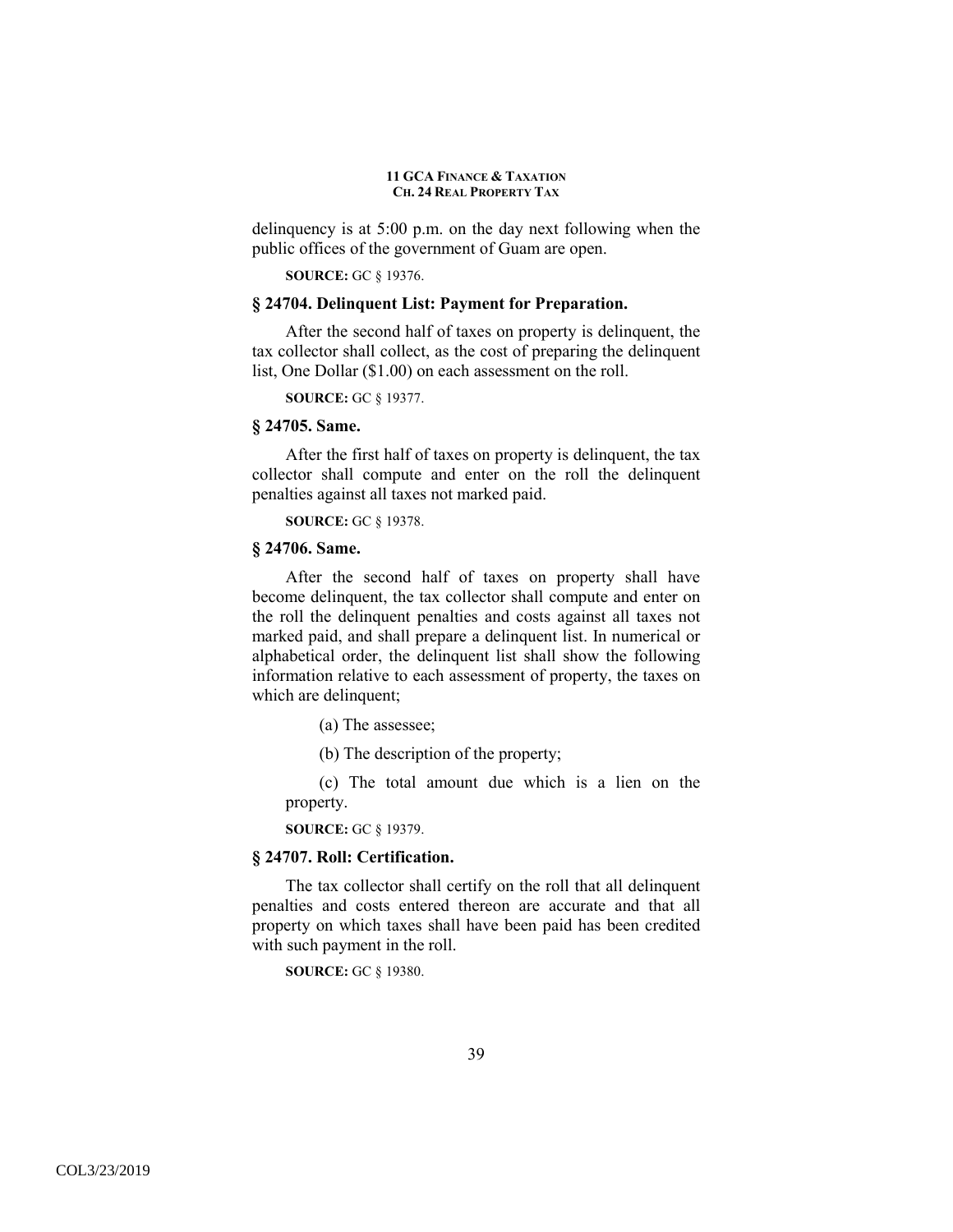### **§ 24708. Same: Effect.**

The roll or delinquent list is certified by the tax collector, showing unpaid taxes against any property is prima facie evidence of:

- (a) The assessment;
- (b) The property assessed;
- (c) The delinquency;
- (d) The amount due and unpaid;

(e) Compliance with all forms of law relating to assessment and the levy of tax.

**SOURCE:** GC § 19381.

### **§ 24709. Payment of Part of an Assessment.**

The tax on any parcel of real property may be paid separately from the whole assessment by paying the amount which bears the same proportion to all taxes which are a lien on the whole assessment as the valuation of such parcel bears to the valuation of all real property in the assessment.

**SOURCE:** GC § 19382.

# **§ 24710. Same: Entry on Roll.**

On such payment as mentioned in § 24709, the tax collector shall make an entry on the roll opposite the assessment showing:

(a) The property released from liens by separate payment of taxes;

(b) The amount of taxes paid;

(c) The value of the remainder of the assessment;

(d) The balance payable on the assessment.

**SOURCE:** GC § 19383.

### **§ 24711. Separate Valuation.**

Any person showing evidence by a deed, deed of trust, mortgage, or decree of court, of an interest in any parcel of real property, except possessory interest, which does not have a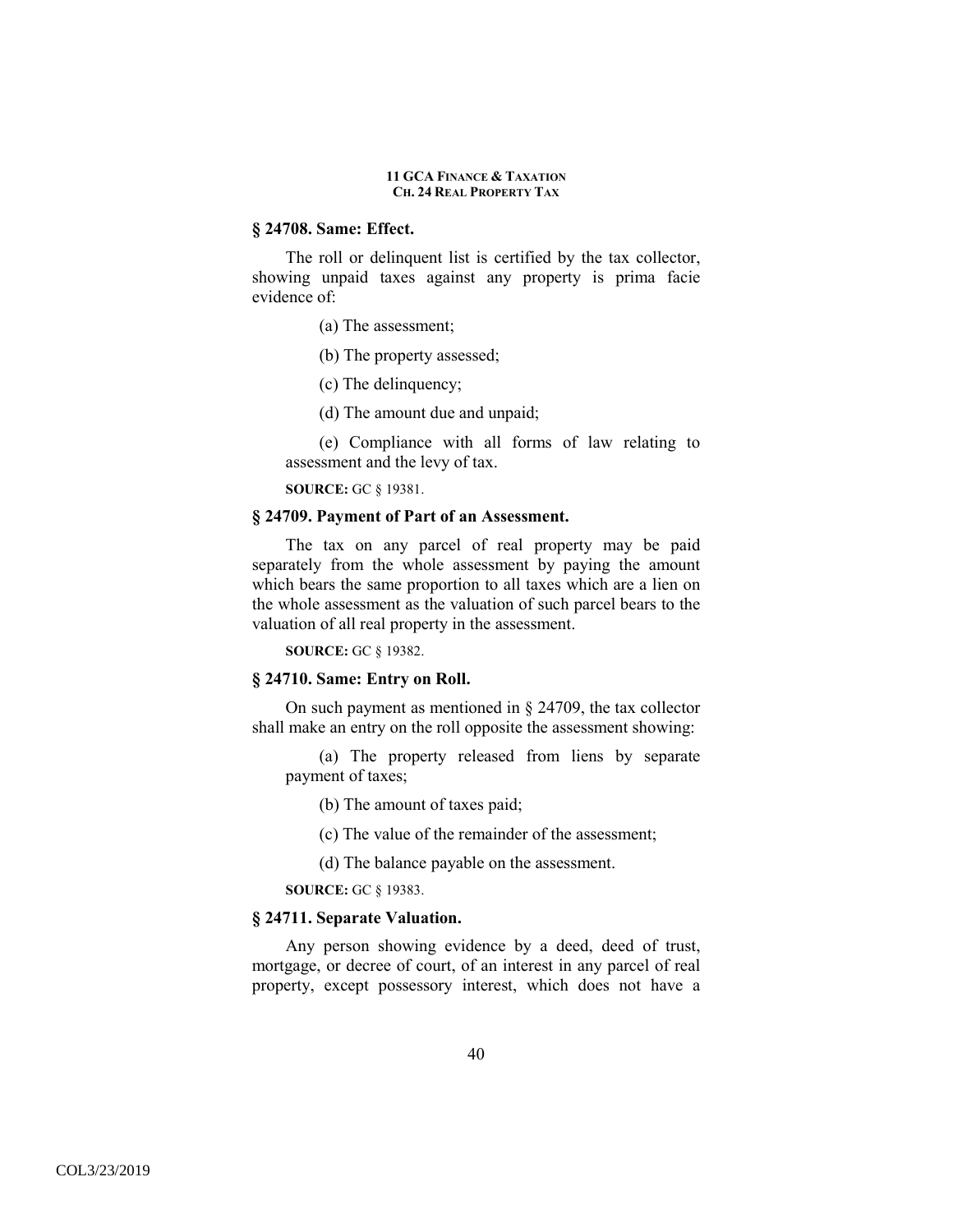separate valuation on the roll, and who is not the owner or contract purchaser of the entire piece separately assessed, may apply to the tax collector to have the parcel separately valued on the roll for the purpose of paying current taxes.

**SOURCE:** GC § 19384.

## **§ 24712. Same: Application.**

(a) The application described in  $\S$  24711 shall be made after taxes are payable, before any payment of taxes has been made on the property, and before the last installment becomes delinquent. Said application shall be accompanied by an affidavit of interest and a fee of Five Dollars (\$5.00) for each parcel to be separately valued.

(b) The assessor shall describe and place a separate valuation on each of the parcels. The sums of the valuations of the parcel shall equal their total valuation before separation.

(c) The assessor shall transmit the valuation to the officer having custody of the roll. This officer shall enter the descriptions and separate valuations on the roll as part of the original assessment.

**SOURCE:** GC § 19385.

----------

# **ARTICLE 8 TAX SOLD PROPERTY**

- § 24801. Publication of Delinquent List and Notice of Sale.
- § 24802. Same: Publication.
- § 24803. Sale by Operation of Law.
- § 24804. Same: Payment Prior to Sale.
- § 24805. Same: Prevented by Errors.
- § 24806. Same: Entry.
- § 24807. Liability for Damage to Property Sold for Taxes.
- § 24808. Cancellation of Sale to Government.
- § 24809. Notice.
- § 24810. Auction of Unpaid Real Property Taxes.
- § 24811. Authority to Sell: Public Auction.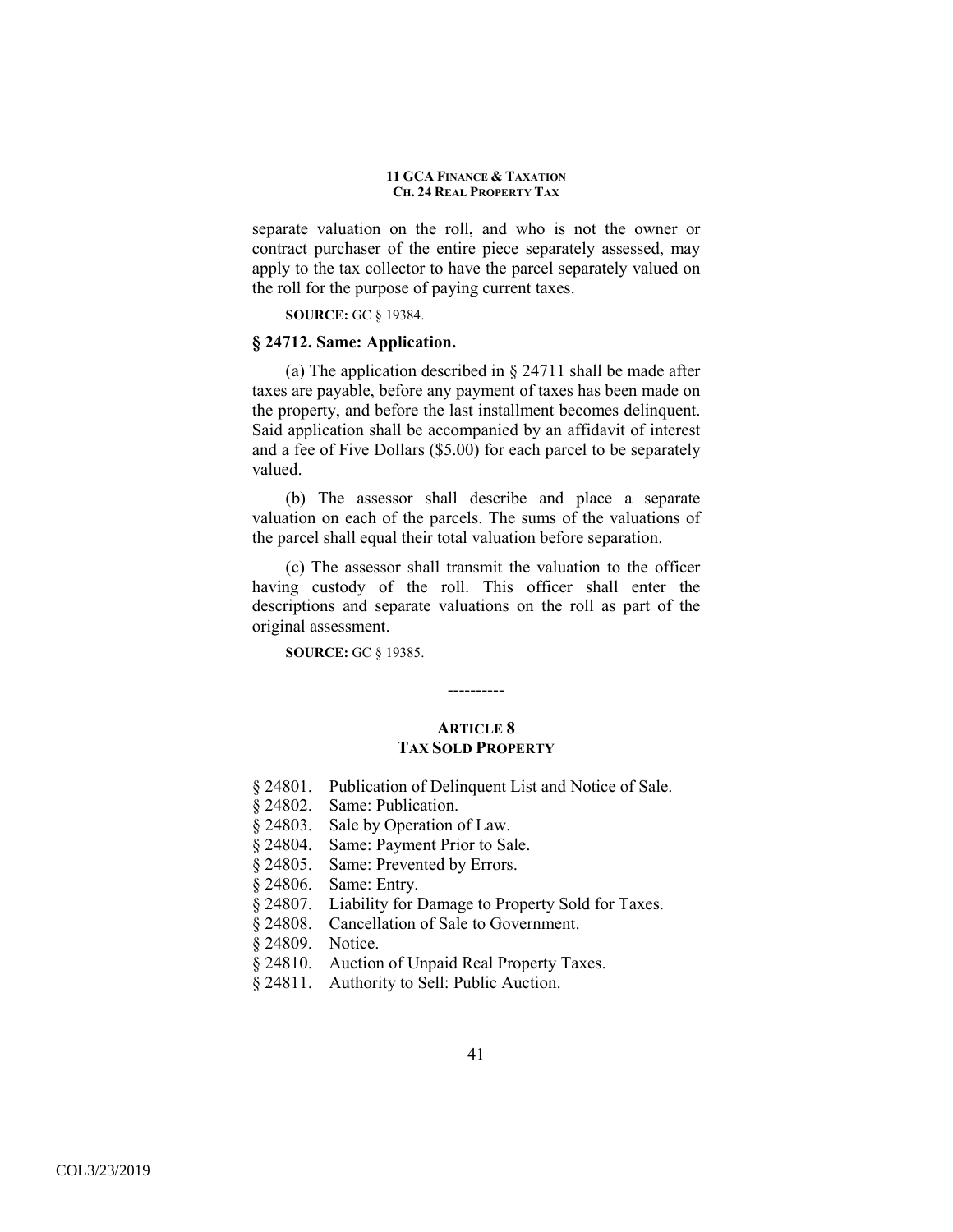- § 24812. Redemption After Sale.
- § 24813. Deed to the Government.
- § 24814. Same: Form.
- § 24815. Same: Same.
- § 24816. Same: Statute of Limitations.
- § 24817. Redemption.
- § 24818. Same: Amount Necessary.
- § 24819. Same: Penalties.
- § 24820. Same: Application.
- § 24821. Same: Payment.
- § 24822. Same: Entry on Roll.
- § 24823. Same: Property Separately Valued.
- § 24824. Same: Same: Amount.
- § 24825. Same: Same: Same.
- § 24826. Same: Same: Entry on Roll.
- § 24827. Same: Same: Application.
- § 24828. Same: Same: Procedure.

# **§ 24801. Publication of Delinquent List and Notice of Sale.**

Annually, on or before June 8, the tax collector shall publish the delinquent list of the property on which taxes, penalties and costs have been made. With the delinquent list the tax collector shall publish a notice specifying:

(a) That unless the taxes, penalties and costs are paid, the real property on which they are a lien will be sold;

(b) The time and place at which the property will be sold to the government of Guam by operation of law.

**SOURCE:** GC § 19386.

## **§ 24802. Same: Publication.**

(a) The delinquent list and notice described in § 24801 shall be posted in one (1) public place in every village in Guam and published at least once in a daily newspaper of general circulation.

(b) Immediately after the posting of the aforesaid notice, tax collector shall file, with the Lieutenant Governor, a copy of the notice so posted and an affixed affidavit. The affidavit shall show: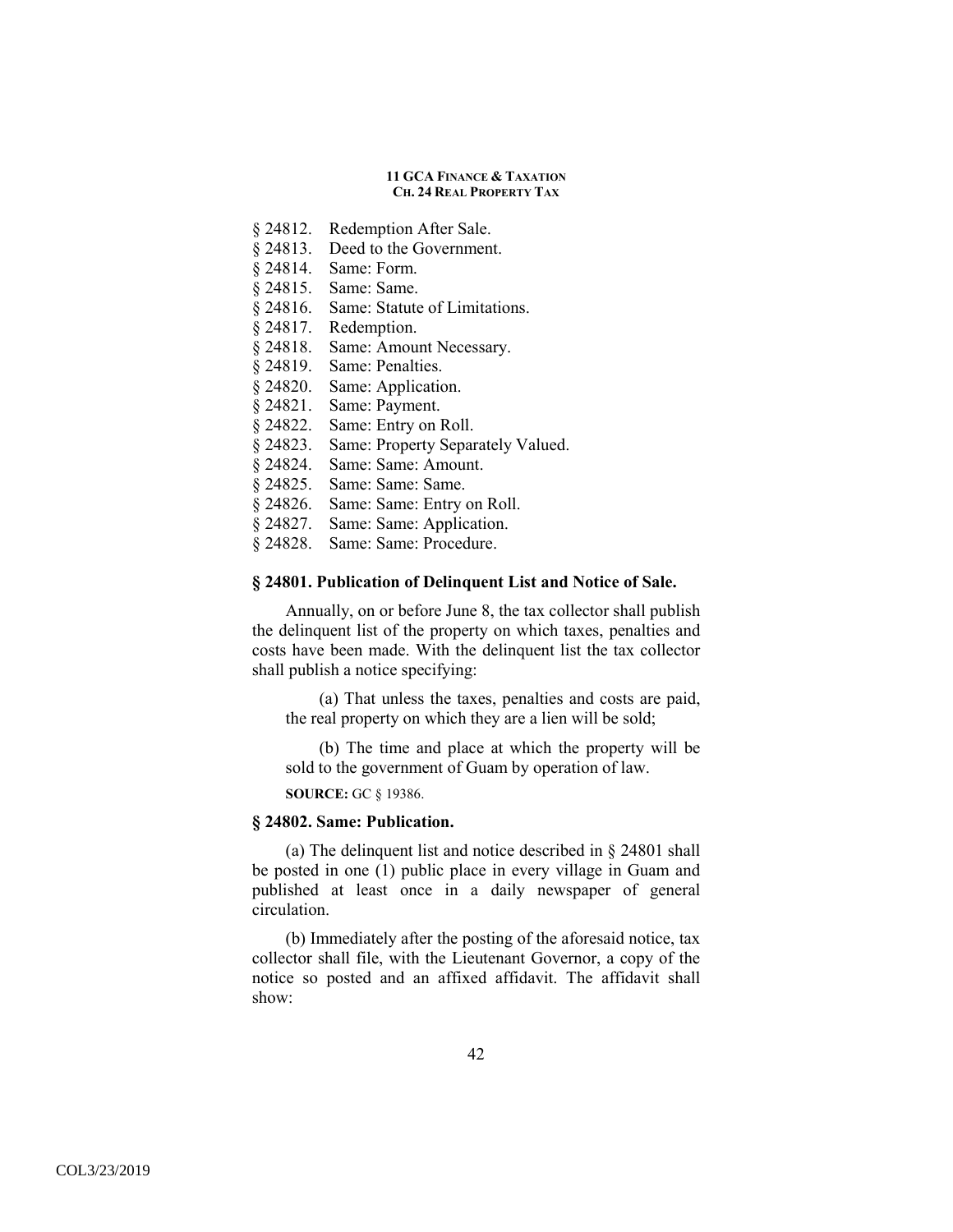(1) That it is affixed to a true copy of notice posted;

(2) The manner of giving notice.

The said affidavit is prima facie evidence of the facts stated therein.

**SOURCE:** GC § 19387. Subsection (a) amended by P.L. 24-251:1.

**NOTE:** The Government Code reference to §19385 [§ 24712] in Subsection (a) was apparently a typographical error and should have read §19386 [§ 24801 of this Title]; this has been corrected by Compiler.

The original Government Code made reference to the Secretary of Guam. This position was abolished in 1970, at the time the Governor was first elected. This position was replaced by the Lieutenant Governor. The Compiler has made the appropriate change.

#### **§ 24803. Sale by Operation of Law.**

(a) Not less than twenty-one (21) nor more than twentyeight (28) days after the first publication of the delinquent list, at the time fixed in the publication, the real property on which all taxes, penalties and cost have not been paid, except tax sold property, shall by operation of law and the declaration of the tax collector be sold to the government of Guam.

(b) The sale shall be in the tax collector's office.

**SOURCE:** GC § 19388.

**2018 NOTE:** Subsection designations added pursuant to authority by 1 GCA § 1606.

## **§ 24804. Same: Payment Prior to Sale.**

Until the time of the sale the owner of any interest in the property may pay the amount due.

**SOURCE:** GC § 19389.

### **§ 24805. Same: Prevented by Errors.**

If the tax collector observes before the sale because of any error the property should not be sold, he shall not mark it sold to the government. The property shall then be treated like property which escaped assessment for the year for which it was to have been sold.

**SOURCE:** GC § 19390.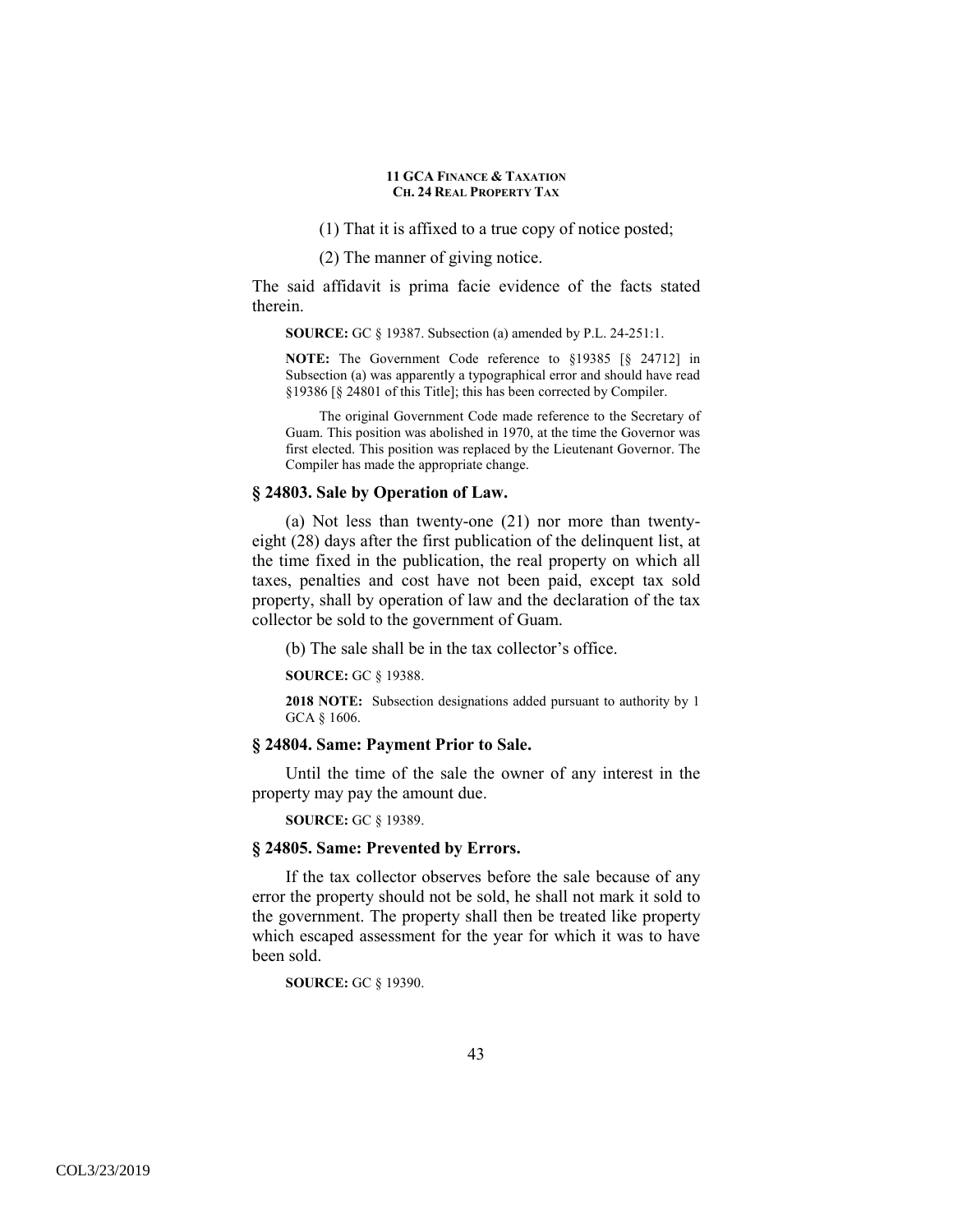### **§ 24806. Same: Entry.**

In appropriate columns on the delinquent roll, opposite each parcel sold, the tax collector shall enter the facts and date of sale and the amount for which the property was sold to the government.

**SOURCE:** GC § 19391.

### **§ 24807. Liability for Damage to Property Sold for Taxes.**

(a) Every person who commits an act tending permanently to impair the value of tax sold or tax deeded property is liable for any damages sustained by the government because of this act.

(b) If the act was done with intent to defraud the government, such person shall be guilty of a misdemeanor.

#### **SOURCE:** GC § 19392.

**2018 NOTE:** Subsection designations added pursuant to authority by 1 GCA § 1606.

### **§ 24808. Cancellation of Sale to Government.**

If the original sale to the government is ever cancelled or held void, the property shall be treated for all purposes as if sold to the government in the next subsequent year for which it would have been validly sold to the government if it had not been tax sold property, and the records may be so stamped.

**SOURCE:** GC § 19393.

#### **§ 24809. Notice.**

Ninety (90) days notice shall be given before the tax collector shall make to the Government a deed pursuant to § 24813 of this Title. The tax collector shall notify the listed owner, or if such person is deceased, his personal representatives, or if such decedent has no personal representative, all of his known heirs by publication by placing notice in a public area in each municipality, by advertising in the media, and by certified mail indicating the date of termination of the right of redemption.

**SOURCE:** GC § 19394.1 enacted by P.L. 18-015:X:33.

# **§ 24810. Auction of Unpaid Real Property Taxes.**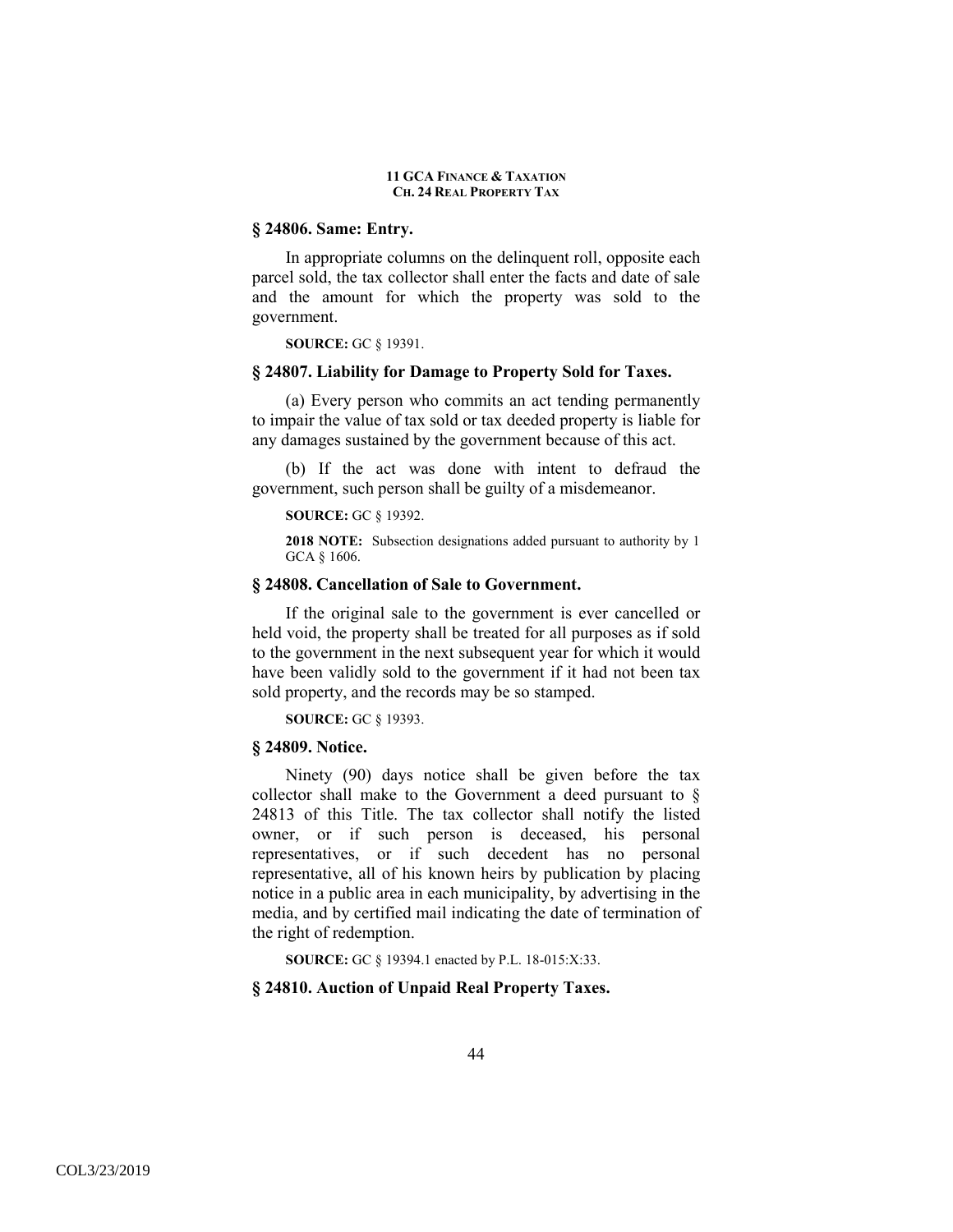Upon the expiration of the redemption period pursuant to  $\S$ 24809, the government of Guam, by acknowledgement before the Tax Commissioner of Guam, or before any officer authorized to take acknowledgement, may place the property for public auction for sale. When such property is auctioned and sold, any amount received in excess of the amount of delinquent taxes assessed on such property shall be paid to the owner of record of such property as determined immediately prior to tax deeding to the government.

**SOURCE:** GC § 19394.2 enacted by P.L. 18-015:X:34.

## **§ 24811. Authority to Sell: Public Auction.**

(a) The tax collector may sell for lawful United States currency or negotiable paper, tax deeded properties deeded to the Government. Any person, regardless of any prior or existing lien, claim, or interest in such property may purchase such tax deeded properties at said sale.

(b) When parcels, which are unusable because of their size, location, or other condition, are tax deeded to the government, the tax collector may offer the parcel at fair market value to owners of contiguous parcels.

**SOURCE:** GC § 19394.3 enacted by P.L. 18-015:X:35.

# **§ 24812. Redemption After Sale.**

Within one (1) year after the sale of any property pursuant to § 24811 of this Chapter, the person who owned the property prior to the public auction may redeem the property by paying to the purchaser the amount paid to the government plus interest at the rate of twelve percent (12%) per annum. Once the one-year redemption period has expired, the person who owned the property prior to the public auction shall have no further redemption rights or interest whatsoever in said property.

**SOURCE:** GC § 19394.4 enacted by P.L. 18-040:72.

#### **§ 24813. Deed to the Government.**

If any tax sold property shall have not been redeemed within one (1) year from the date of its sale to the government,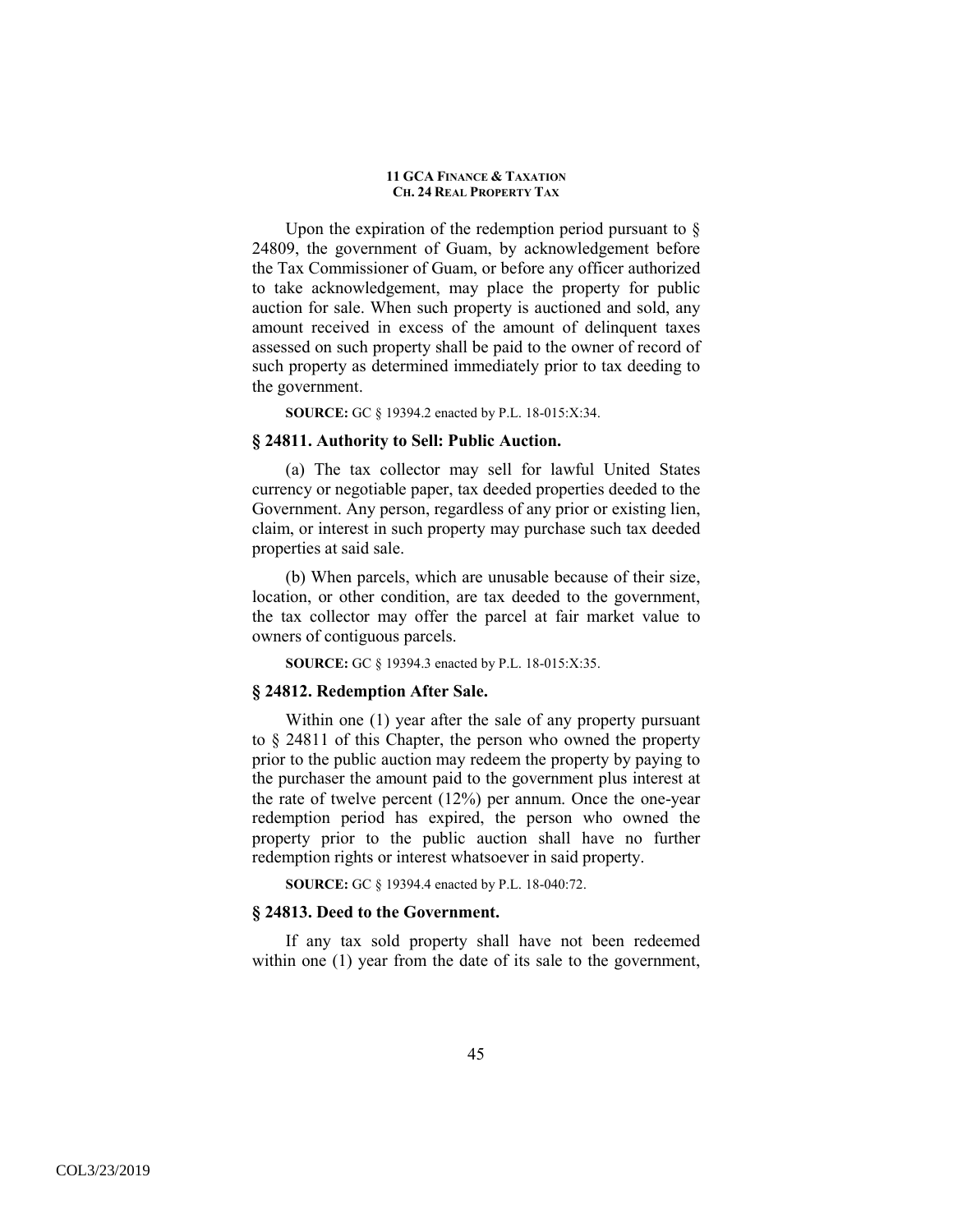the tax collector shall make to the government a deed for the entire property, effective as of that date.

**SOURCE:** § 19394 GC, as amended by P.L. 12-227 and R/R by P.L. 18- 015:X:32.

#### **§ 24814. Same: Form.**

Such deed, duly acknowledged or proved, is conclusive evidence except against actual fraud, of the regularity of all proceedings, from the assessment by the assessor to the execution of the deed, both inclusive.

**SOURCE:** GC § 19396.

#### **§ 24815. Same: Same.**

Such deed conveys to the government the absolute title to the property described therein, free of all encumbrances. Upon the execution and acknowledgement or proof of the deed referred to in § 24813, all rights of redemption shall automatically expire; and, thereafter, no action may be brought to set aside such deed except upon the ground of actual fraud.

**SOURCE:** GC § 19397, amended by P.L. 18-015:X:36 and further amended by P.L. 18-040:71.

# **§ 24816. Same: Statute of Limitations.**

A proceeding based on an alleged invalidity or irregularity of any deed to the government or any private purchaser, for taxes or assessments, heretofore or hereafter executed, or of any proceedings leading up to the execution of the deed, must be commenced within six (6) months after the date of execution of the deed.

**SOURCE:** GC § 19398.

#### **§ 24817. Redemption.**

Until the right of redemption shall have terminated, tax sold property may be redeemed by the owner or his successor in interest.

**SOURCE:** GC § 19405, as amended by P.L. 10-003.

#### **§ 24818. Same: Amount Necessary.**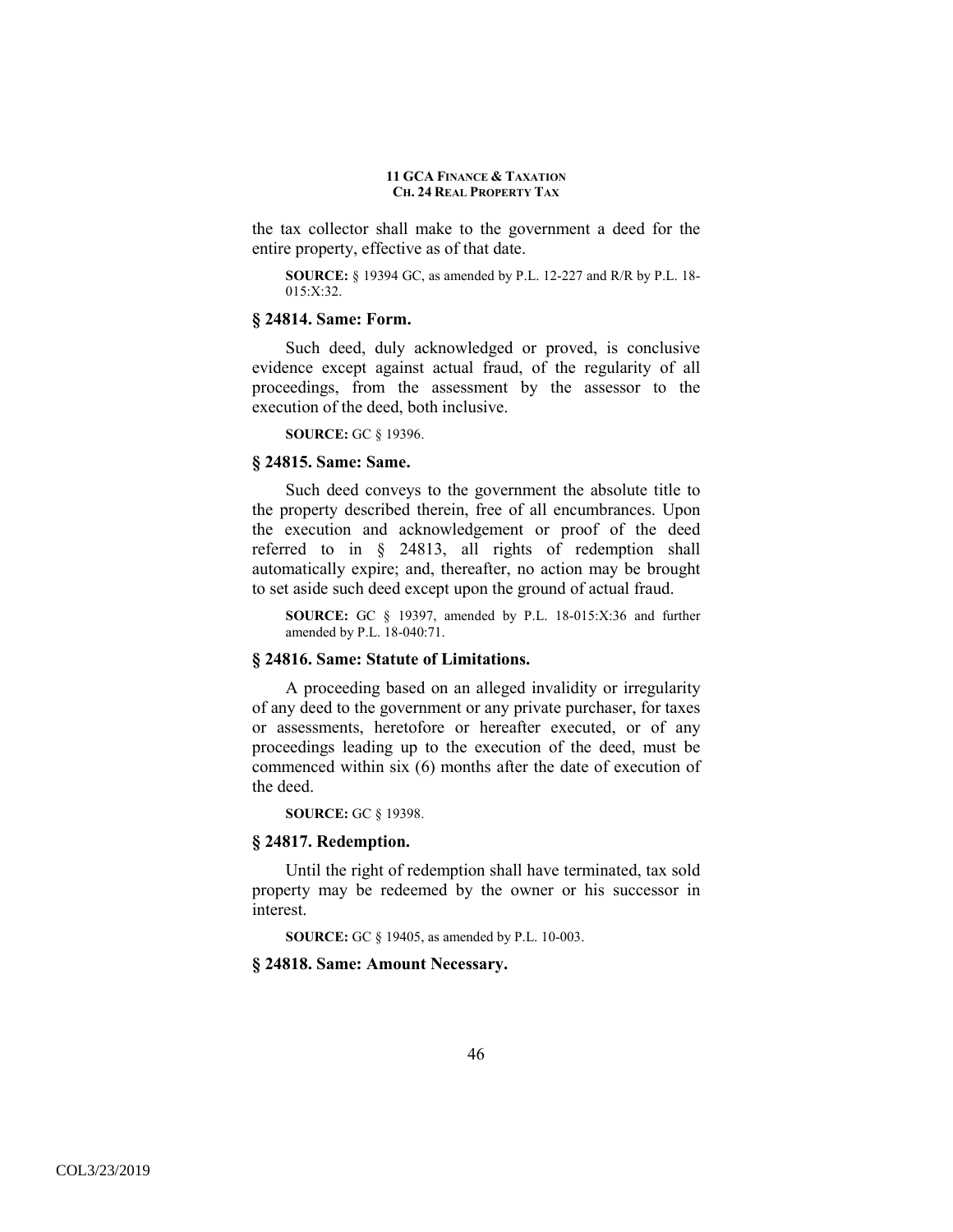The amount necessary to redeem is the sum of the following:

(a) The amount of sold taxes;

(b) The delinquent penalties and costs for the year of sale to the government;

(c) Redemption penalties.

**SOURCE:** GC § 19406.

# **§ 24819. Same: Penalties.**

Redemption penalties are the sum of the following:

(a) One-half  $(1/2)$  of one percent a month beginning July 1 of the year of sale to the government on the amount of sold taxes at the time of sale;

(b) One-half (1/2) of one percent a month beginning July 1 of each subsequent year on unpaid taxes for which the property would have been sold to the government in that year if there had not been a previous sale.

Provided, however, that the minimum penalty under this Section shall be Two Dollars (\$2.00).

**SOURCE:** GC § 19407.

### **§ 24820. Same: Application.**

Application to redeem shall be made to the tax collector, who shall then prepare in triplicate estimates of the amount necessary to redeem.

**SOURCE:** GC § 19408.

#### **§ 24821. Same: Payment.**

Payment of the amount necessary to redeem shall be made to the Treasurer of Guam and receipt shall be endorsed in each copy of the estimate. The Treasurer shall deliver one copy of the receipt to the redemptioner and file one in his office, and deliver one to the Lieutenant Governor.

**SOURCE:** GC § 19409.

**NOTE:** The Lieutenant Governor replaced the Secretary of Guam in 1970. The Compiler has made the appropriate change to this Section.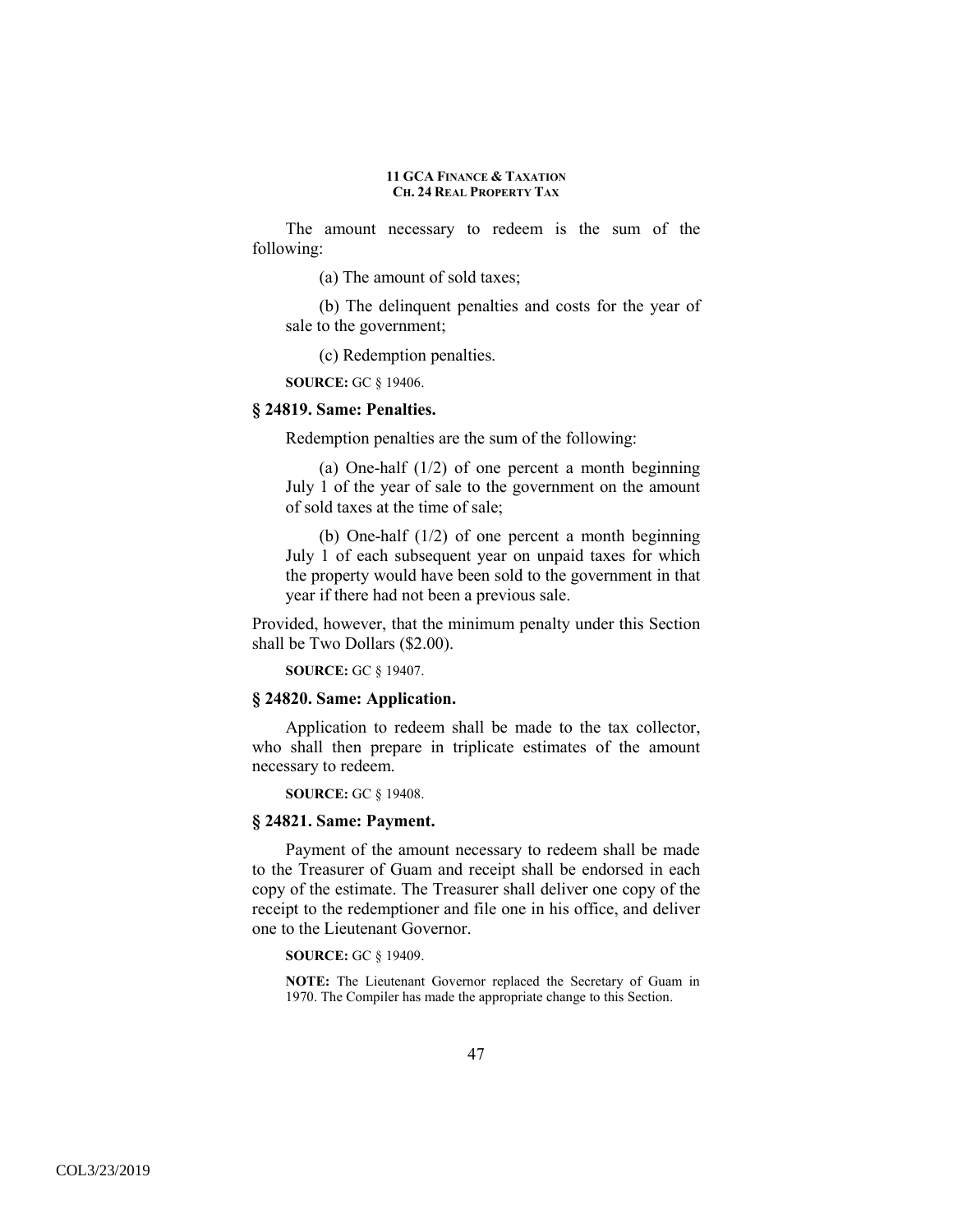### **§ 24822. Same: Entry on Roll.**

Opposite the description of the property on the delinquent roll on which property appears, the tax collector shall note the fact and date of redemption.

**SOURCE:** GC § 19410.

## **§ 24823. Same: Property Separately Valued.**

Any parcel of tax sold property contained in an assessment, and having a separate valuation on the roll for the year of sale to the government, and all subsequent rolls may be redeemed separately from the whole assessment as provided hereinafter.

**SOURCE:** GC § 19411.

# **§ 24824. Same: Same: Amount.**

The amount of sold taxes on the parcel is the amount which bears the same proportion to the amount of sold taxes on the whole assessment as the valuation of such parcel bears to the valuation of all real property in the assessment.

**SOURCE:** GC § 19412.

# **§ 24825. Same: Same: Same.**

The amount necessary to redeem any parcel is the sum of the following:

(a) The amount of sold taxes on the parcel;

(b) Redemption penalties computed on the amount of sold taxes on the parcel;

(c) Delinquent penalties and costs for the year of sale to the government, as if the parcel where the entire assessment.

**SOURCE:** GC § 19413.

### **§ 24826. Same: Same: Entry on Roll.**

(a) On such redemption, the tax collector shall make an entry opposite the assessment on the roll on which the property was sold showing: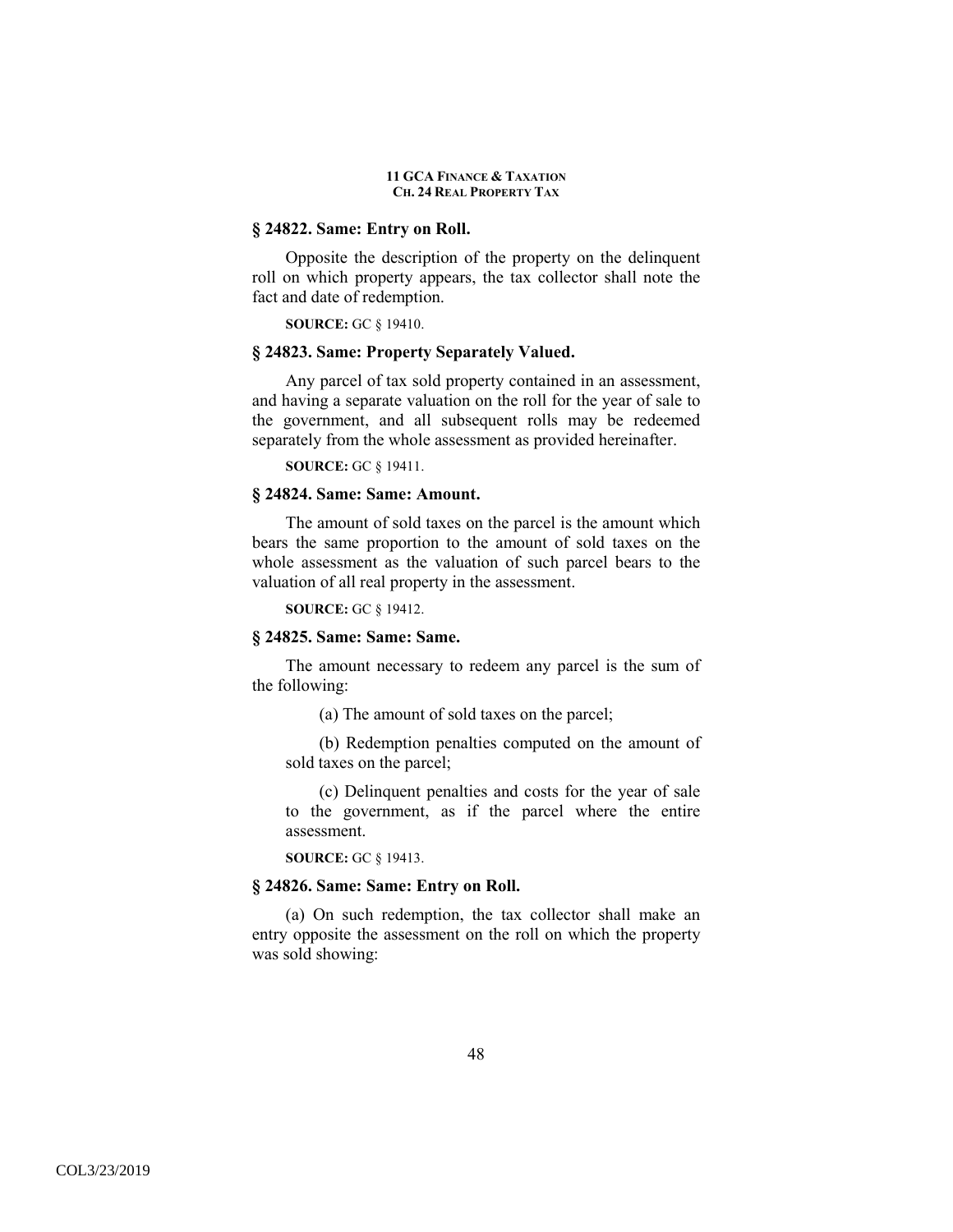(1) The parcel released from lien by separate redemption;

(2) The portion of the amount of sold taxes paid;

(3) The valuation on the remainder of the assessment;

(4) The portion of the amount of sold taxes remaining unpaid.

(b) Opposite the assessment on each delinquent roll on which the property appears, the tax collector shall note the fact and date of partial redemption.

(c) In all other respects the redemption shall be made in the regular manner.

**SOURCE:** GC § 19414.

**2018 NOTE:** Subsection/subitem designations added/altered pursuant to authority by 1 GCA § 1606.

# **§ 24827. Same: Same: Application.**

Any person claiming an interest, evidenced by a deed, deed of trust, mortgage, or decree of court, in any parcel of tax sold property which does not have a separate valuation on the roll for the year of sale to the Government, or any subsequent roll, may apply to the tax collector to have the parcel separately valued in order that it may be redeemed as hereinafter provided. Each such application shall be accompanied by a fee of One Dollar (\$1.00).

**SOURCE:** GC § 19415.

### **§ 24828. Same: Same: Procedure.**

A separate valuation shall be placed on the parcel described in the application mentioned in § 24827 and transmitted to the tax collector. Except between the time when the second installment of taxes shall have become delinquent and the time when property shall have been sold to the government, if the parcel shall not have been separately valued on the current roll, the assessor shall also transmit a separate valuation of the parcel to the officer having custody of the current roll, who shall place the valuation on the current roll as part of the original assessment. In all cases the sum of the valuations of the parcels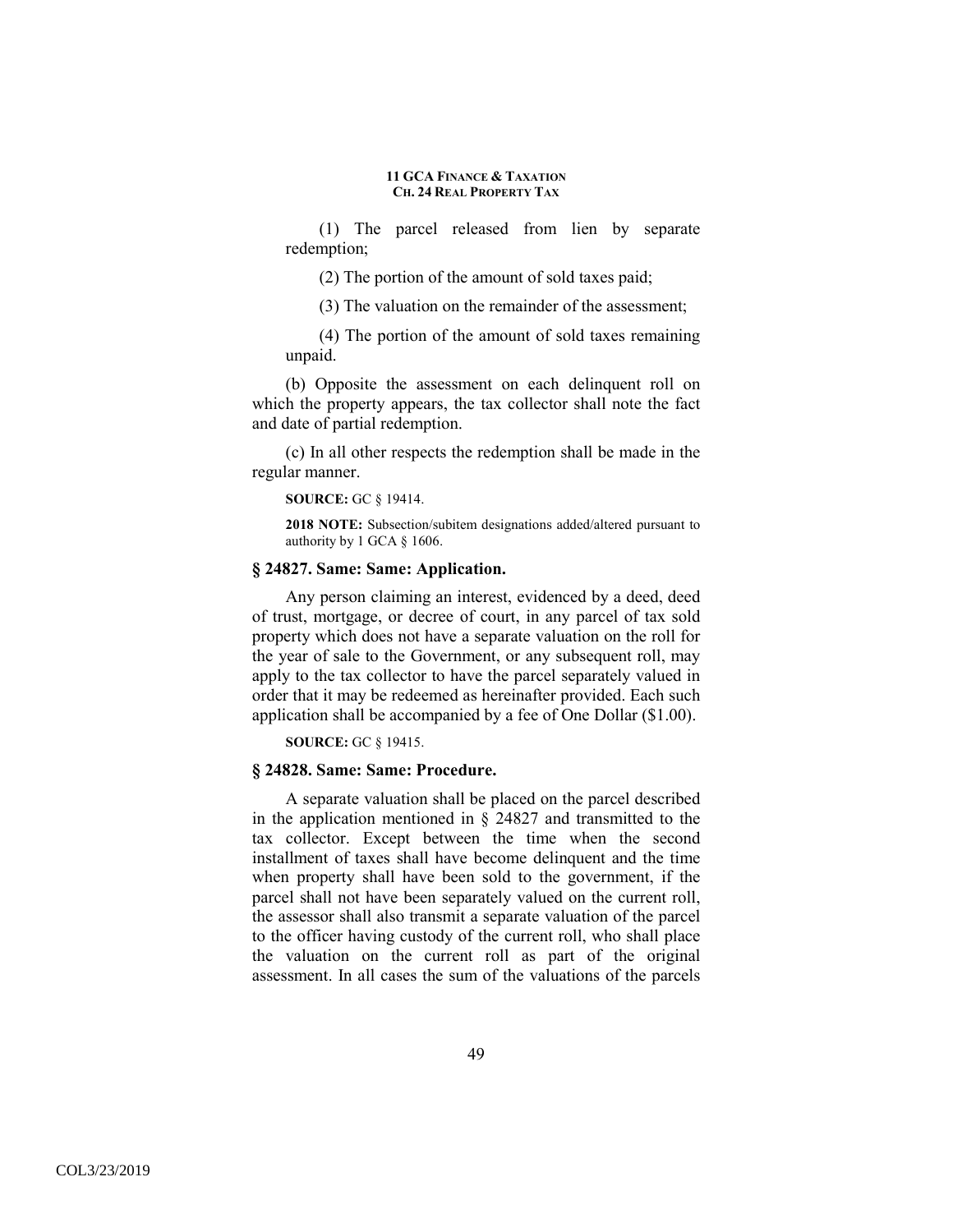separately valued shall equal their total valuation before separation.

**SOURCE:** GC § 19416.

#### **ARTICLE 9**

----------

### **ADJUSTMENTS, CORRECTIONS AND REFUNDS**

- § 24901. Cancellation of Tax, Penalty or Costs.
- § 24902. Same: For Improper Assessments.
- § 24903. Correction of Roll.
- § 24904. Same.
- § 24905. Cancellation of Tax Deed.
- § 24906. Refunds.
- § 24907. Same: Limitation.
- § 24907.1. Same: Judicial Review of Administrative Denial of Claim.
- § 24908. Same: Application Form and Verification.
- § 24909. Payment Under Protest.
- § 24910. Same: Action to Recover
- § 24911. Payment of Tax on Other Than Property Intended.
- § 24912. Same.
- § 24913. Same.

### **§ 24901. Cancellation of Tax, Penalty or Costs.**

(a) All or any portion of any tax, penalty or costs may be cancelled by the tax collector, with the written approval of the Attorney General, if it was levied:

(1) More than once;

(2) Erroneously or illegally;

(3) On a portion of an assessment in excess of the value of the property by reason of the assessor's clerical error;

(4) On improvement which did not exist on the lien date;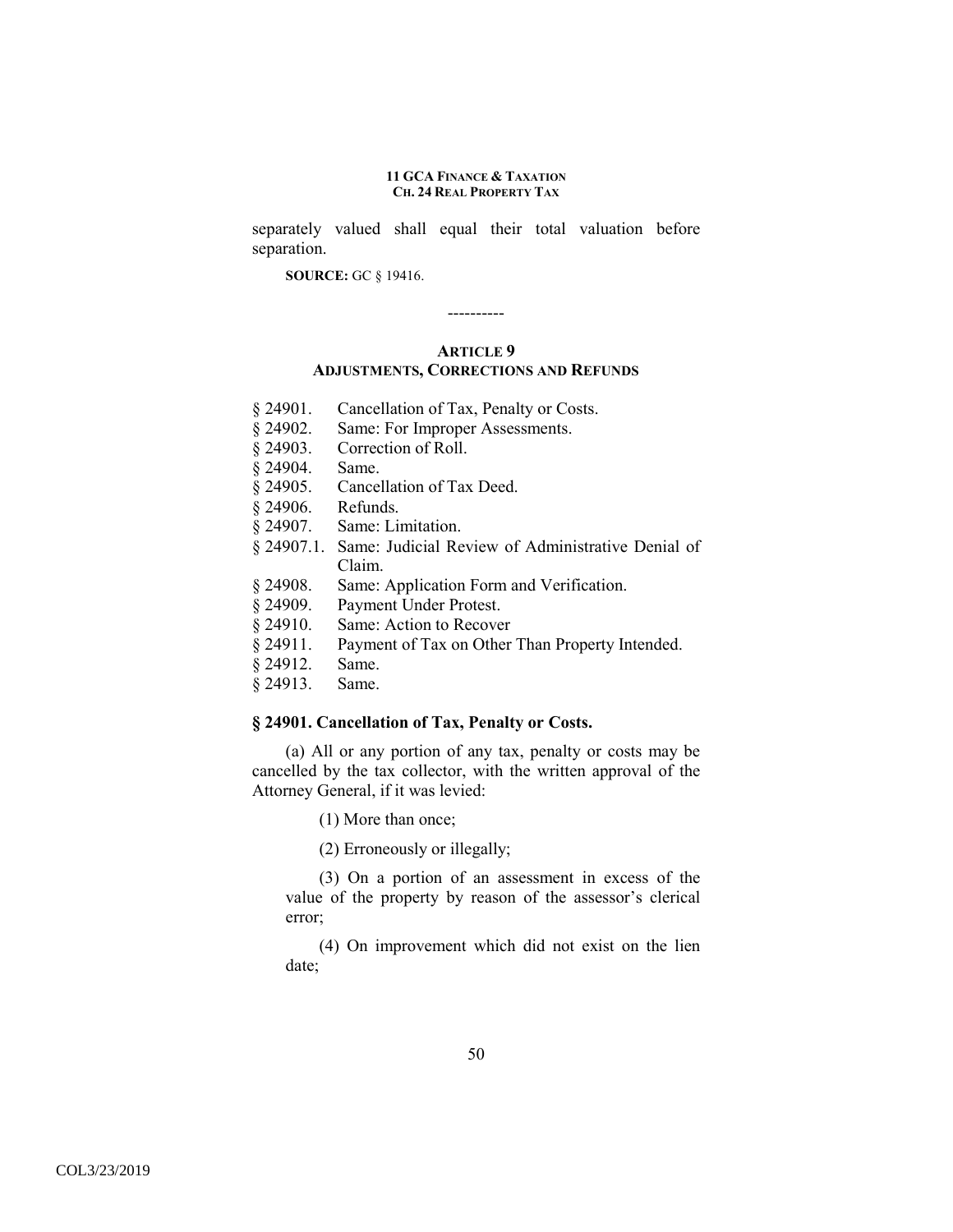(5) On property sold for taxes if included in the amount for which such property was sold, or from which it was required to be redeemed.

(b) The correct amount due on the assessment shall be paid before the tax is cancelled.

#### **SOURCE:** GC § 19417.

**2018 NOTE:** Subsection/subitem designations added/altered pursuant to authority by 1 GCA § 1606.

### **§ 24902. Same: for Improper Assessments.**

On discovery that any property is assessed more than once for the same year, and upon payment of all taxes justly due thereon, the tax collector shall cancel the improper assessments and charges on the roll.

**SOURCE:** GC § 19418.

### **§ 24903. Correction of Roll.**

Errors in the roll, or the delinquent list, or in any tax proceeding, may be corrected by the tax collector, with the written approval of the Attorney General, at any time after the assessment and equalization period and before the sale to the government for taxes. If any such correction will increase the amount of taxes due, five (5) days notice thereof, personally or by mail, or if the assessee cannot by reasonable diligence be found in Guam, by posting in one public place in Hagåtña and in one place on the property concerned, shall be given the assessee, and he shall be given an opportunity for a hearing before the tax collector before the change is made.

**SOURCE:** GC § 19419.

**2018 NOTE:** Reference to Agana changed to Hagåtña pursuant to P.L. 24-152:3 (Apr. 8, 1998).

### **§ 24904. Same.**

With the written approval of the Attorney General, the tax collector, if all proceedings leading up to a sale or deed to the government have been correct, may correct a misstatement of fact or clerical error in: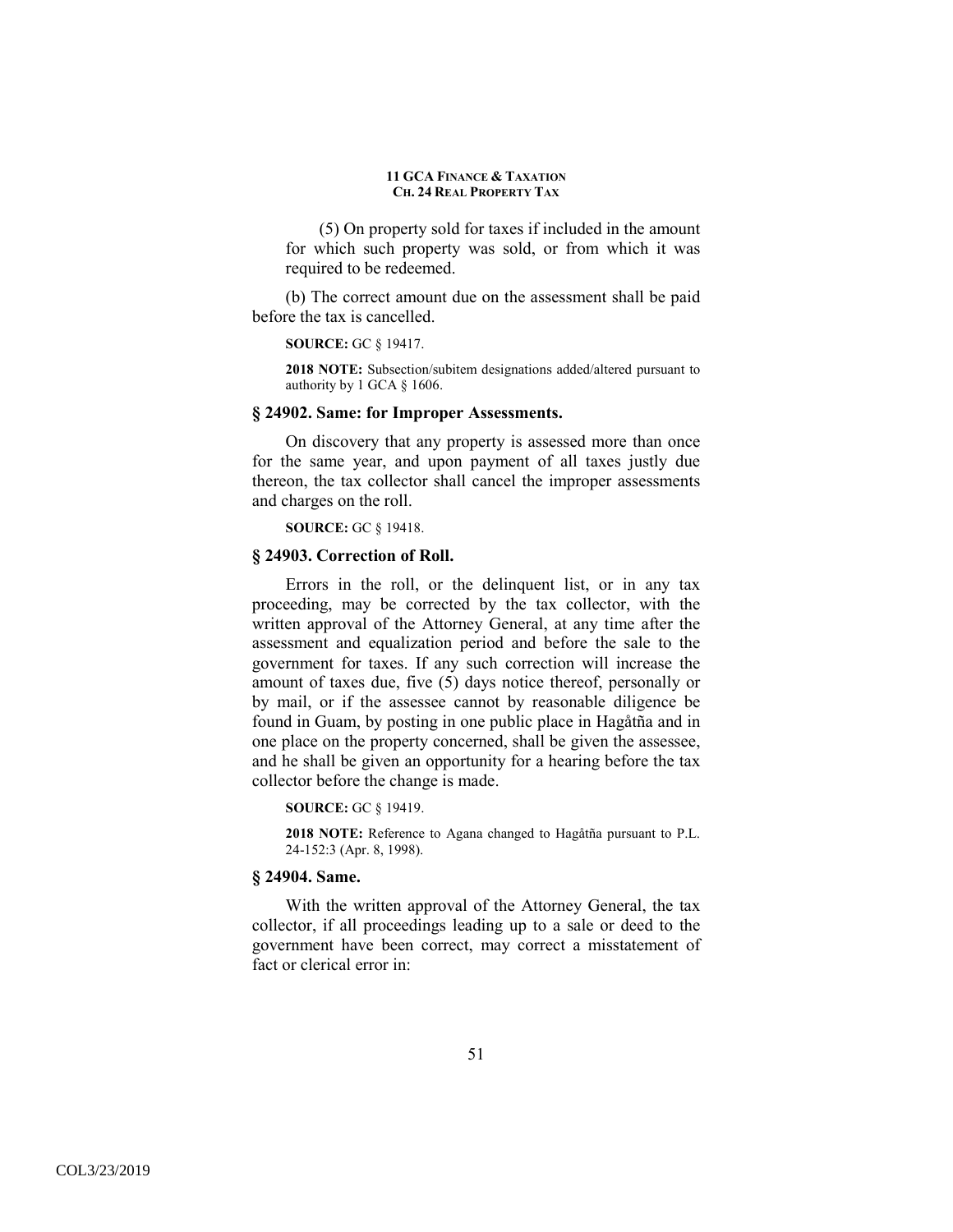(a) The entry of a sale to the government by a new entry replacing the erroneous entry;

(b) A tax deed, by issuance of a new or amended deed.

**SOURCE:** GC § 19420.

# **§ 24905. Cancellation of Tax Deed.**

If the property is sold or deeded to the government for taxes, and the taxes have been paid or legally cancelled or were not legally a lien on the property, the sale and deed may be cancelled by the tax collector. Where a tax or sale or deed is legally cancelled, the tax collector shall note it on the roll. When a deed is cancelled, a memorandum of cancellation, signed by the tax collector, shall be filed in the land records of the Department of Land Management.

**SOURCE:** GC § 19421.

#### **§ 24906. Refunds.**

The tax collector shall, with the written approval of the Attorney General, refund any taxes, penalties or costs if they were:

(a) Paid more than once;

(b) Erroneously or illegally collected;

(c) Paid on an assessment of improvements which did not exist on the lien date.

**SOURCE:** GC § 19422.

#### **§ 24907. Same: Limitation. Same Limitation.**

No refund shall be made unless written application therefor is filed with the tax collector within three (3) years after payment was made; provided, however, if the refund claim is based upon an error made by the government of Guam resulting in an over assessment of the real property taxes on the property subject to the refund claim, the three (3) year limitation period shall begin to run when the taxpayer discovers the government's error or when the taxpayer is in possession of information that would put the taxpayer on reasonable notice to investigate whether the government has made an error, whichever occurs first.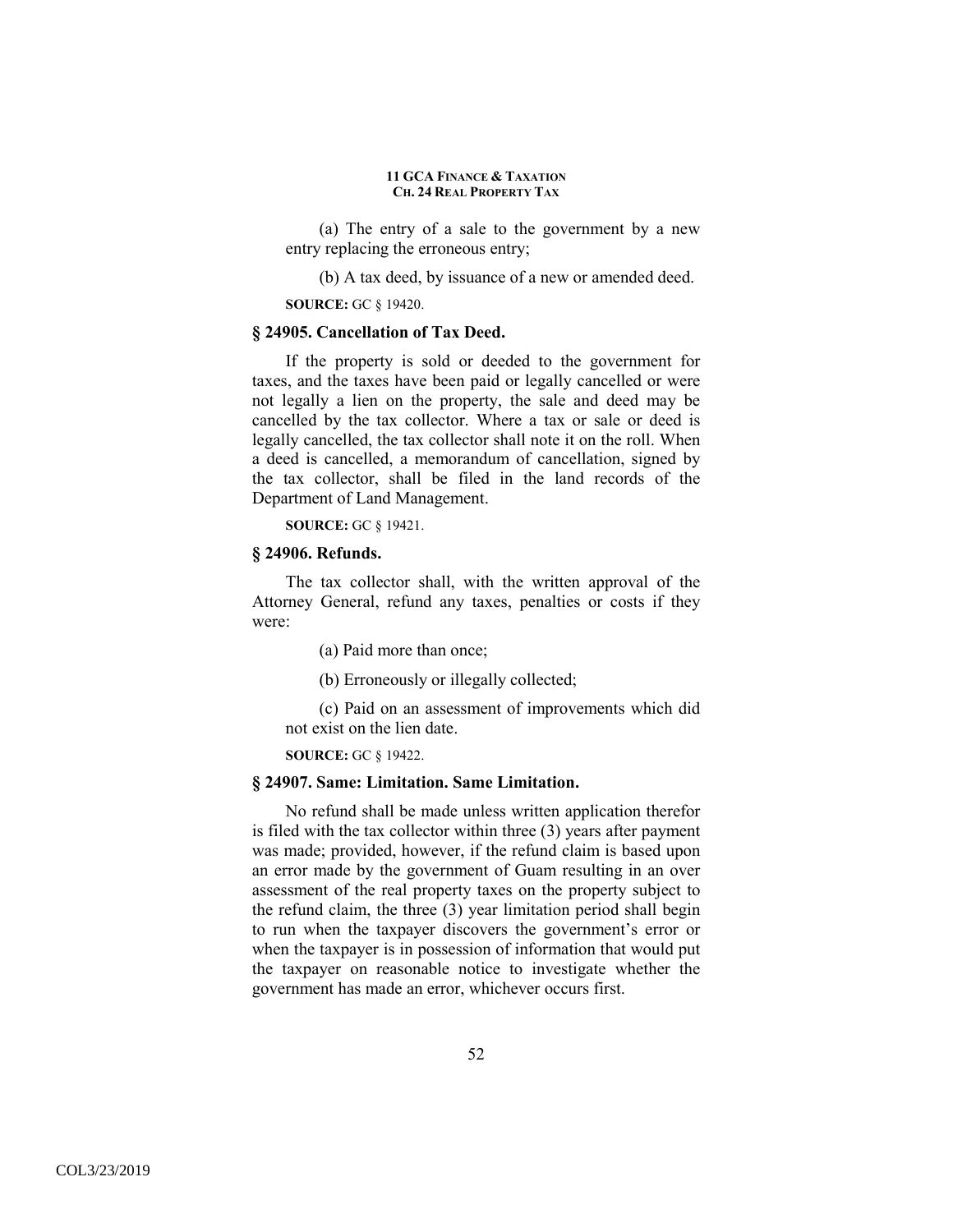#### **SOURCE:** GC § 19423. Amended by P.L. 23-138:2.

# **§ 24907.1. Same: Judicial Review of Administrative Denial of Claim.**

 In the event an administrative refund claim authorized under § 24906 of this Title and filed within the period provided in § 24907 of this Title is denied in whole or in part by the tax collector, the applicant shall have the right to commence an action against the government of Guam for judicial review of the denial in the Superior Court of Guam, provided that the action must be filed within one (1) year after the applicant receives notice from the tax collector that the claim has been denied in whole or in part.

**SOURCE:** Added by P.L. 23-138:3.

## **§ 24908. Same: Application Form and Verification.**

The application for refund shall be made in such form as the tax collector may prescribe, and shall be verified. Such application shall be made only by the person who made the payment or his personal representative, guardian, or heir. No refund shall be made to an assignee of the applicant.

**SOURCE:** GC § 19424.

# **§ 24909. Payment Under Protest.**

When taxes are payable, any assessee may pay the tax under protest, and payment under protest shall not be deemed voluntary. The protest shall be in writing, in such form as the tax collector may prescribe, and shall specify the grounds on which the tax or assessment is claimed to be illegal and void.

**SOURCE:** GC § 19425.

### **§ 24910. Same: Action to Recover.**

Within six (6) months after payment under protest, the person who made the payment, or his personal representative, guardian, or heir, may bring an action in the Superior Court against the government to recover the tax paid under protest. Payment of the amount of any judgment for the plaintiff in such action shall not be made to an assignee of such plaintiff.

**SOURCE:** GC § 19426.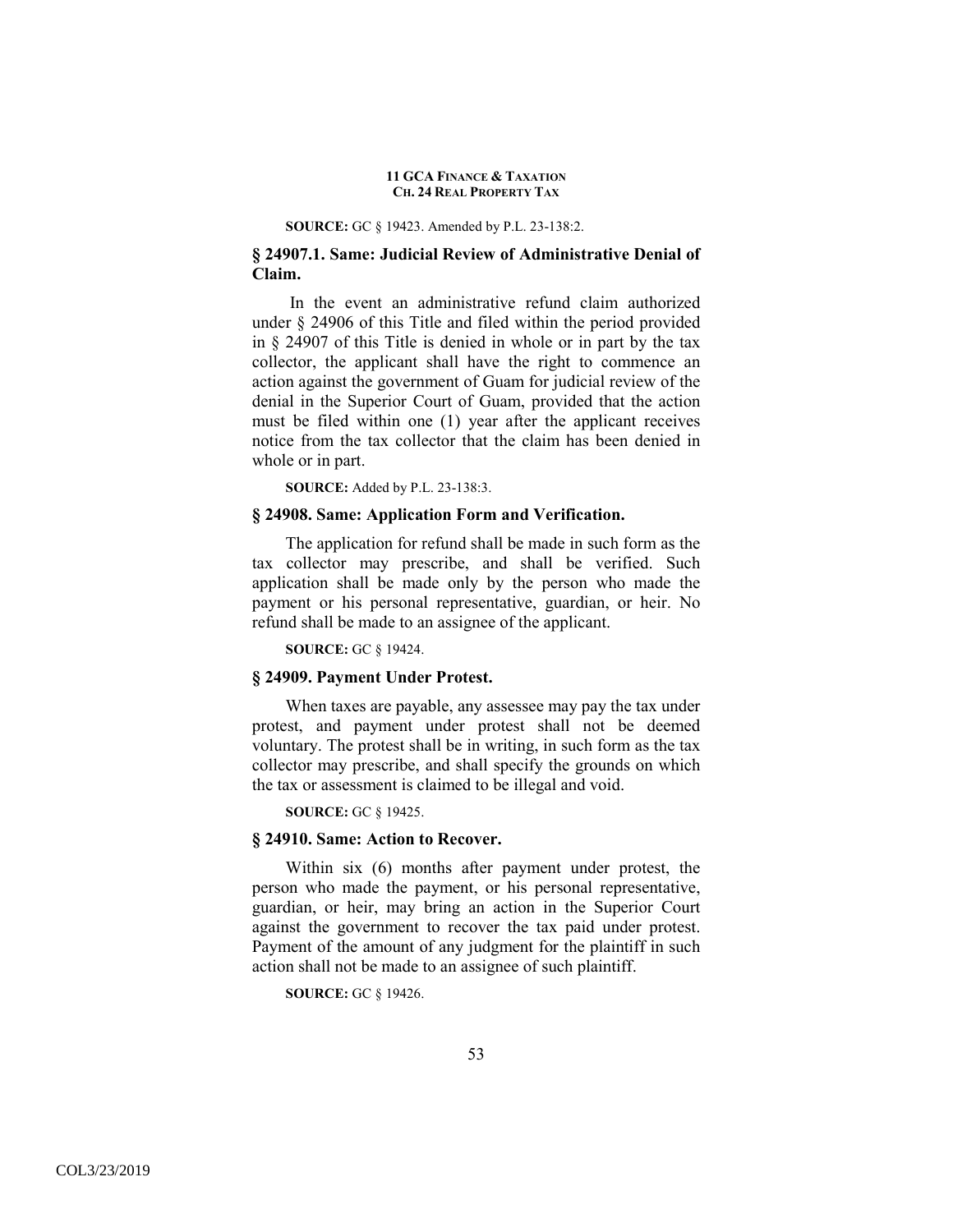### **§ 24911. Payment of Tax on Other Than Property Intended.**

(a) If a person by mistake pays a tax on other than the property intended and by substantial evidence convinces the tax collector that the payment was intended for another property, the tax collector may cancel the credit on the unintended property and transfer it to the intended property at any time prior to the sale of the property to the government.

(b) The person seeking such transfer must file with the tax collector an affidavit setting forth the facts claimed to warrant the transfer.

(c) If the transfer is made, the affidavit is a public record and reference to it shall be entered on the roll opposite the unintended property.

(d) Notice of the proposed transfer shall be posted at three (3) public places in Hagåtña at least five (5) days before the transfer is made.

#### **SOURCE:** GC § 19427.

**2018 NOTE:** Subsection/subitem designations added/altered pursuant to authority by 1 GCA § 1606.

Reference to Agana changed to Hagåtña pursuant to P.L. 24-152:3 (Apr. 8, 1998).

#### **§ 24912. Same.**

If the amount paid is less than the amount due on the intended property, the balance must be paid before the transfer is made. If the amount paid is more than the amount due, the tax collector shall refund the excess.

**SOURCE:** GC § 19428.

### **§ 24913. Same.**

If the delinquent list is ready for publication or has been published, and, as a result of the transfer, the unintended property should be included in the delinquent list, the cost of advertising the unintended property shall be paid by the person applying for the transfer.

**SOURCE:** GC § 19429.